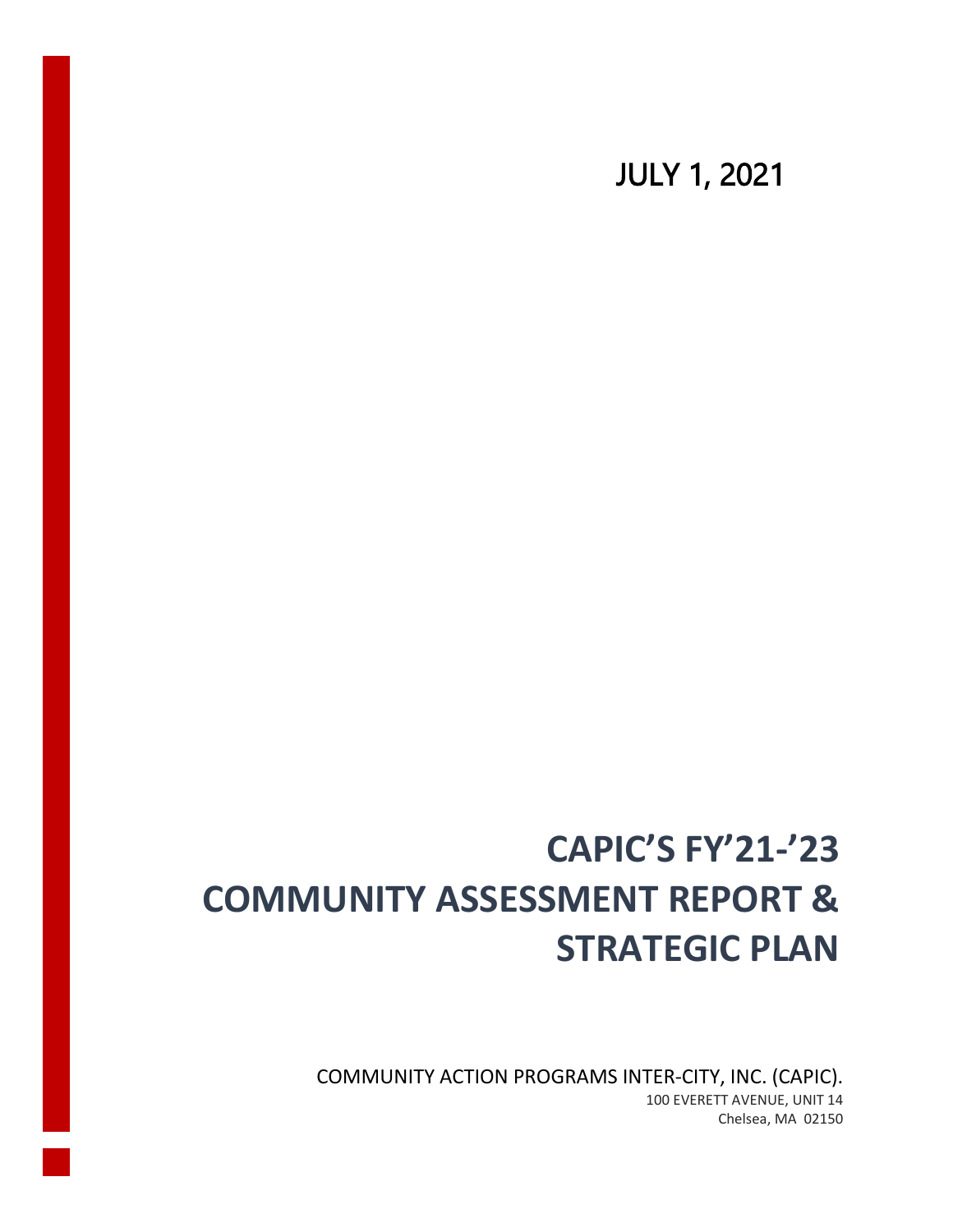

| <b>Table of Contents</b>                                                                                       | Page 1                                                  |
|----------------------------------------------------------------------------------------------------------------|---------------------------------------------------------|
| <b>Executive Summary</b>                                                                                       | Pages 2-4                                               |
| <b>Board Authorization</b>                                                                                     | See attached -*issues with formatting                   |
| <b>Agency Description</b>                                                                                      | Pages 5-7                                               |
| <b>Mission Statement</b>                                                                                       | Page 5                                                  |
| <b>Vision Statement</b>                                                                                        | Pages 7-8                                               |
| <b>Community Profile</b>                                                                                       | Pages 9-21                                              |
| City of Chelsea<br>ш<br>City of Revere<br>п<br>Town of Winthrop<br>٠<br><b>Undesignated Service Areas</b><br>٠ | Pages 9-10<br>Pages 11-12<br>Pages 12-14<br>Pages 14-20 |
| <b>Community &amp; Internal Assessment Process</b>                                                             | Pages 21-24                                             |
| <b>Key Findings: Community Assessment</b>                                                                      | Pages 24-33                                             |
| Key Findings: Internal Assessment<br>Pages 34-37                                                               |                                                         |
| <b>Strategic Three-Year Goals</b>                                                                              | Pages 37-47                                             |
| <b>Specific Objectives</b>                                                                                     | Pages 47-49                                             |
| Plan Monitoring & Reporting                                                                                    | Pages 49-50                                             |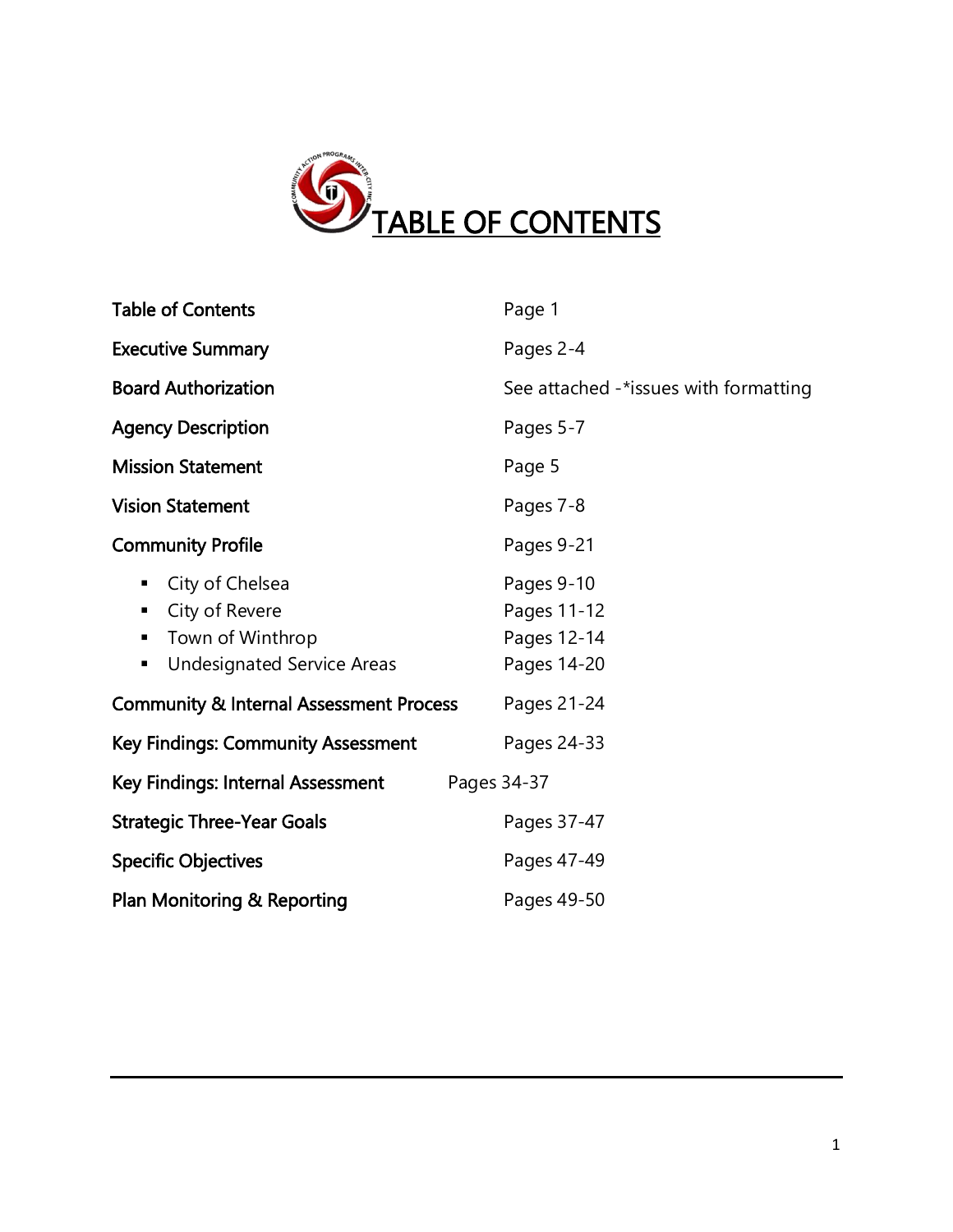

Community Action Programs Inter-City, Inc.'s (CAPIC) FY'21-'23 Community Assessment Report and Strategic Plan (CARSP) reflects CAPIC's proposed direction over a three-year period that is based on the priority needs identified through comprehensive internal and community needs assessments. Specifically, this document provides a detailed description of the Agency's approach to identifying and addressing the needs, problems, and concerns of individuals and families who are living in Chelsea, Revere, and Winthrop.

The Plan includes the following components: agency description, mission statement, vision statement, detailed community profiles for each municipality served by CAPIC, the community and internal assessment process, key findings from the community and internal assessments, three-year strategic goals (includes funding strategies, service delivery system, linkages, and service gaps), detailed objectives, as well as CARSP monitoring and reporting. This document was created through a comprehensive collaborative process led by CAPIC's Director of Planning, Development, & Operations, and included input and feedback from clients, residents of CAPIC's service area, senior management team members, program directors, direct service staff, Board Members, and community stakeholders. It is important to note that due to the COVID-19 pandemic, DHCD informed all community action agencies that the original deadline of July 2020 for the FY'21-'23 CARSP was extended until July 2, 2021, with the plan being divided into two separate components; Community Needs Assessment, which was due December 31, 2020 and the Strategic Plan. The Community Needs Assessment component was approved by the Board of Directors in December 2020.

The strategic plan process started back in the fall of 2019 with CAPIC's Executive Director, Director of Planning, Development, & Operations, and the previous Fiscal Director attending the DCHD/MASSCAP sponsored "CARSP Training Day" on October 16, 2019. Previously, in the spring of 2019, CAPIC's Planning & Evaluation Committee (comprised of Board and staff members) came together to review and revise the Agency's mission statement. This resulted in a revised statement that was approved by the full Board of Directors on June 20, 2019. This process was directed by CAPIC's ROMA Certified Implementer contractor Catherine Apostoleris.

CAPIC conducted an extensive Community Needs Assessment in preparation for the FY'21-'23 three-year Community Assessment Report & Strategic Plan (CARSP). The process relied on both primary and secondary data to determine need as well as community priority areas, strengths, and weaknesses. A set of common network-wide community needs survey questions were developed with support from a DHCD/MASSCAP consultant. CAPIC utilized the networkwide survey questions for the community needs assessment. CAPIC also utilized common core data sets collected and prepared by the consultant in combination with other data sources. CAPIC's Director of Planning, Development, & Operations was part of the process (active participant in the MASSCAP Planners Group) to determine the final set of survey questions.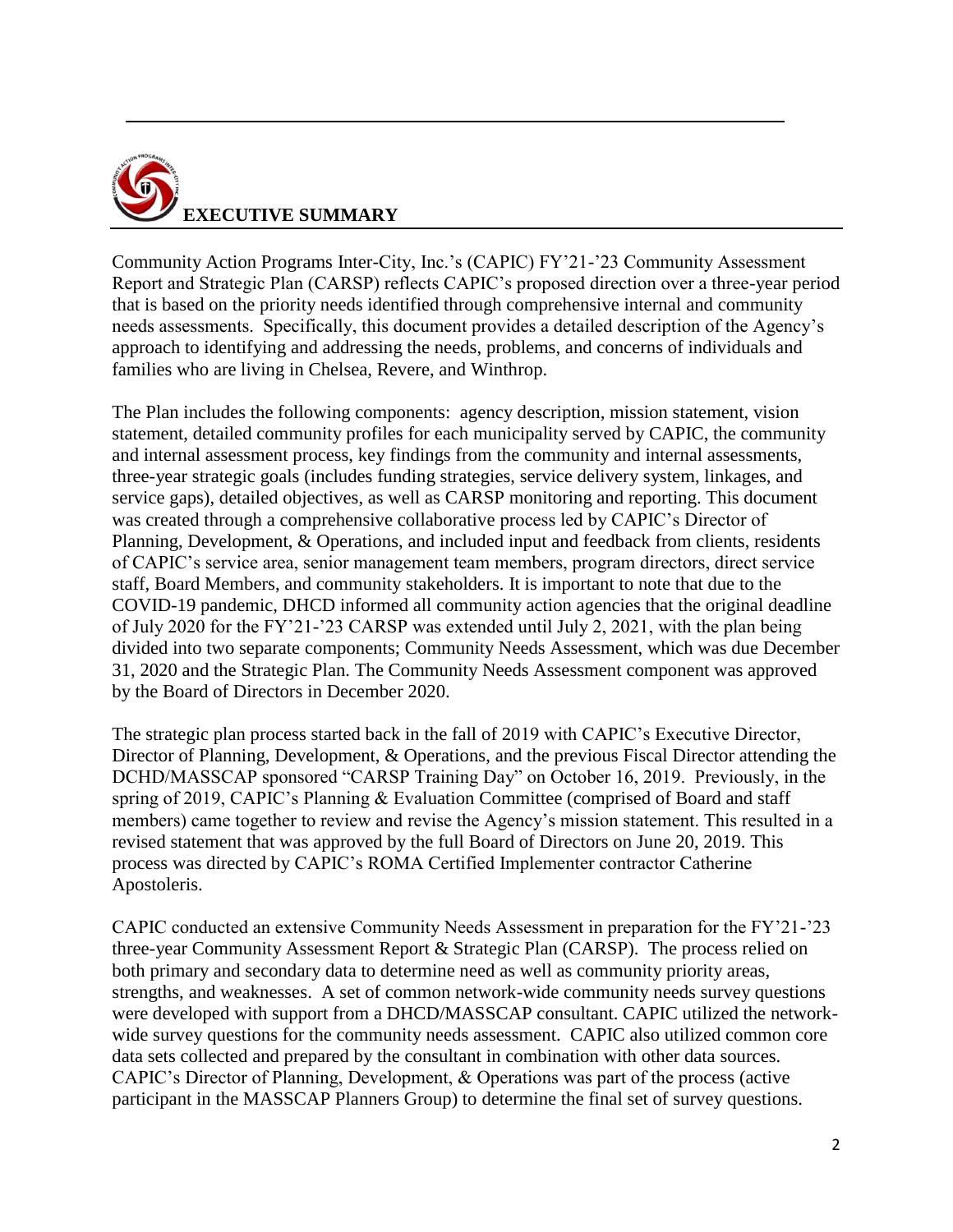CAPIC's Director of Planning, Development, & Operations oversaw the collection, analysis, organization, and reporting of data. CAPIC gathered information from other key sectors of the community, such as the private sector and public sector. The analysis and inclusion of this data enhanced the Agency's ability to make sound decisions about what we as an Agency need to do to provide comprehensive services that meet the emerging needs of our clients and the communities that we serve, while at the same time align with our mission statement. These surveys captured individual, family, and community needs and provided staff and board members the ability to prioritize needs and identify resources for each group. Board members were provided with monthly updates at each regular Board of Directors' meeting throughout the entire process; both verbal and written reports were presented to members. Board members reviewed drafts of the plan throughout the process and were presented with results of all surveys, as well as community profile data and demographics.

The strategic Plan was organized around four identified top priority area/needs:

- Affordable Housing
- Ability to Pay Heating/Utility Bills
- Access to Food
- **Jobs**

The determination and designation of priority areas was driven by extensive research, analysis of both primary and secondary data, as well as meaningful discussions between CAPIC's Executive Director, the Senior Management Team, Program Directors, board members, Planning & Evaluation Committee members, and local city/town leaders and service providers via task force and collaborative meetings. CAPIC utilized information gathered from key sectors within each community to determine and assess the needs, resources, and the strengths and weaknesses of each town/city served by the Agency.

It should be noted that CAPIC conducted and completed its Community Needs Assessment survey prior to the COVID-19 pandemic. The COVID-19 pandemic has had a severe impact on CAPIC's service area; Chelsea and Revere are two of the hardest hit cities in the Commonwealth of Massachusetts. This has had devastating effects in both communities. Due to COVID-19, CAPIC was not able to conduct focus groups as planned or conduct in person interviews. In mid-March CAPIC had to shift all operations to remote capacity and focus on providing critical resources and services to those impacted by the pandemic. The Community Needs Assessment component highlights the realities of the impact of the pandemic to both the Agency and its capacity to meet the drastic increase in calls for service as well as the effects on each community.

Throughout the CARSP process, discussion about the long-term responsibility the Agency has to the communities we serve coincided with the emphasis on Results-Oriented Management Accountability (ROMA), also known as Outcome-Based Management. National indicators and outcomes are an integral part of CAPIC's internal and external assessment on a quarterly and a semi-annual basis. Such information promotes more focus on connecting needs, outcomes, and strategies to the Agency's mission statement, and the results that programming provides on individual/family, agency, and community levels. This Plan serves as a "road map" for how CAPIC will implement change and address gaps in services, outlines what activities are required and what resources are needed to be successful in meeting goals and objectives, highlights the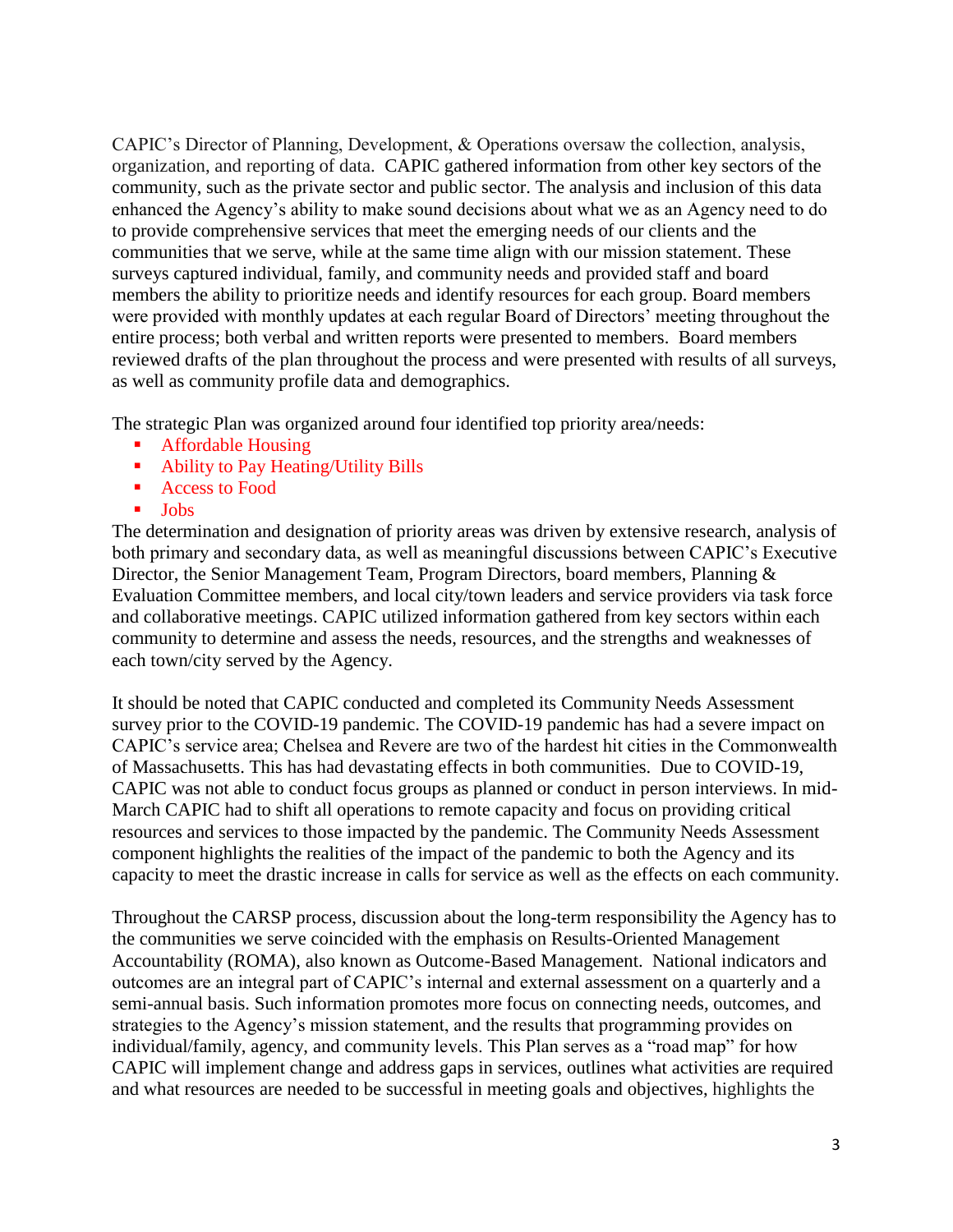development and implementation of activities/programs to meet those needs at a Community level, a Family level, and at an Agency level. It also provides information that was used to measure organizational improvement with an aim to enhance client/customer experience.

The Executive Director, Planning & Evaluation Committee, Management Team, Director of Planning, Development, & Operations, Program Managers, staff, and the Board of Directors worked together to develop strategic three-year goals that will guide the Agency's programs and operations to meet the needs of low-income individuals, families and communities, as well as how CAPIC will address the top four identified needs.

Data was compiled and reviewed by the Director of Planning, Development, & Operations and then shared with the Executive Director, the Planning & Evaluation Committee (staff and Board members), and the full Board of Directors in detailed written and verbal reports.

CAPIC conducts a Client Satisfaction Survey, Health Care Access Survey, and a Housing/Homelessness Survey. These surveys captured individual, family, and community needs data that provided CAPIC staff and Board members with the ability to further prioritize needs and identify resources for each group. CAPIC's Director of Planning, Development, & Operations oversaw the collection, analysis, organization, and reporting of results and data from each of these surveys.

CAPIC also conducted an Internal Needs Assessment for staff and a Board of Director's Self-Evaluation. The Internal Needs Survey tool was updated since the previous CARSP/Community Needs Assessment process and was transcribed into Survey Monkey to make it easier for employees to complete online, especially with more staff working remotely due to COVID. The link for the survey was distributed via email by the Director of Planning, Development, & Operations to all CAPIC employees. CAPIC also utilized a Board Self-Evaluation Survey tool, to determine the Board's knowledge of its role, knowledge of the agency (programs, services, mission), and its judiciary responsibilities. This information is an important piece of the overall analysis of the agency and its strengths and weaknesses. Information tallied from both survey tools was reviewed and analyzed by CAPIC staff and Board members.

In order to identify other threats to resources outside of the agency CAPIC gathered information from local government and partners, such as information pertaining to funding, proposed budgets, and current resources/services being offered in the Agency's geographic area. Over the next three years, CAPIC will work to enhance the collection of information regarding outside threats to resources so that all gaps and/or potential gaps in services will be identified and analyzed so as to better serve the needs of our clients.

The Community Assessment Report was approved by the CAPIC Board of Directors on December 1, 2021 and the Strategic Plan component was approved by the CAPIC Board at the June 23, 2021 meeting.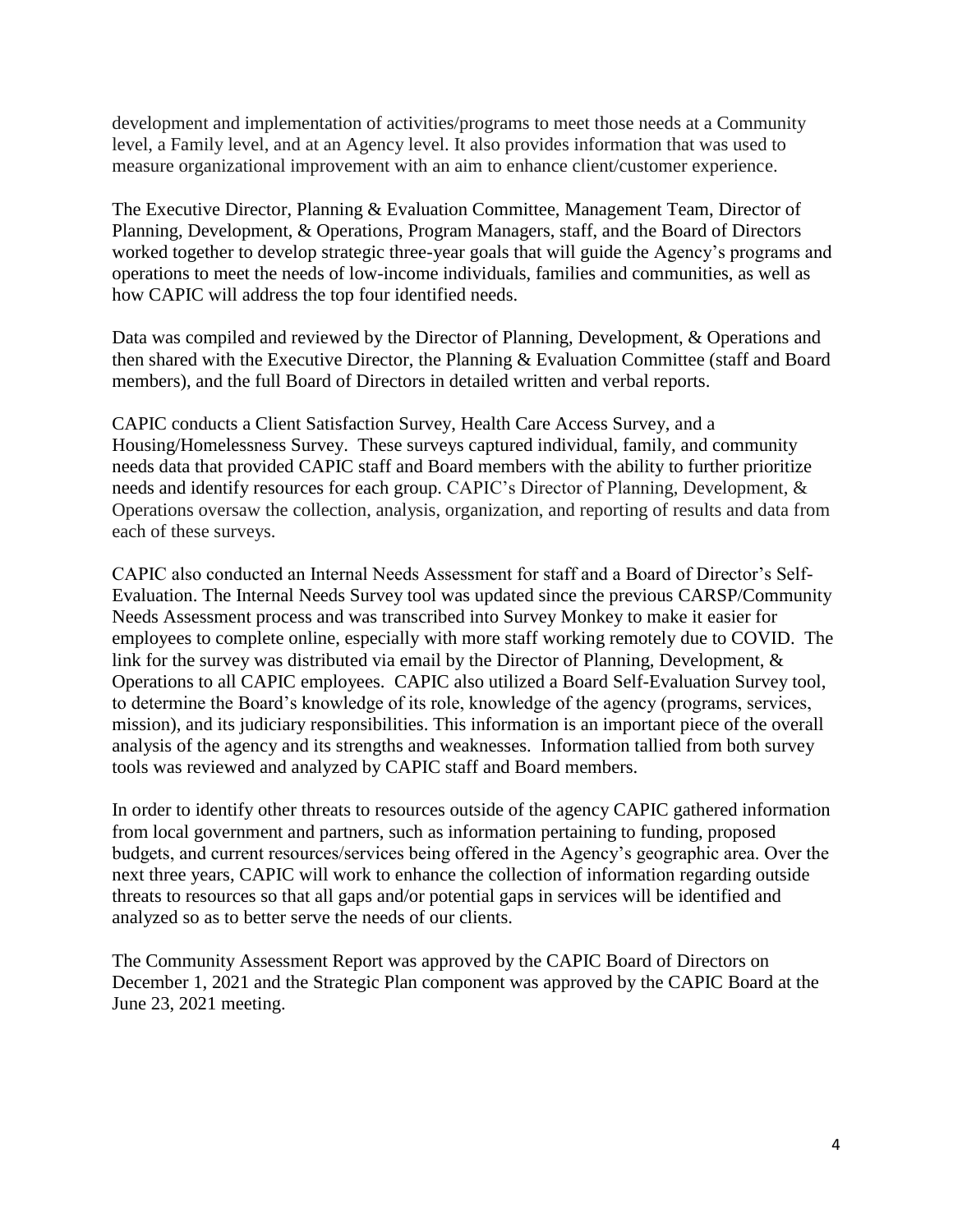

## **AGENCY DESCRIPTION**

Community Action Programs Inter-City Inc., (CAPIC) is a private, non-profit corporation that was chartered in 1967 to identify and eradicate the root causes of poverty in Chelsea and Revere. In 1978, the Commonwealth of Massachusetts expanded CAPIC's designated area to include Winthrop. CAPIC has been designated by the State and Federal Government as a Community Action Agency. In 2019, CAPIC provided a myriad of services to 12,000 local area-wide residents annually. *The mission of CAPIC is to identify and address the needs, problems, and concerns of those in poverty and to enable the individually poor to achieve and maintain selfsufficiency.* 

CAPIC is governed by a twenty-one member, community-based Board of Directors, comprised of representatives from public, private, and low-income sectors of Chelsea, Revere, and Winthrop. CAPIC is administered by an Executive Director, who reports to the Board of Directors. A full-time Fiscal Director, Director of Planning & Development, Human Resource Director, and IT Director work with the Executive Director to manage operational functions. Major programs are supervised by on-site Program Directors, who are responsible for day-to-day operations and report to the Executive Director. CAPIC maintains a competent administrative structure that plays a key role in executive decision-making functions.

CAPIC employs 120 persons (many of whom are local area residents) in a variety of capacities and programs, all of which strive to assist low-income residents attain self-sufficiency. CAPIC maintains a proven track record of accomplishment in helping residents achieve self-sufficiency by identifying and eliminating causes of poverty. CAPIC recognizes the importance of effective and accurate communication between its employees and the communities that we serve. CAPIC's staff is bi-lingual (primarily Spanish speaking with one Portuguese speaking staff member, and one who speaks French and Moroccan) and has the resources to work directly with individuals who have LEP while being culturally sensitive. CAPIC also utilizes a Somali consultant, as well as an Arabic consultant in the Head Start Program. In addition, CAPIC works with the Massachusetts General Hospital (MGH) as a resource for languages that are not spoken by staff or consultants.

It should be noted that CAPIC is an active member of various local and regional groups, as well as statewide associations, such as: the Massachusetts Association for Community Action (MASSCAP), MASSCAP Communications Community of Practice, MASSCAP Planner's Group, MASSCAP Human Resources Group, MASSCAP Fiscal Directors Group, Benefit Enrollment Coordination System (BECS) Working Group, the Chelsea Eviction Task Force, the Chelsea and Revere Pandemic Response Teams, and the Massachusetts Energy Director's Association (MEDA).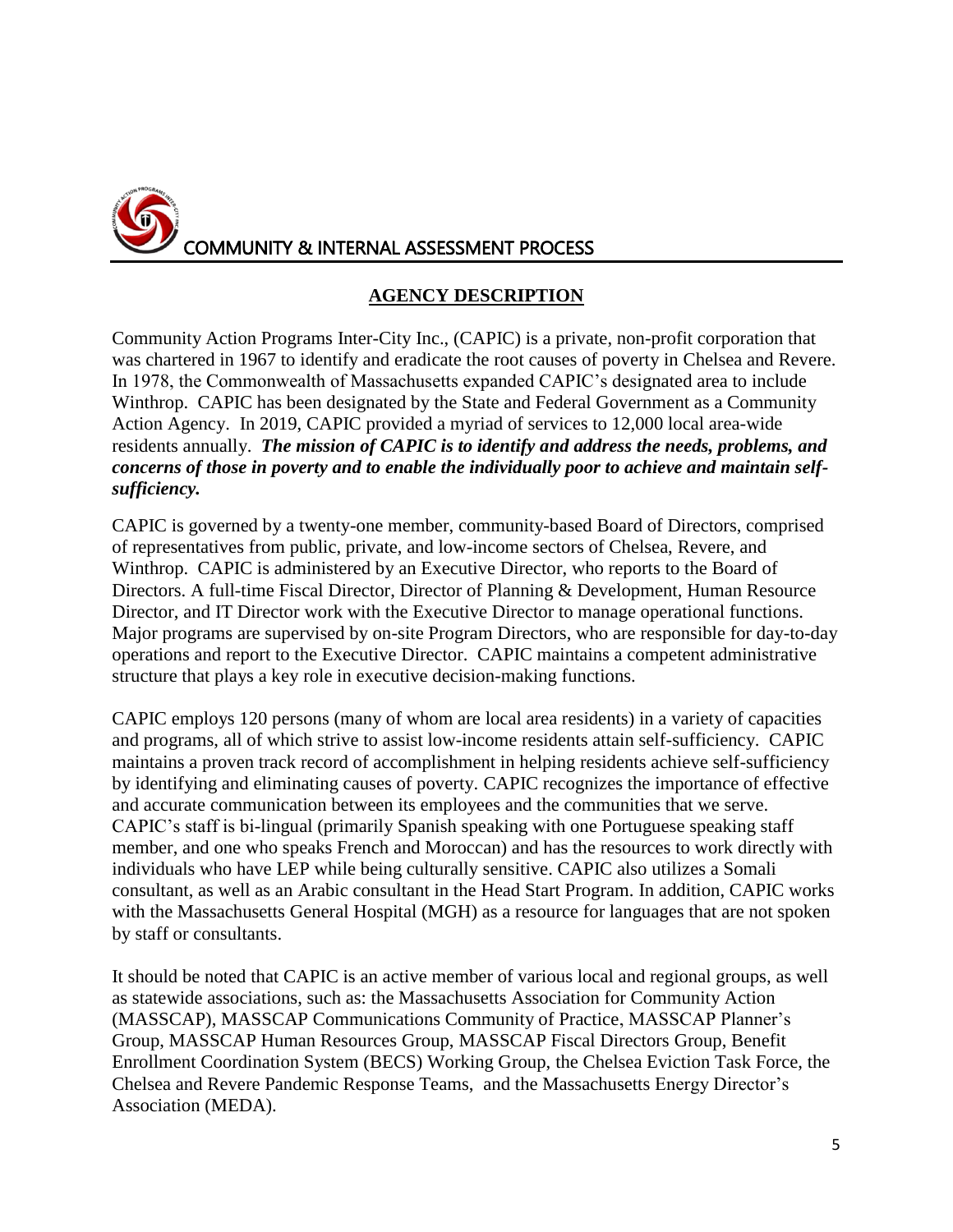#### **AGENCY PROGRAMS & SERVICES**

CAPIC administers comprehensive Head Start services for local area low-income children and families, as well as After-School services for area youth; a City-Wide Summer Camp Program; a Child Development Center serving infants, toddlers, and preschoolers; a Fuel Assistance Program providing households with energy assistance from April-November; a Weatherization Program that installs energy conservation measures in households, throughout an eighteen community area, annually; a heating system maintenance and repair service; and a Responsible Payee Program that assists individuals manage Social Security Disability benefits. In addition, CAPIC operates an Emergency Assistance Program, a Domestic Violence/Crisis Intervention Program, a free IRS VITA Tax Preparation Program, the Chelsea/Revere Family Network, the City of Chelsea Inspectional Services Department Referral Program, and the Chelsea Substance Use Disorder Program, as well as the Chelsea Mobile Outreach Program.

#### **AGENCY HISTORY**

Since 1995 CAPIC has worked directly with the City of Revere, in particular the Revere Police Department to expand community-wide opportunities to increase public safety and provide services to at-risk youth. CAPIC has a solid working relationship with the Revere Police Department and has worked on numerous initiatives with the Department

Throughout fifty-four years of community service, CAPIC has made numerous contributions to the surrounding communities of Chelsea, Revere, and Winthrop. Many of these contributions have included educational services and programs for low-income residents. Among CAPIC's significant contributions and achievements are the signing of the Head Start Program as a year round program into authorization by Lyndon Johnson in 1968 (CAPIC began operating the Head Start Program on a school year calendar); comprehensive health services were secured for children enrolled in the Head Start Program in 1972; the relocation of 200 homeless families displaced by the Chelsea conflagration of 1973; the implementation of the Department of Commerce Manpower Program; the operation of the Youth Activities Program serving 1,500 youth per year with job training and GED preparation, a ten year ESL initiative that assisted hundreds of Latino residents learn English; the implementation of the Childhood Lead Paint Poisoning Prevention Program (funded by the Department of Health and Human Services), which over a three year period beginning in 1976, screened all Chelsea children for lead paint and subsequently decreased the incidence of lead poisoning from 22% to 3%. In 1975, CAPIC organized a community-based effort that lead to the establishment of the Revere Health Center as well as the establishment of the MGH Chelsea Health Center. In 1980 the Head Start Program opened in newly renovated facilities serving 80 low-income children. In 1992, CAPIC purchased the principal office site for the Corporation, located at 100 Everett Avenue, Chelsea, MA. Head Start was authorized to expand the scope of the program again, bringing its total enrollment to 210 in 1994.

More recent accomplishments:

- o Partnership with Chelsea Housing Authority & LARE/American Training, Inc. to provide computer training and job readiness skills to federal housing tenants
- o Published "Know Where To Go" Community Resource Guides
- o Chelsea Family Network expanded to include Revere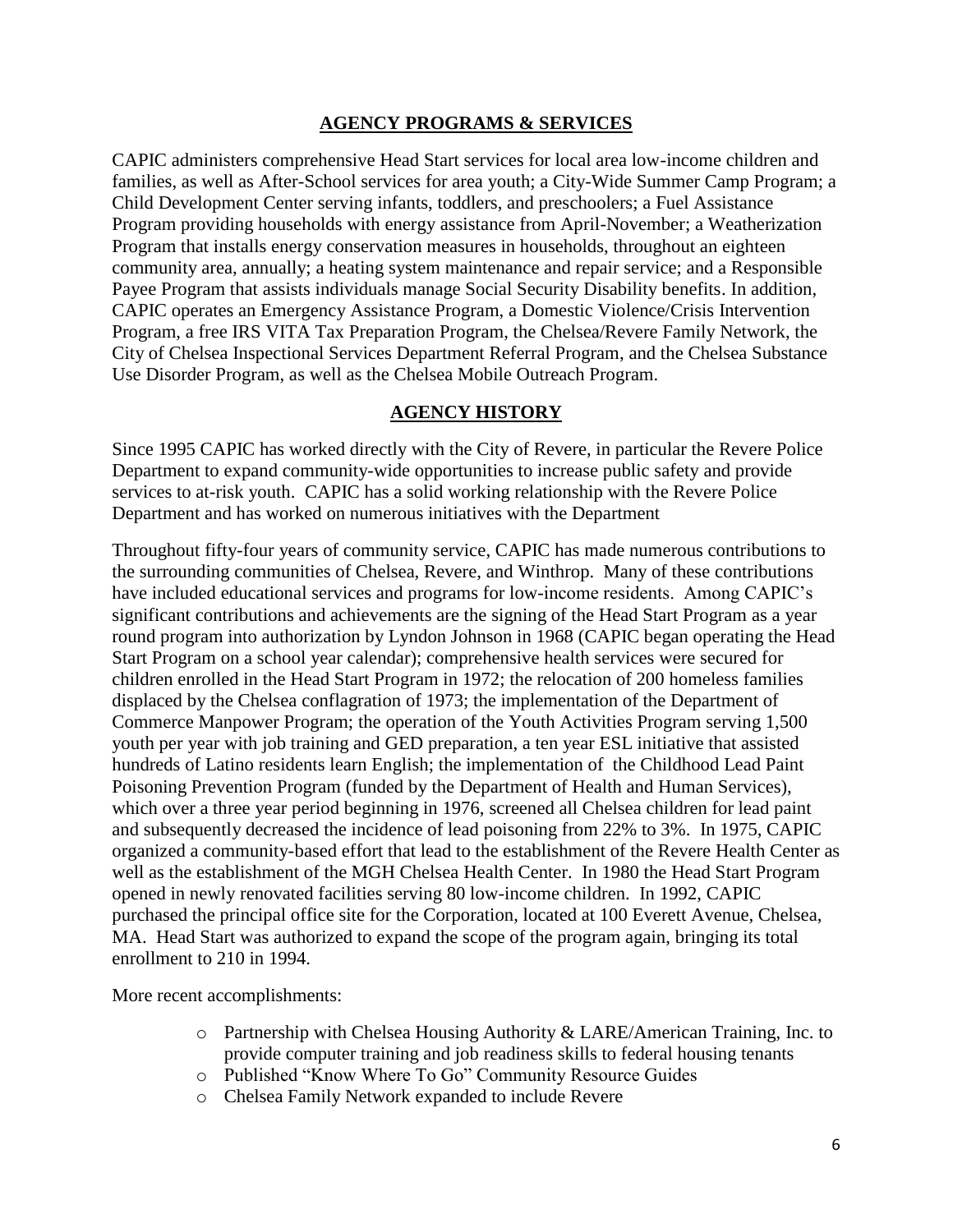- o Expanded Child Development Programs to meet infant and toddler needs
- o After School Program BONES Research Project to enhance bone development in children
- o Established DeLeo Scholarship Program for summer camp kids
- o Selected by Chelsea Black Community to receive "Trailblazer" Award
- o Established Chelsea Community Navigator Program/Chelsea Housing & Basic Support Services Program
- o Formed Partnership with East Boston Neighborhood Health Center to provide free health screenings
- o Partnership with MGH on the Merck Foundation: Alliance to Advance Patient-Centered Cancer Center grant
- o Establishment of Chelsea Mobile Outreach Team
- o 2017 -Celebrated 50 years of service to those in need
- o Designated by DHCD as Balance of State Homelessness Coordinator for Chelsea, Revere and Winthrop
- o 2019 Partnership with the City of Chelsea Inspectional Services Department through a referral process to provide multi-lingual capacity and deliver direct assistance to solve problems related to homelessness, substance use disorders, employment, emergency needs, hunger, hoarding, relocation assistance, emergency heating system repair, heating assistance, energy conservation, childcare, substance use disorders, preservation of tenancies and other needs that households experience; providing City inspectors with the ability to refer an atrisk resident to social services.



CAPIC vision is to improve the quality of life for all individuals and families living in the communities that we serve by promoting and advocating for methods that assist residents, in particular vulnerable populations achieve self-sufficiency throughout all programming and services.

CAPIC prides itself on the diverse community we serve and our diverse staff, who reflects the best of what CAPIC and community action has to offer. CAPIC stands firm in the belief that all people should be treated equally, with dignity & respect. We acknowledge that structural race, gender &other inequities remain barriers that must be addressed. Community Action has always stood for the promise of equal opportunity for all and has been a voice for those in need. **CAPIC's strategic three-year goals include the following:**

- Implement a tenant training certificate program to educate individuals and families on tenant rights and responsibility.
- Support initiatives on local municipal levels for developing affordable housing.
- Support initiatives and advocate at the state level for more housing subsidies/rental vouchers and scattered sites/MRVP vouchers.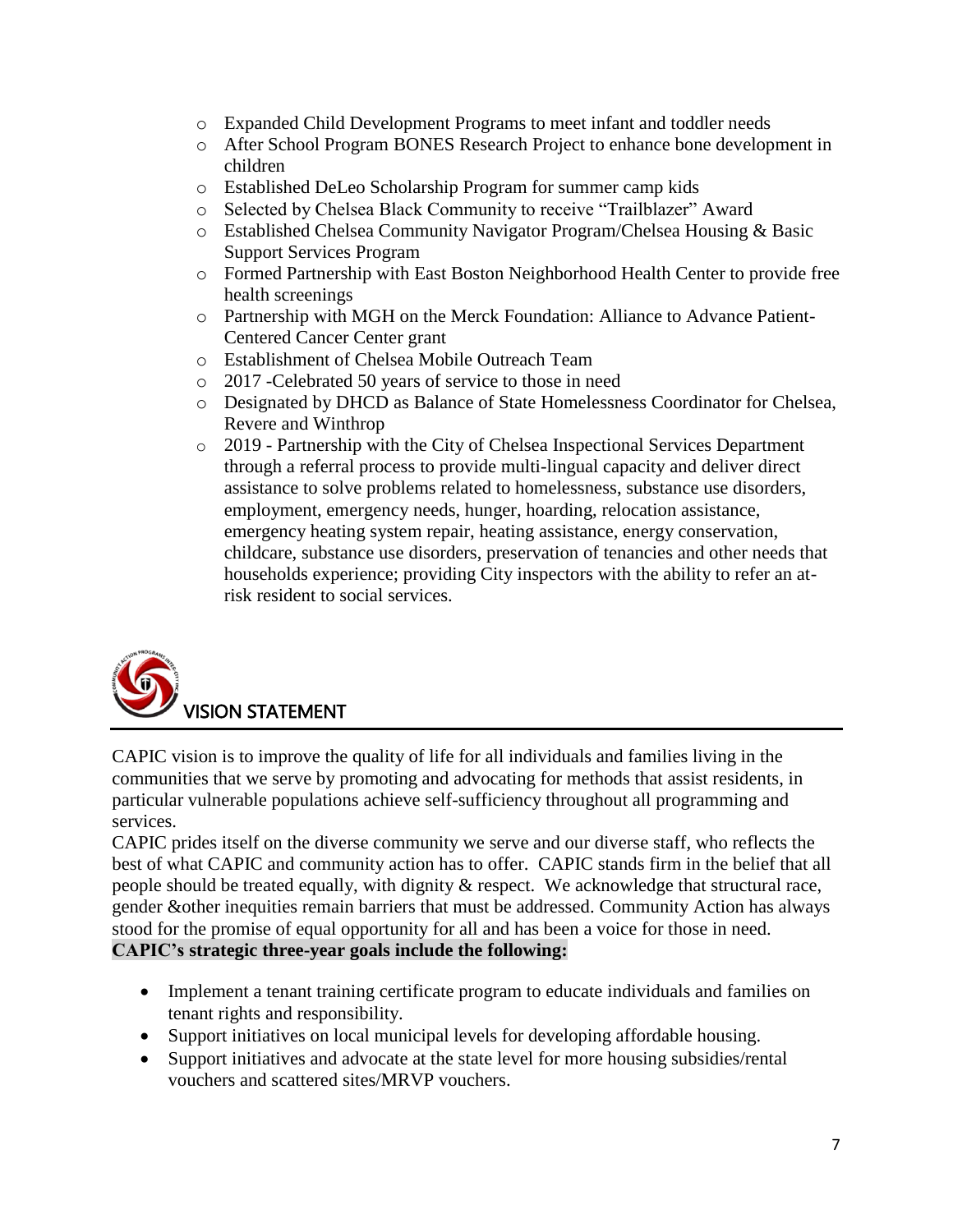- Expand CAPIC's Emergency Services Program to include extensive case management and a Housing Search Specialist position.
- Leverage funding with community partners to secure long- term stability for residents with limited incomes who are seeking safe and affordable housing.
- Secure additional funding sources/seek private funders to maintain support for food assistance and basic necessities.
- Partner with real estate to seek funding to purchase real estate to provide affordable housing for residents.
- Continue Partnerships with MASSSAVE and utility companies to provide residents with energy efficient homes.
- Expand the Energy Department to increase capacity to provide services to a greater number of residents.
- Partner with technology firms/private business to offer employment-related training/certificate programs to residents.
- Create one-time job opportunities for residents in need of immediate cash assistance.
- Partner with BEST HT to offer training and opportunity to residence who are in the hospitality industry.
- Expand upon existing partnerships with City of Chelsea to administer funding to mitigate the impact of the pandemic; access to food, housing, utilities, basic necessities, and work force development.
- Strengthen the work that we do by advocating for equal access, social justice, and equality for all members of our community to education, health, employment, and economic systems. Continue to work closely with local government, elected officials, law enforcement, the faith community, and local service providers to support initiatives that strengthen the communities that we serve as well as work to improve the quality of life for all residents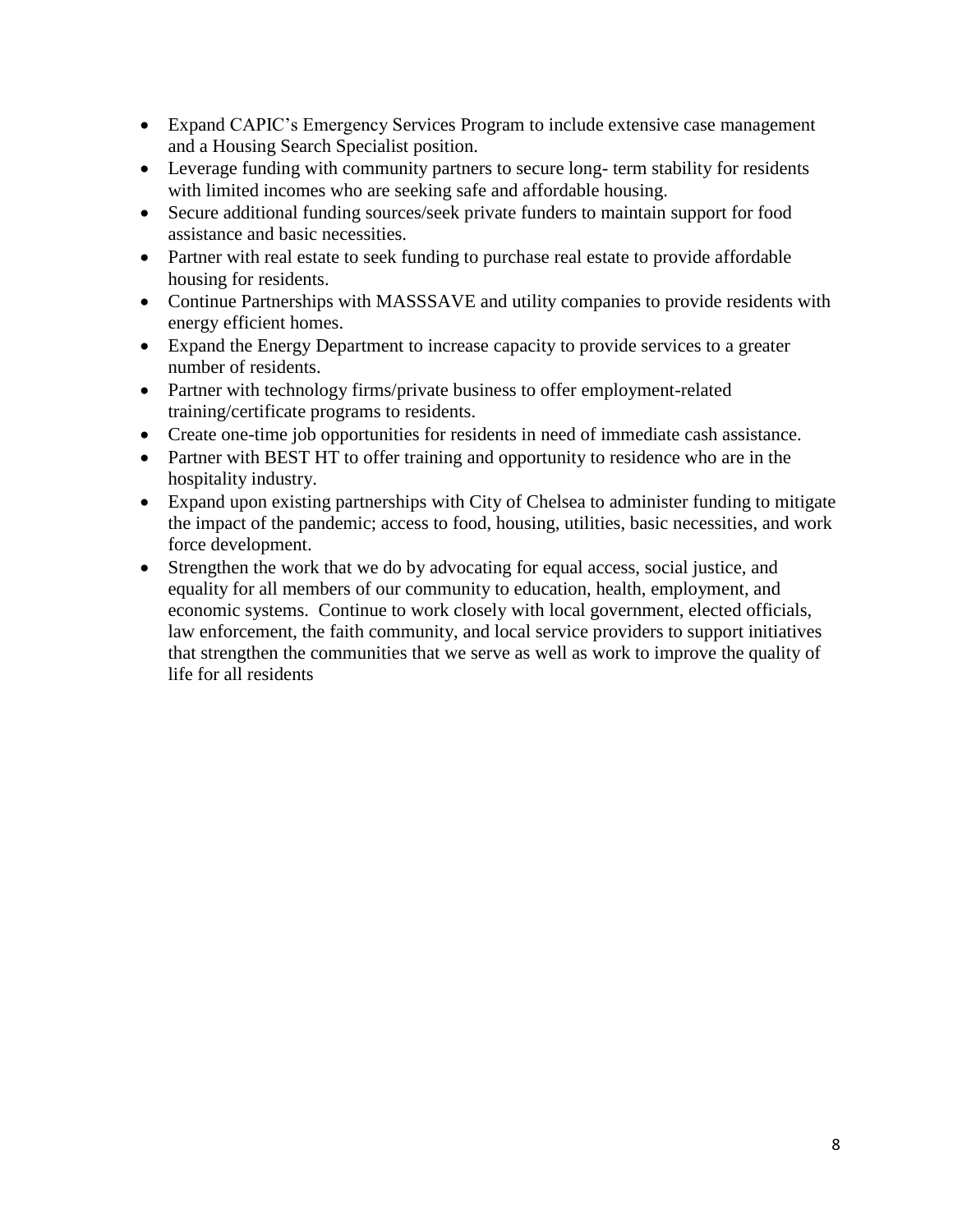# **COMMUNITY PROFILES – CSBG-DESIGNATED SERVICE AREAS**

#### **Chelsea – Revere- Winthrop**

*CAPIC utilized the SMC Partner Community Data, in particular the town-level core data set as derived from The American Community Survey 5-Year Estimates (2014-2018), as well as data from the Massachusetts Department of Elementary & Secondary Education, The Harvard Public School of Health, & the Metropolitan Area Planning Council's (MAPC), "Next Stop Revere" Master Plan.*

## **Chelsea**



The City of Chelsea, Massachusetts is located in Suffolk County directly across the Mystic River from the City of Boston. Chelsea was first settled in 1624, established itself as a town in 1739 and was incorporated as a city in 1857. The city has an estimated population of 39,852 and occupies a land area of 1.8 square miles. It is the smallest city in Massachusetts in land area, and the 26th most densely populated incorporated place in the country. A charter change in 1995 designed an efficient council-manager form of government, which has focused on improving the quality of service the city provides to its residents and businesses, while establishing financial policies that have significantly improved the city's financial condition. Chelsea is one of three (3) designated sanctuary cities in Massachusetts.

Chelsea is a diverse gateway city; nearly half of the community members are foreign-born and over two thirds are Hispanic/Latinx. At least 10% of homes are overcrowded in Chelsea; the highest rate in Massachusetts, as families are forced to double and triple up to afford local rents. A recent study conducted by the Harvard School of Public Health found that 50% of Hispanic/Latinx immigrant residents of Chelsea have lost their jobs due to COVID-19; 40% lost hours. This has been devastating to the community and any jobs that previously employed Chelsea residents will never come back. Compounding this issue, about 15,000 Chelsea residents are undocumented and not eligiblefor Unemployment Insurance.

#### **POPULATION – 39,852**

Median Age: 33.2 Male: 20,344 Female: 19,508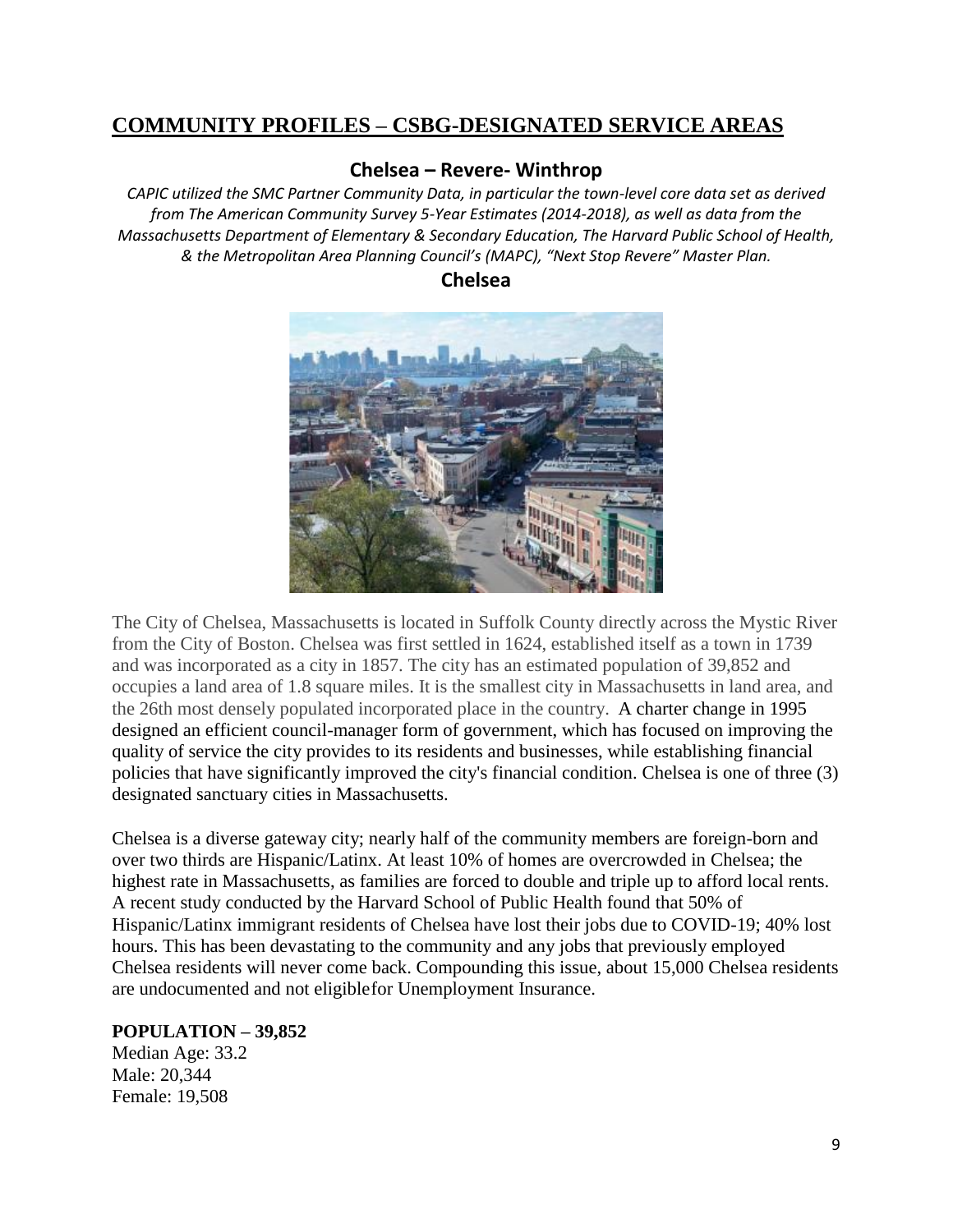White: 50.8% Black/African American: 6.9% Asian:3.2% Two or More Races: 31% Hispanic/Latinx: 66.9% Median Income: \$53,280.00 Per Capita Income: \$24,338.00

#### **Poverty-Related Data**

Persons in Poverty: 18.8% *\*double state rate of 9.4%* Children Under 18 in Poverty: 25.7% Males in Poverty: 15.9% Females in Poverty: 21.8% Ages 5-17 Rate: 26.6% Ages 18-34 Rate: 15.3% Ages 35-64 Rate: 16.6% Ages  $65 + 18.4\%$ White: 15.4% in poverty Black/African American: 17.6% in poverty Asian:21.7% in poverty Two or More Races: 24.6% in poverty Hispanic/Latinx: 20.1% in poverty

The Massachusetts Department of Unemployment, Economic Research Department reports that the unemployment rate in November 2020 for the City of Chelsea was 9.6%; higher than the state rate of 7.7%. This is a direct reflection on the impact of the pandemic on the City's workforce. The Massachusetts Department of Elementary and Secondary Education reports that during the 2019-2020 school year 70.6% of children enrolled in Chelsea Public Schools were economically disadvantaged; far exceeding the statewide average of 36.62%. The Department reports that English is not the first language for 83.4% of children enrolled; far exceeding the state average of 23.4%; with 87.7% of children enrolled being Hispanic (state average is 22.3%). These numbers have all increased since CAPIC's last CARSP.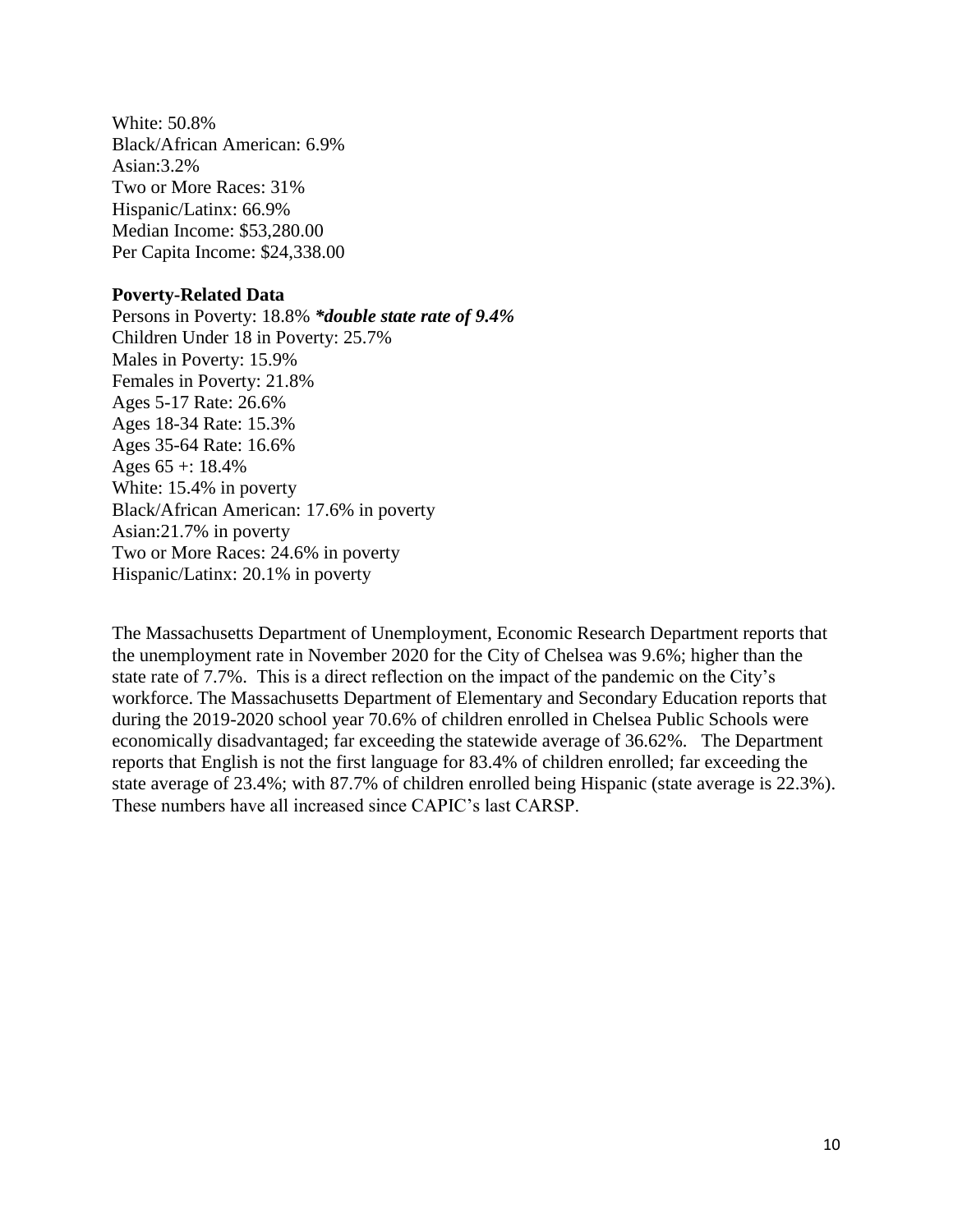## **Revere**



Revere is situated on the Massachusetts Bay, five miles northeast of Boston. Revere was incorporated as an independent town in 1871 and later became a city in 1915. The City occupies a land area of 10 square miles. 4.1 square miles are open water and protected wetlands not suitable for development. Of the 5.9 square miles of developed land, 70% is occupied by residential dwellings. The City of Revere is in a unique location, serving as a gateway between the North Shore and Greater Boston. Revere's geographic characteristics and local businesses cemented its crucial role as a recreational and entertainment destination within the Boston Metro area. During the 19th and 20th centuries, Revere's entertainment industry centered around Revere Beach, America's first public beach, Suffolk Downs, and the Wonderland Race Track. Today, Revere's amenities such as Revere Beach, proximity to Logan Airport and transit access, have attracted new residents as well as businesses in the leisure and entertainment industries. Recently, new tech and e-commerce firms have located in Revere, such as the Amazon distribution center.

As reported in the Metropolitan Area Planning Council's (MAPC), "Next Stop Revere" Master Plan Draft, many renters and owners in Revere are cost-burdened, meaning they spend more than 30% of their income on housing; 4,300 out of 9,734 owners (44%) are cost-burdened and 5,559 out of 10,498 renters (53%) are also cost-burdened. Of the 20,485 households in Revere, 12,205 earn less than 80% of the Area Median Income and are considered low-income, representing more than half of all households in the city. Most low-income households are extremely lowincome, earning only 30% of the Area Median Income.

#### **POPULATION – 53,966**

Median Age: 39.8 Male: 27,229 Female: 26,737 White: 79% Black/African American: 5.6% Asian: 4.7% Two or More Races: 5.5%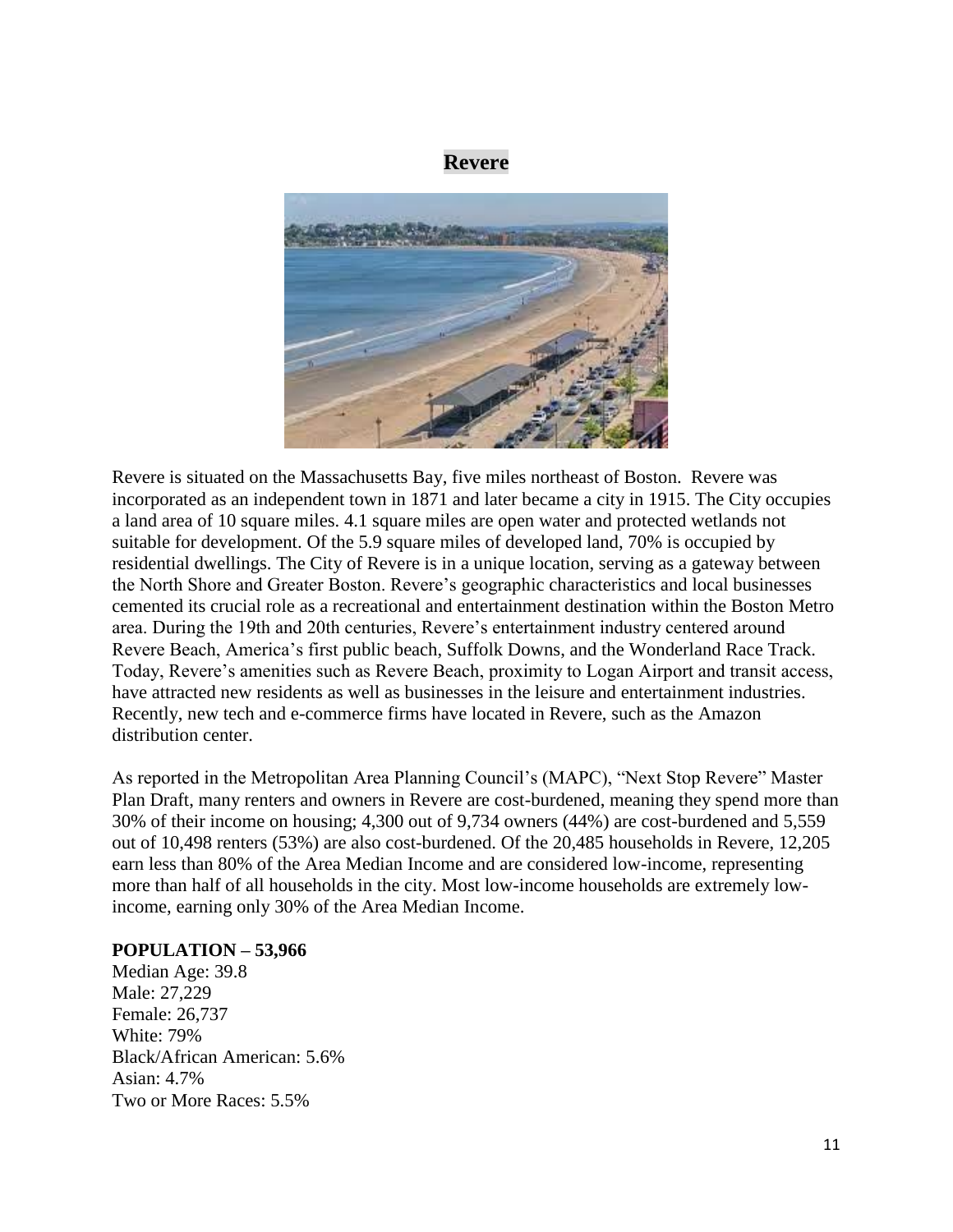Hispanic/Latino: 32.5% Median Income: \$55,020 Per Capita Income: \$28,383

#### **Poverty-Related Data**

Persons in Poverty: 13.1% Children Under 18 in Poverty: 20.8% Males in Poverty: 11.3% Females in Poverty: 15% Ages 5-17 Rate: 20.2% Ages 18-34 Rate: 11.2% Ages 35-64 Rate: 10.7% Ages  $65 + 12.8\%$ White: 13.1% in poverty Black/African American: 11.5% in poverty Asian: 20.1% in poverty Two or More Races: 11.8% in poverty Hispanic/Latinx: 10.8% in poverty

The Massachusetts Department of Unemployment, Economic Research Department reports that the unemployment rate in November 2020 for the City of Revere was 10.3%; much higher than the state rate of 7.7%. This is a direct reflection on the impact of the pandemic on the City's workforce. The Massachusetts Department of Elementary and Secondary Education reports that during the 2019-2020 school year 56.1% of children enrolled in Revere Public Schools were economically disadvantaged; exceeding the state average of 36.6%. The Department also reports that English was not the first language for 68.6% of youth enrolled in Revere Public Schools; more than double the state average of 23.4; with 57.7% of children enrolled being Hispanic (state average is 22.3%). These numbers have significantly increased since CAPIC's last CARSP.



**Winthrop**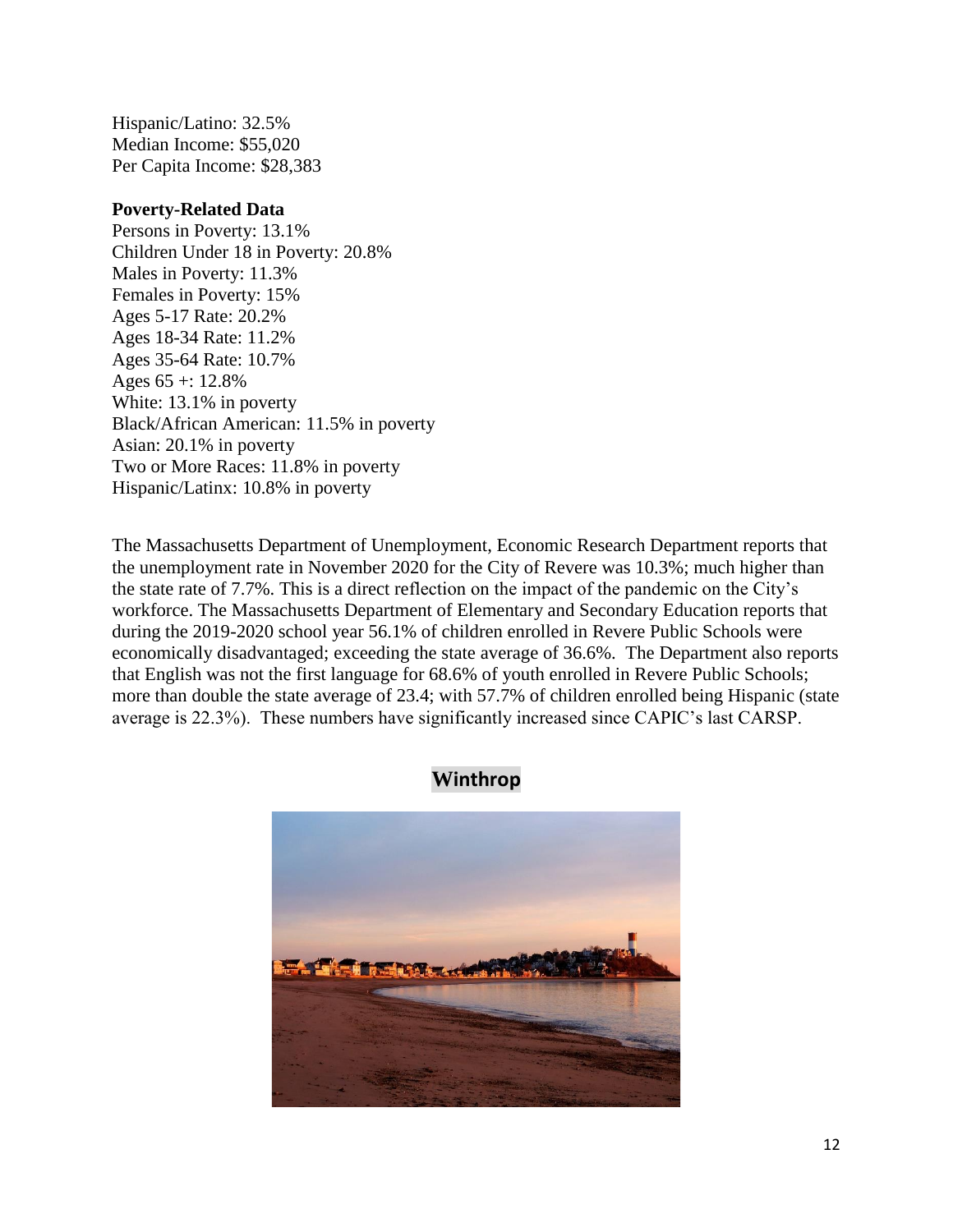Winthrop is an ocean-side suburban community in Greater Boston situated at the north entrance to Boston Harbor, close to Logan International Airport. It is located on a peninsula, 1.6 square miles in area, connected to Revere by a narrow isthmus and to East Boston by a bridge over the harbor inlet to the Belle Isle Marsh Reservation. Settled in 1630, Winthrop is one of the oldest communities in the United States. It is also one of the smallest and most densely populated municipalities in Massachusetts. It is one of the four cities in Suffolk County (the others are Boston, Revere, and Chelsea), and is the southernmost part of the North Shore, with a 7-mile (11 km) shoreline that provides views of the Atlantic Ocean to the east and of the Boston skyline to the west.

#### **POPULATION – 18,535**

Median Age: 45.3 Male: 8,498 Female: 10,037 White: 93.3% Black/African American: 2% Asian: 6% Two or More Races: 2.4% Hispanic/Latino: 8.8% Median Income: \$68,332 Per Capita Income: \$ 41,953

#### **Poverty-Related Data**

Persons in Poverty: 9.9% Children Under 18 in Poverty: 13.1% Males in Poverty: 8% Females in Poverty: 11.6% Ages 5-17 Rate: 12.8% Ages 18-34 Rate: 4% Ages 35-64 Rate: 11.8% Ages  $65 + 8.2\%$ White: 9.6% in poverty Black/African American: 3.5% in poverty Asian: 13.2% in poverty Two or More Races: 10.8% in poverty Hispanic/Latinx: 9.3% in poverty

In 2005, the Town of Winthrop voted to change its governance from a representative town meeting adopted in 1920 to a council-manager form of government. Under Massachusetts law, as of 2006 when the new Town Charter took effect, Winthrop became a city. However, it is one of 14 cities in Massachusetts that choose to remain known as a 'town.'

The Massachusetts Department of Unemployment, Economic Research Department reports that the unemployment rate in November 2020 for the Town of Winthrop was 8.1%; higher than the state rate of 7.7%. The Massachusetts Department of Elementary and Secondary Education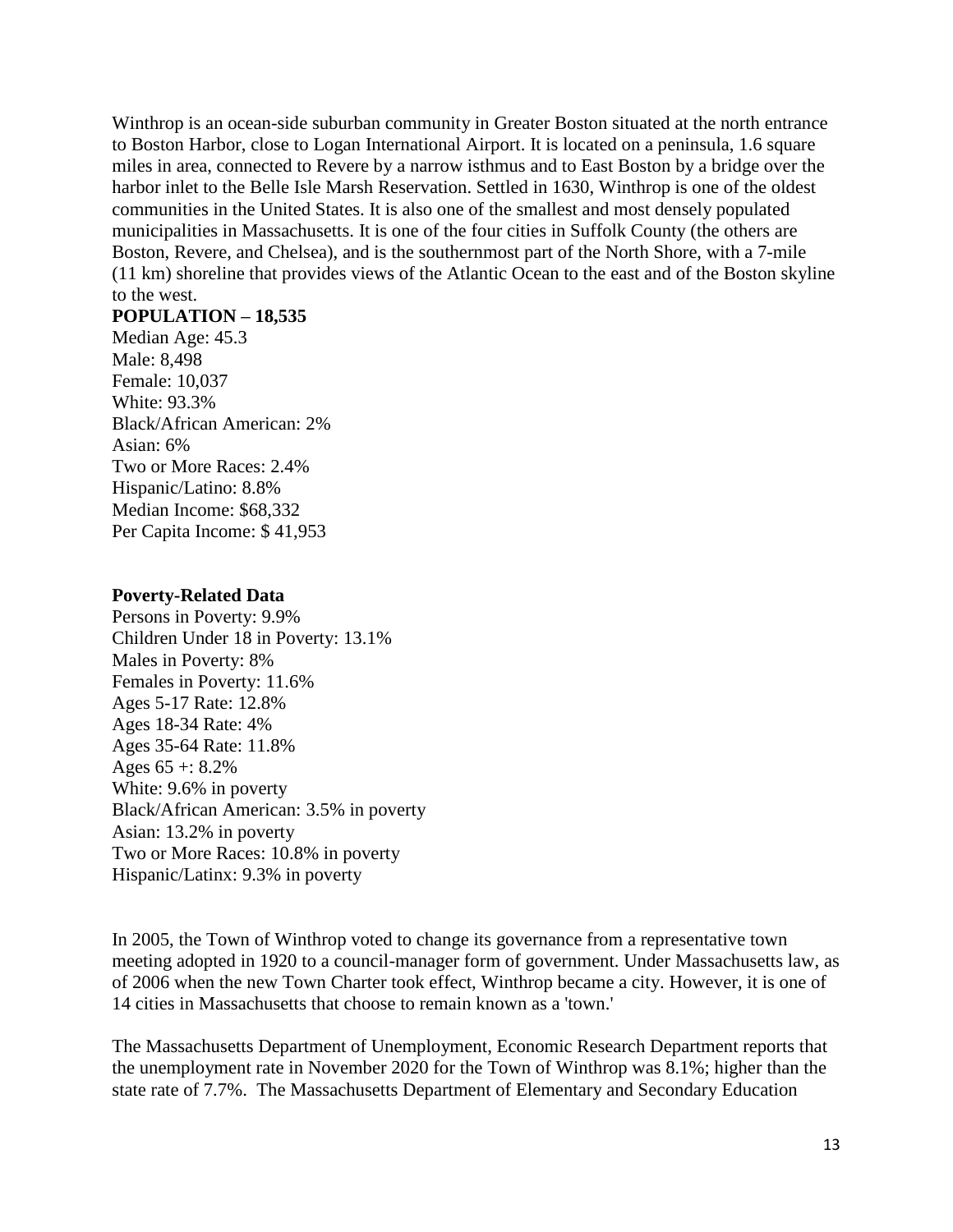reports that during the 2019-2020 school year 31.9% (increase from 2017) of children attending Winthrop public schools were economically disadvantaged; slightly below the state average of 36.6%. The Department also reports that English was not the first language for 21.7% of children enrolled, which is just below the state average of 23.4%; 16.1% of children enrolled being Hispanic (state average is 22.3%).

# **COMMUNITY PROFILES – UNDESIGNATED SERVICE AREAS Arlington – Belmont – Cambridge – Everett – Lexington – Malden -Medford – Melrose -Somerville – Stoneham – Waltham -Watertown -Winchester - Woburn**

| <b>Arlington</b>              |                                   |  |
|-------------------------------|-----------------------------------|--|
| Population                    | 45,147                            |  |
| Median Age                    | 42.3                              |  |
| 18 and over                   | 34,612                            |  |
| Male                          | 21,008 4.8% in poverty            |  |
| Female                        | 24,139 5.9% in poverty            |  |
| Median Income                 | \$165,133                         |  |
| <b>Percent in Poverty</b>     | 5.4%                              |  |
| 5-17 yrs. 4%                  | 35-64 yrs. 3.6%                   |  |
| 18-34 yrs. 6.6%               | $65 + 10.5\%$                     |  |
|                               | Ethnicity                         |  |
| White                         | 36,371 -80.6% *4.4% in            |  |
|                               | poverty                           |  |
| <b>Black/African American</b> | $1,200 - 2.7\%$ *2.5% in          |  |
|                               | poverty                           |  |
| Asian                         | $5,321 - 11.8\%$ *11.5% in        |  |
|                               | poverty                           |  |
| Hispanic or Latino            | 2,286 -5.1% *5.9% in poverty      |  |
|                               | <b>Belmont</b>                    |  |
| Population                    | 26,043                            |  |
| Median Age                    | 41.5                              |  |
| 18 and over                   | 19,166                            |  |
| Male                          | 12,058 4.7% in poverty            |  |
| Female                        | 13,985 6.3% in poverty            |  |
| Median Income                 | \$120,208                         |  |
| <b>Percent in Poverty</b>     | 3.8%                              |  |
| 5-17 yrs. 5.4%                |                                   |  |
| 18-34 yrs. 9%                 |                                   |  |
| 35-64 yrs. 4.3%               |                                   |  |
| $65 + 5.5\%$                  |                                   |  |
|                               |                                   |  |
|                               | Ethnicity                         |  |
| White                         | 20,465 - 78.6% *3.3% in poverty   |  |
| <b>Black/African American</b> | 384 -1.5% *14.6% in poverty       |  |
|                               |                                   |  |
| Asian                         | 4,207 -16.2% *13.5% in<br>poverty |  |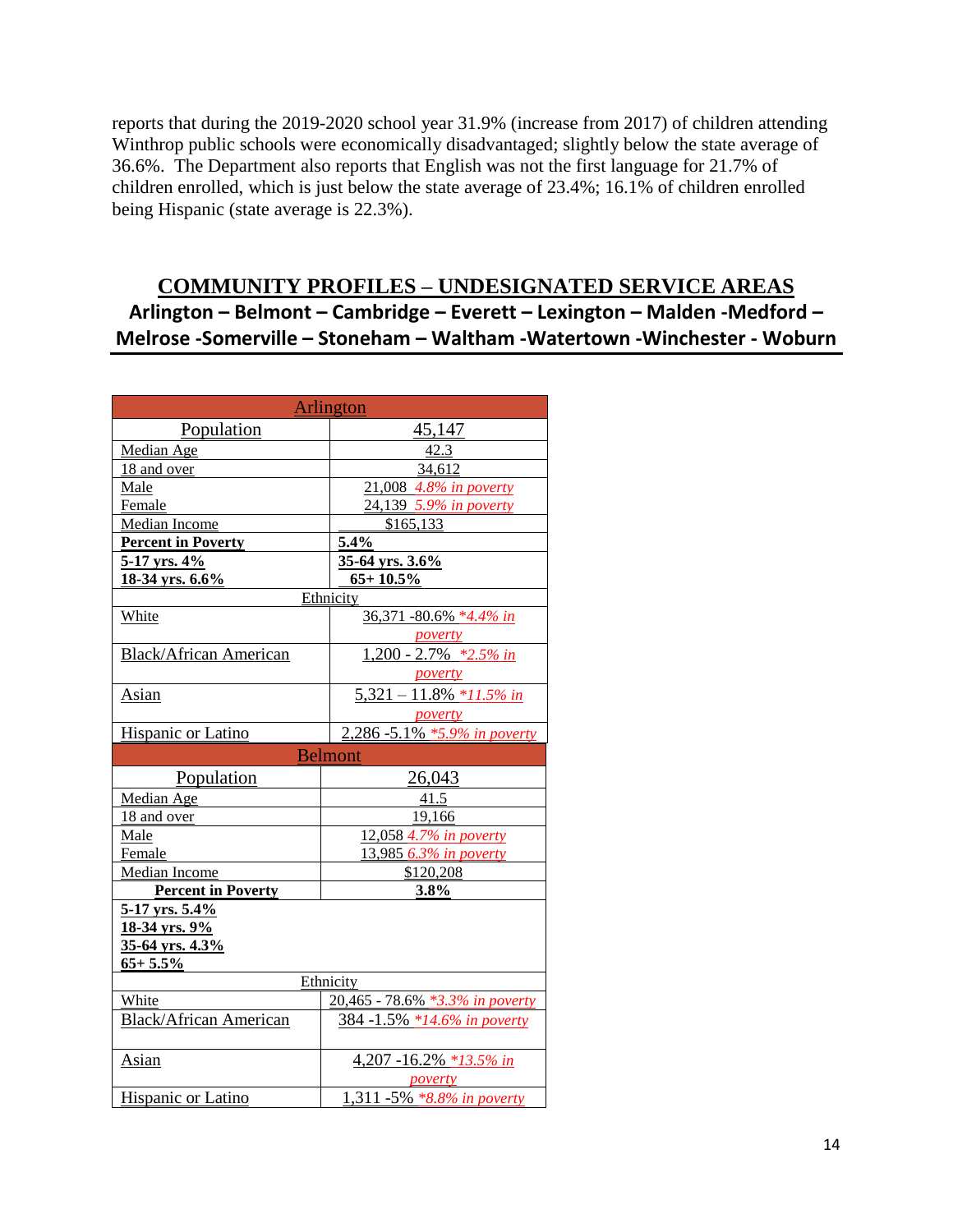|                           | Cambridge                  |  |
|---------------------------|----------------------------|--|
| Population                | 115,655                    |  |
| Median Age                | 30.5                       |  |
| <u>18 and over</u>        | <u>95,164</u>              |  |
| Male                      | 57,088 12.2% in poverty    |  |
| Female                    | 58,577 13.6% in poverty    |  |
| <b>Median Income</b>      | \$105,371                  |  |
| <b>Percent in Poverty</b> | 5.1%                       |  |
| <u>5-17 yrs. 14.1%</u>    | 35-64 yrs. 9.8%            |  |
| 18-34 yrs. 16.1%          | $65+13.1\%$                |  |
| Ethnicity                 |                            |  |
| White                     | $77,487 - 67\% *10.3\%$ in |  |
|                           | <i>poverty</i>             |  |
| Black/African American    | $12,697 - 11\%$ *24.3% in  |  |
|                           | <i>poverty</i>             |  |
| Asian                     | 18,466 -16% *16.6% in      |  |
|                           | <i>poverty</i>             |  |
| Hispanic or Latino        | 10,672 -9.2% $*26.4\%$ in  |  |
|                           | <i>poverty</i>             |  |

| Everett                       |                                          |
|-------------------------------|------------------------------------------|
| Population                    | 45,856                                   |
| Median Age                    | 30.5                                     |
| 18 and over                   | 33,850                                   |
| Male                          | 22,444 10.4% in poverty                  |
| Female                        | 23,412 16% in poverty                    |
| Median Income                 | \$60,482                                 |
| <b>Percent in Poverty</b>     | <b>13%</b>                               |
| 5-17 yrs. 17%                 | 35-64 yrs. 10%                           |
| 18-34 yrs. 12.6%              | $65+8.4\%$                               |
|                               | Ethnicity                                |
| White                         | $27,15 - 59.2\%$ *13.7% in               |
|                               | poverty                                  |
| <b>Black/African American</b> | 8,730 -19% *10.9% in poverty             |
|                               |                                          |
| Asian                         | 3,161 -6.9% *9.9% in poverty             |
| Hispanic or Latino            | $12,143 - \underline{26.5\% *15.5\% in}$ |
|                               | <u>poverty</u>                           |

| Lexington      |                                                  |  |
|----------------|--------------------------------------------------|--|
| Population     | 33,480                                           |  |
| Median Age     | <u>45.3</u>                                      |  |
| 18 and over    | 21,165                                           |  |
| Male<br>Female | 16,252 2.8% in poverty<br>17,228 4.4% in poverty |  |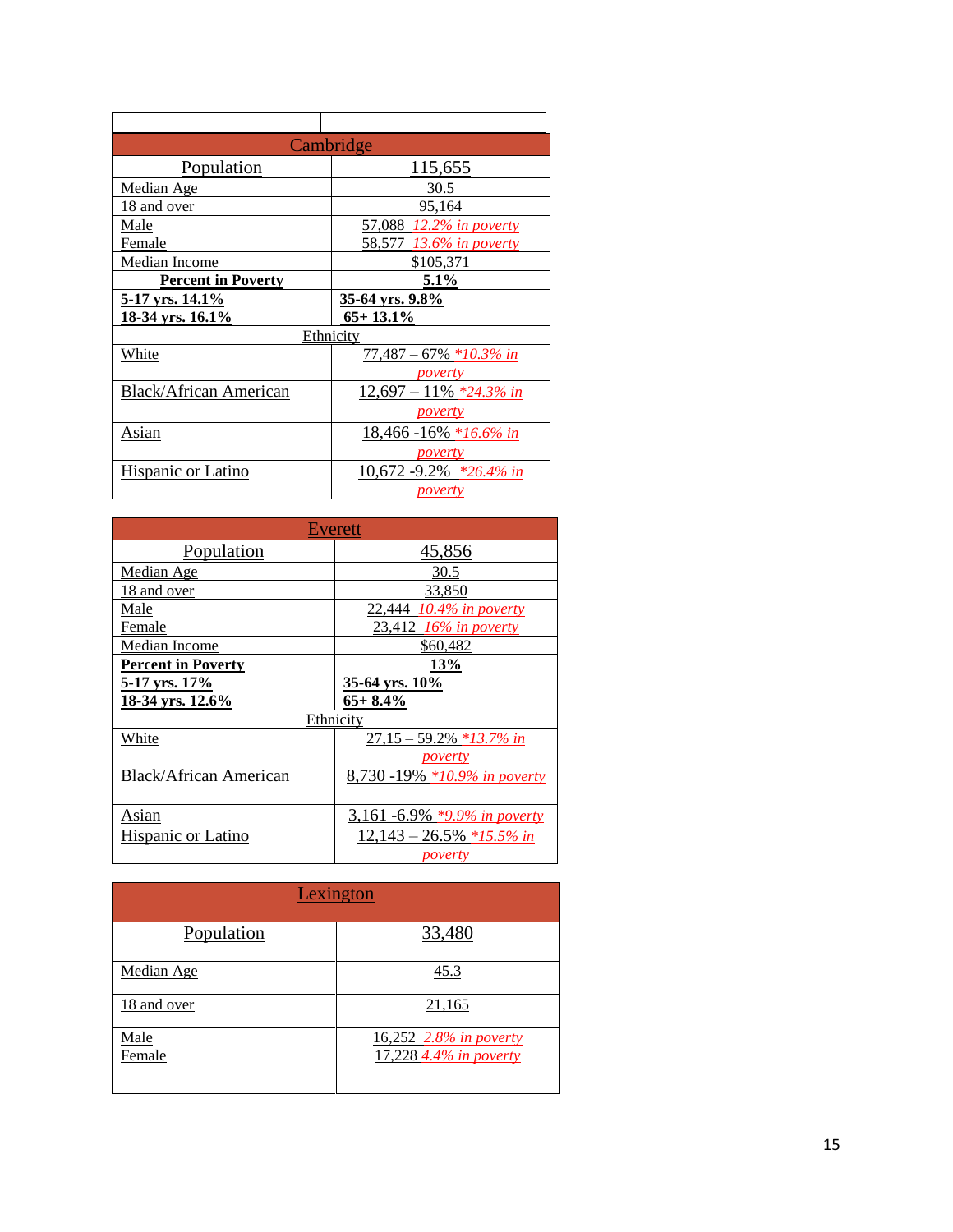| Median Income                     | \$172,750                             |  |
|-----------------------------------|---------------------------------------|--|
| <b>Percent in Poverty</b>         | 2.5%                                  |  |
| 5-17 yrs. 2.9%<br>18-34 yrs. 6.7% | 35-64 yrs. $3.2\%$<br>$65+3.4%$       |  |
| Ethnicity                         |                                       |  |
| White                             | $21,889 - 65.4\%$ *3.1% in<br>poverty |  |
| African American                  | $337 - 1\%$ *2.4% in poverty          |  |
| Asian                             | $9,795 - 29.3\%$ *5% in poverty       |  |
| Hispanic or Latino                | $675 - 2\%$ *2.3% in poverty          |  |

| Malden                    |                                 |  |
|---------------------------|---------------------------------|--|
| Population                | 61,094                          |  |
| Median Age                | 35.3                            |  |
| 18 and over               | 49,232                          |  |
| Male                      | 29,343 14.4% in poverty         |  |
| Female                    | 31,751 18.2% in poverty         |  |
| Median Income             | \$64,178                        |  |
| <b>Percent in Poverty</b> | 13.3%                           |  |
| 5-17 yrs. 19.7%           | 35-64 yrs. 12%                  |  |
| 18-34 vrs. 18.9%          | $65 + 18.1\%$                   |  |
| Ethnicity                 |                                 |  |
| White                     | $32,962 - 54\%$ *13% in poverty |  |
| Black/African American    | $10,289 - 16.8\%$ *21.3% in     |  |
|                           | <i>poverty</i>                  |  |
| Asian                     | $14,281 - 23.4\%$ *20% in       |  |
|                           | poverty                         |  |
| Hispanic or Latino        | 5,684 – 9.3% *28.9% in          |  |
|                           | poverty                         |  |

| Medford                       |                                |
|-------------------------------|--------------------------------|
| Population                    | 57,771                         |
| Median Age                    | 35.9                           |
| 18 and over                   | 48,316                         |
| Male                          | 27,630 8.4% in poverty         |
| Female                        | 30,141 10% in poverty          |
| Median Income                 | \$76,445                       |
| <b>Percent in Poverty</b>     | $9.2\%$                        |
| 5-17 yrs. 10.3%               | 35-64 yrs. 6.9%                |
| 18-34 yrs. 13.3%              | $65+ 6.5\%$                    |
| Ethnicity                     |                                |
| White                         | 43,321 -75% *8.3% in poverty   |
| <b>Black/African American</b> | 5,428 – 9.4% $*8\%$ in poverty |
|                               |                                |
| Asian                         | 6,151 -10.6% *16.5% in         |
|                               | poverty                        |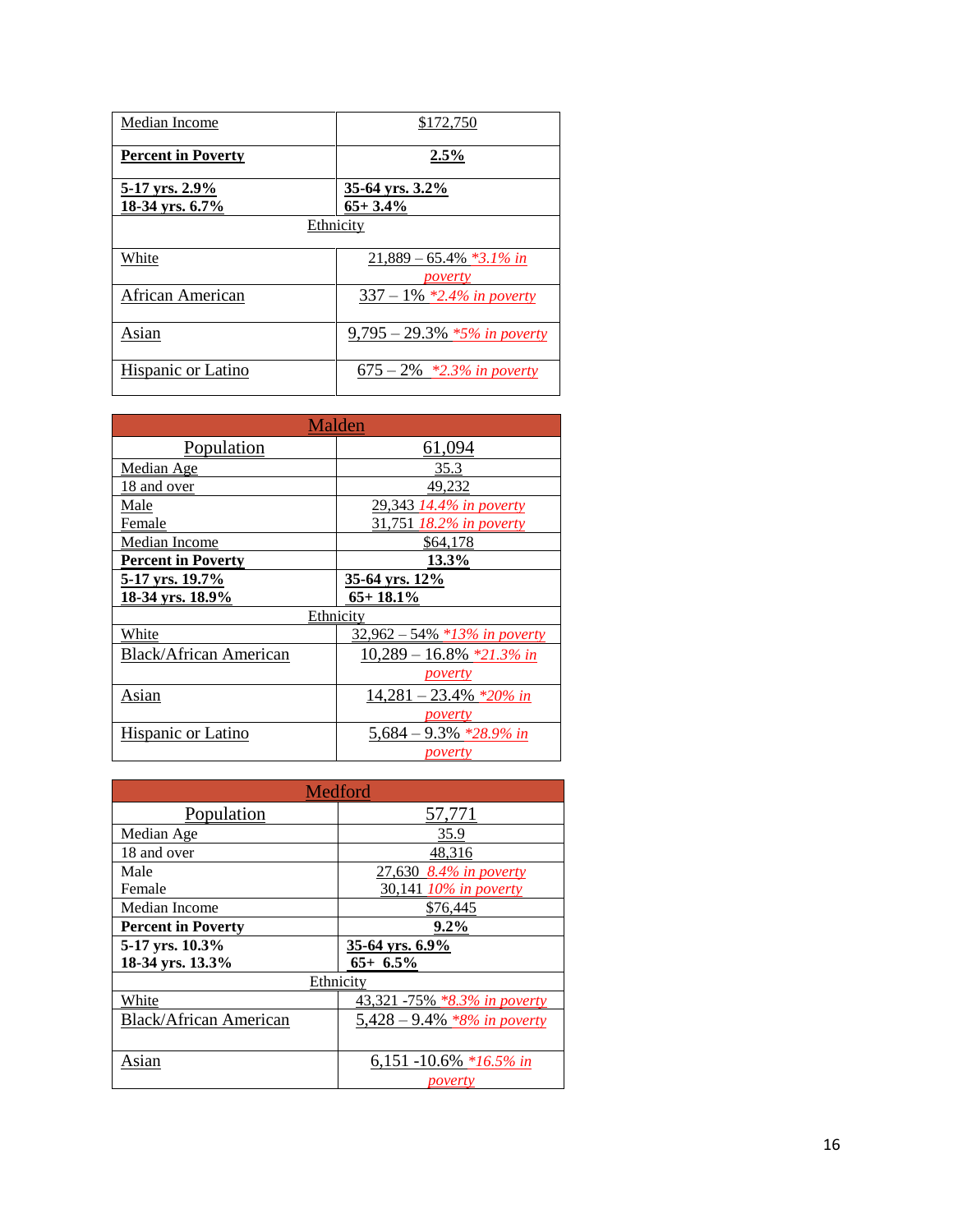| <b>Hispanic or Latino</b> | $0.051 - 5.3\%$ *17.4% in |
|---------------------------|---------------------------|
|                           |                           |

| <b>Melrose</b>            |                                                               |  |
|---------------------------|---------------------------------------------------------------|--|
| Population                | 28,116                                                        |  |
| Median Age                | 39.6                                                          |  |
| 18 and over               | 21,675                                                        |  |
| Male<br>Female            | $\overline{13,525}$ 3.7% in poverty<br>14,591 4.5% in poverty |  |
| Median Income             | \$85,521                                                      |  |
| <b>Percent in Poverty</b> | 4.1%                                                          |  |
| 5-17 yrs. 5.3%            | 35-64 yrs. 3.4%                                               |  |
| 18-34 yrs. 3.5%           | $65+6.8%$                                                     |  |
| Ethnicity                 |                                                               |  |
| White                     | 24,982-88.9% *3.9% in poverty                                 |  |
| Black/African<br>American | 740-2.6% *12.4% in poverty                                    |  |
| Asian                     | 1,670-5.9% *5.5% in poverty                                   |  |
| Hispanic or Latino        | 1053-3.7% *1.8% in poverty                                    |  |
|                           | Somerville                                                    |  |
| Population                | 80,434                                                        |  |
| Median Age                | 31.2                                                          |  |
| 18 and over               | 68,727                                                        |  |
| Male                      | 40,483 10.6% in poverty                                       |  |
| Female                    | 39,951 13.3% in poverty                                       |  |
| Median Income             | \$91,168                                                      |  |
| <b>Percent in Poverty</b> | 11.9%                                                         |  |
| 5-17 yrs. 21.2%           | 35-64 yrs. 7.9%                                               |  |
| 18-34 yrs. 12.8%          | $65+12.9%$                                                    |  |
|                           | Ethnicity                                                     |  |
| White                     | 61,130-76% *10% in poverty                                    |  |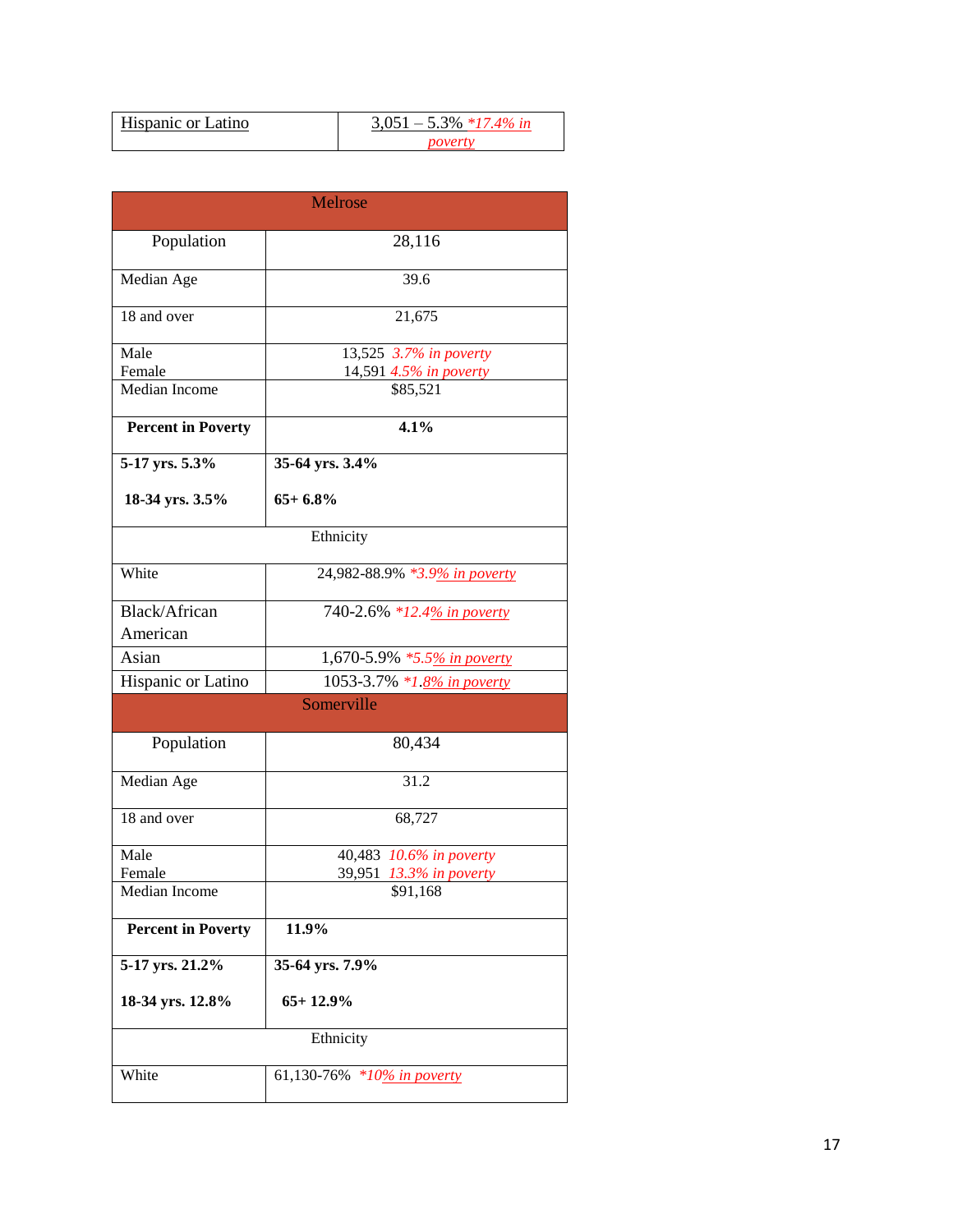| Black/African             | 5,470-6.8% *28.7% in poverty |
|---------------------------|------------------------------|
| American                  |                              |
| Asian                     | 7,835-9.7% *16.7% in poverty |
| <b>Hispanic or Latino</b> | 8,667-10.8% *17% in poverty  |

| Stoneham                  |                                 |
|---------------------------|---------------------------------|
| Population                | 22,144                          |
| Median Age                | 43.6                            |
| 18 and over               | 17,934                          |
| Male                      | 10,815 5.8% in poverty          |
| Female                    | 11,329 4.9% in poverty          |
| Median Income             | \$94,835                        |
| <b>Percent in Poverty</b> | 5.3%                            |
| 5-17 yrs. 4.2%            | 35-64 yrs. 6%                   |
| 18-34 yrs. 2.8%           | $65 + 7.4%$                     |
| Ethnicity                 |                                 |
| White                     | 20,402 - 92.9% *5.1% in poverty |
| Black/African             | 602-2.7% *1.4% in poverty       |
| American                  |                                 |
| Asian                     | 727 - 3.3% *13.3% in poverty    |
| Hispanic or Latino        | 828 - 3.7% *8.4% in poverty     |

| Waltham                             |                             |  |  |
|-------------------------------------|-----------------------------|--|--|
| Population                          | 62,979                      |  |  |
| Median Age                          | 33.9                        |  |  |
| 18 and over                         | 53,911                      |  |  |
| Male                                | 31,034 10% in poverty       |  |  |
| Female                              | 31,945 11.8% in poverty     |  |  |
| Median Income                       | \$85,677                    |  |  |
| <b>Percent in Poverty</b>           | 10.9%                       |  |  |
| 5-17 yrs. 10.3% 18-34 yrs.<br>16.5% | 35-64 yrs. $6.1\%$ 65+ 9.4% |  |  |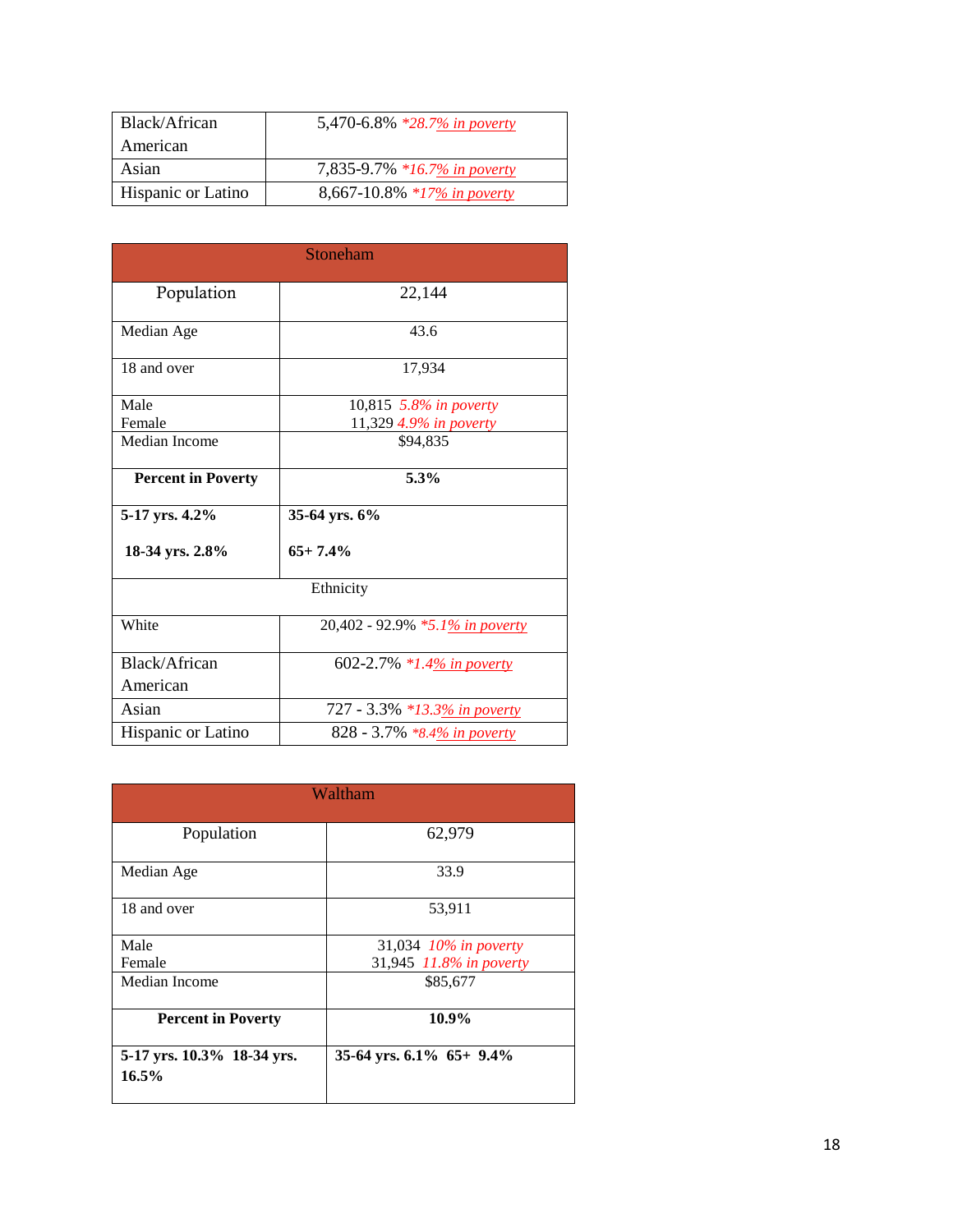| Ethnicity              |                               |  |
|------------------------|-------------------------------|--|
| White                  | 45,555-72.3% *7.6% in poverty |  |
| Black/African American | 4,842-7.7% *11.5% in poverty  |  |
| Asian                  | 7,150-11.4% *23.3% in poverty |  |
| Hispanic or Latino     | 8,495-13.5% *23.3% in poverty |  |

| Watertown                     |                                 |  |  |
|-------------------------------|---------------------------------|--|--|
| Population                    | 35,103                          |  |  |
| Median Age                    | 38.9                            |  |  |
| 18 and over                   | 28,327                          |  |  |
| Male                          | 16,028 7.2 in poverty           |  |  |
| Female                        | 18,855 8.5% in poverty          |  |  |
| Median Income                 | \$97,929                        |  |  |
| <b>Percent in Poverty</b>     | 7.9%                            |  |  |
| 5-17 yrs. 10.9%               | 35-64 yrs. 5.6%                 |  |  |
| 18-34 yrs. 9.6%               | $65+8.8%$                       |  |  |
| Ethnicity                     |                                 |  |  |
| White                         | 29,357 - 83.6% *8.3% in poverty |  |  |
| <b>Black/African American</b> | 712 - 2% *4.2% in poverty       |  |  |
| Asian                         | 2,980 - 8.5% *6.7% in poverty   |  |  |
| Hispanic or Latino:           | 3,398 - 9.7% *21.2% in poverty  |  |  |

| Winchester    |                        |  |  |
|---------------|------------------------|--|--|
| Population    | 22,677                 |  |  |
| Median Age    | 42.9                   |  |  |
| 18 and over   | 15,773                 |  |  |
| Male          | 11,098 2.3% in poverty |  |  |
| Female        | 11,579 2.6% in poverty |  |  |
| Median Income | \$159,356              |  |  |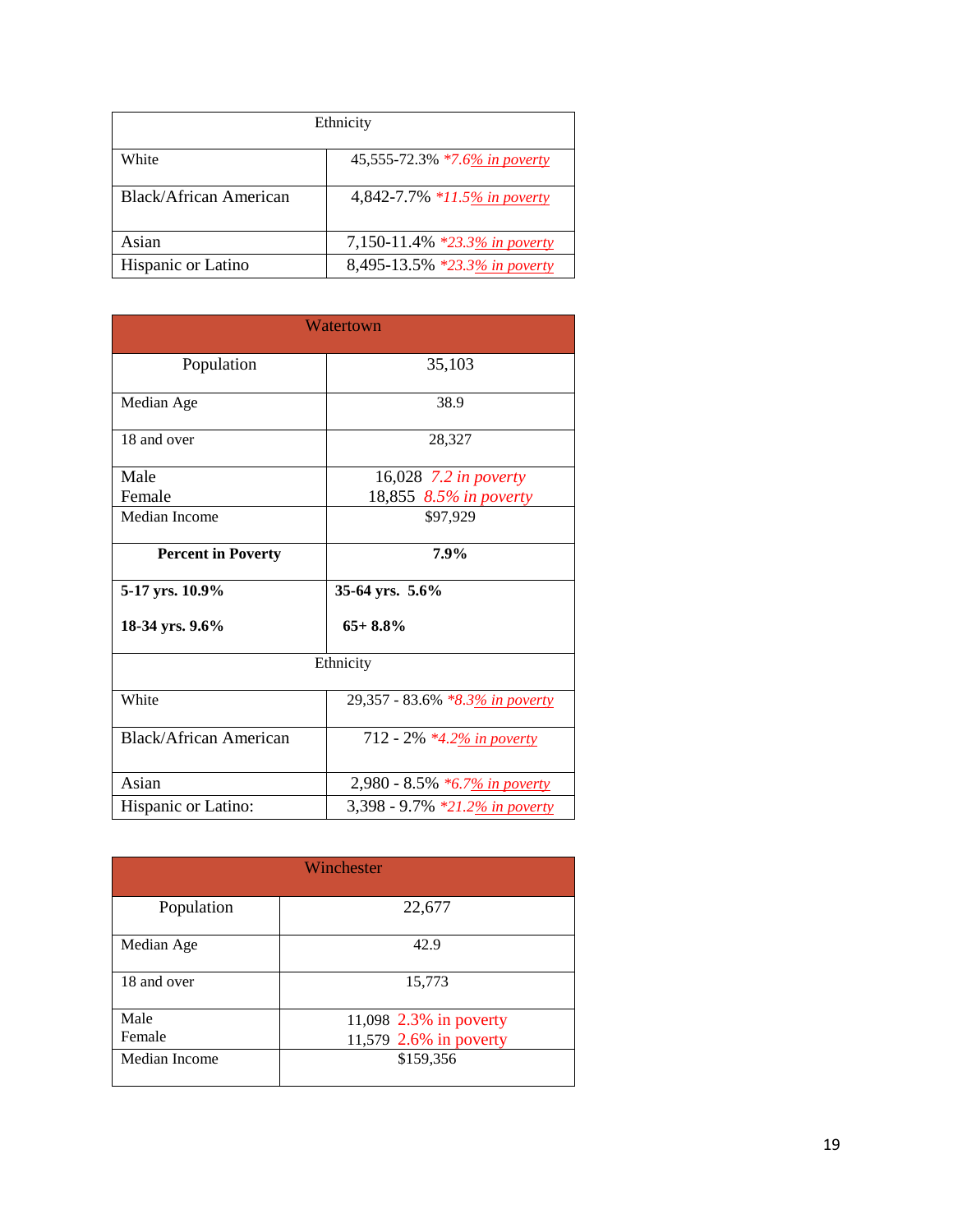| <b>Percent in Poverty</b> | 2.5%                            |  |  |  |
|---------------------------|---------------------------------|--|--|--|
| 5-17 yrs. 1.1%            | 35-64 yrs. 1.7%                 |  |  |  |
| 18-34 yrs. 6.2%           | $65+4.5%$                       |  |  |  |
| Ethnicity                 |                                 |  |  |  |
| White                     | 29,357 - 83.6% *1.8% in poverty |  |  |  |
| Black/African             | 712 - 2% *10.4% in poverty      |  |  |  |
| American                  |                                 |  |  |  |
| Asian                     | 2,980 - 8.5% *5.5% in poverty   |  |  |  |
| Hispanic or Latino:       | 484 - 2.1% *.8% in poverty      |  |  |  |

| Woburn                    |                                 |  |  |  |
|---------------------------|---------------------------------|--|--|--|
| Population                | 39,104                          |  |  |  |
| Median Age                | 42.9                            |  |  |  |
| 18 and over               | 15,775                          |  |  |  |
| Male                      | 7,413 4.4% in poverty           |  |  |  |
| Female                    | 8,360 7.3% in poverty           |  |  |  |
| Median Income             | \$88,745                        |  |  |  |
| <b>Percent in Poverty</b> | 5.8%                            |  |  |  |
| 5-17 yrs. 5.9%            | 35-64 yrs. 4.2%                 |  |  |  |
| 18-24 yrs. 6.6%           | $65+7.1%$                       |  |  |  |
| Ethnicity                 |                                 |  |  |  |
| White                     | 32,167 - 79.8% *4.4% in poverty |  |  |  |
| Black/African             | 2,874 - 7.1% *18% in poverty    |  |  |  |
| American                  |                                 |  |  |  |
| Asian                     | 3,196 - 7.9% *1.2% in poverty   |  |  |  |
| Hispanic or Latino:       | 1,957 - 4.9% *17.4% in poverty  |  |  |  |

Community Action Programs Inter-City, Inc. (CAPIC) delivers anti-poverty services to lowincome residents of Chelsea, Revere & Winthrop. Since its inception, the agency has initiated numerous anti-poverty strategies that have resulted in restoring self-sufficiency for thousands of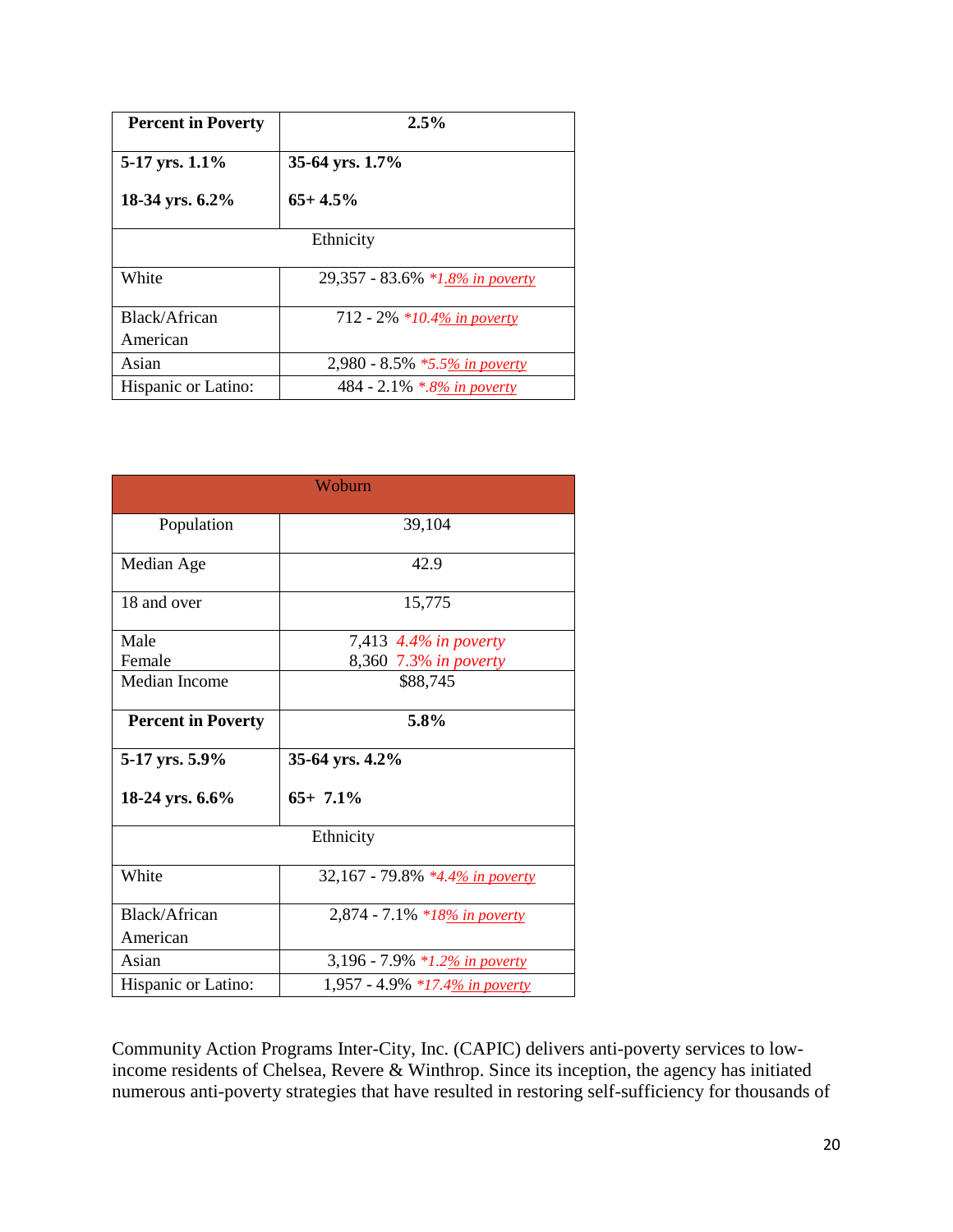area residents. The goal has always been and continues to be to assist low-income individuals and families break free from their dependence on public assistance, achieve self-sufficiency, and improve their quality of life. CAPIC serves a diverse and multi-cultural population. The vast majority of CAPIC clients are low-income and in need of numerous financial and support services.

In addition to Chelsea, Revere, and Winthrop, CAPIC also delivers energy-related services to various cities and towns through sub-contractual agreements. CAPIC's Weatherization Program (DOE and Utility funded) serves: Chelsea, Revere, Winthrop, Arlington, Belmont, Cambridge, Everett, Lexington, Malden, Medford, Melrose, Somerville, Stoneham, Waltham, Watertown, Winchester, and Woburn. CAPIC's HEARTWAP program serves: Chelsea, Revere, Winthrop, Everett, Malden, Medford, Melrose, Stoneham, Winchester, Woburn, while National Grid electric assessments are performed in Revere, Winthrop, Everett, Malden, and Medford; and Ever Source electric assessments in Chelsea, Cambridge, and Somerville. CAPIC's Responsible Payee Program also serves these additional communities.

## **COMMUNITY NEEDS ASSESSMENT SURVEY – DISTRIBUTION & COLLECTION SUMMARY**

CAPIC conducted an extensive Community Needs Assessment in preparation for the FY'21-'23 three-year Community Assessment Report & Strategic Plan (CARSP). The process relied on both primary and secondary data to determine need as well as community priority areas, strengths, and weaknesses. A set of common network-wide community needs survey questions were developed with support from a MASSCAP consultant. CAPIC utilized the network-wide survey questions for the FY'21-'23 CARSP. CAPIC also utilized common core data sets collected and prepared by the consultant in combination with other data sources. CAPIC's Director of Planning, Development, & Operations was part of the process (active participant in the MASSCAP Planners Group) to determine the final set of survey questions.

CAPIC's Community Needs Assessment reflects Chelsea, Revere & Winthrop, which constitutes CAPIC's designated CSBG service area. It highlights the needs, problems, and concerns of those individuals and families living in poverty in Chelsea, Revere, and Winthrop which is the Agency's geographic area. The survey captured individual, family, and community needs; these findings were highlighted by each category. This provided staff and Board members the ability to prioritize needs and identify resources for each group.

When conducting an extensive community needs assessment it is extremely important to gather as much data as possible from as many sources as possible. This allows you to get a complete understanding of the needs, problems, and concerns of the individuals and families who are living in that community, while at the same time see the strengths and weaknesses of a community. Data that is gathered provides the Agency with the knowledge to identify the needs of the community, prioritize these needs, and develop measurable outcomes that can be achieved.

CAPIC also gathered information from other key sectors of the community, such as the private sector and public sector. The analysis and inclusion of this data has enhanced the Agency's ability to make sound decisions about what we as an Agency need to do to provide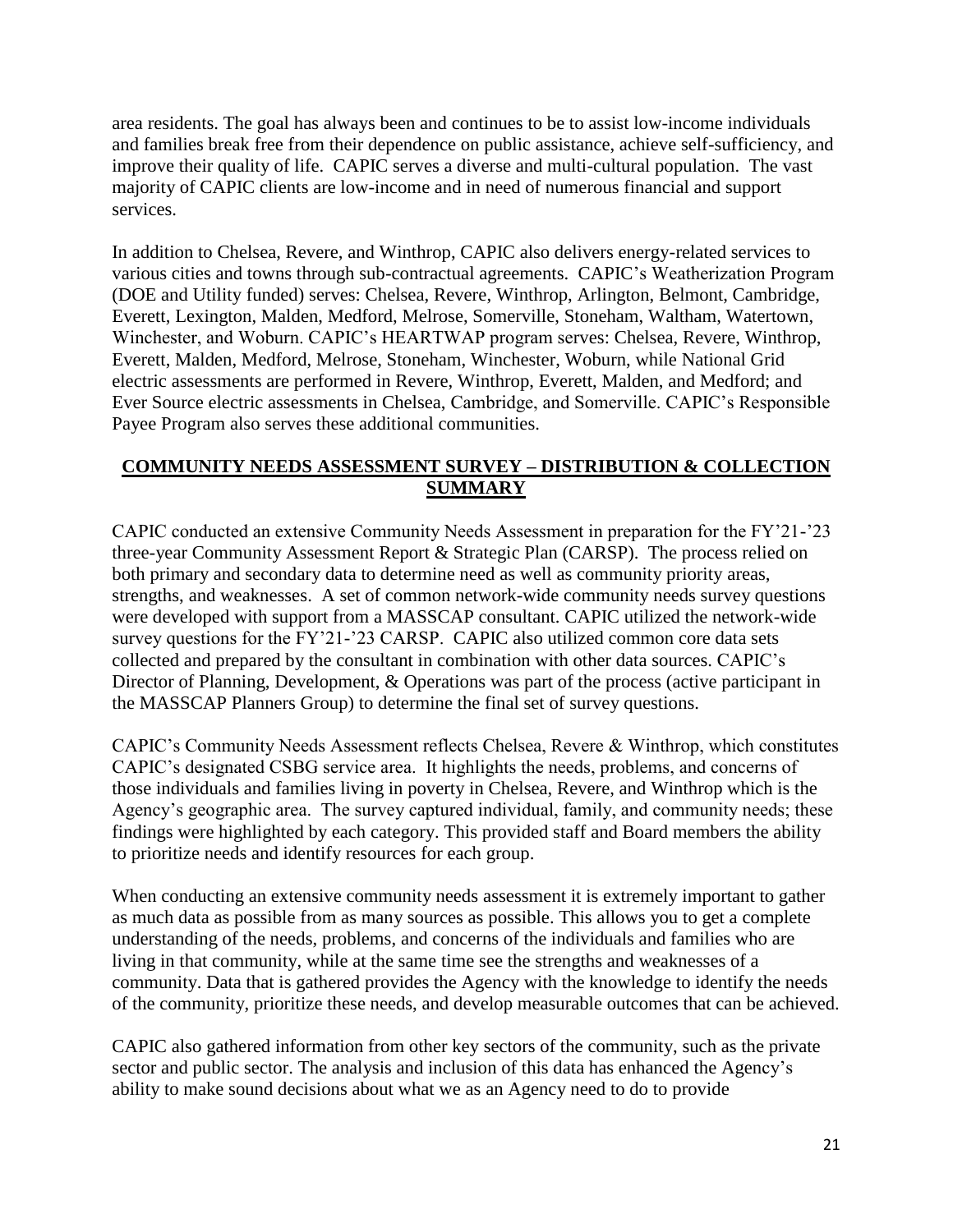comprehensive services that meet the needs of our clients and the community, while at the same time align with our mission statement. These surveys captured individual, family, and community needs and provided staff and Board members the ability to prioritize needs and identify resources for each group.

Due to COVID-19, CAPIC was not able to conduct focus groups as planned or conduct in person interviews. However, CAPIC is an active participant/member of various community-based task forces, groups, and coalitions, such as the Massachusetts Energy Director's Association (MEDA), the Revere CARES Substance Abuse Coalition, the Revere DTA Advisory Board, Winnisimmet Regional Opioid Collaborative (WROC), the Healthy Chelsea Coalition, CASA Divert (Chelsea Domestic Violence High Risk Team), Chelsea Domestic Violence Task Force, the Women's Encouraging Empowerment Advisory Board, the Winthrop Quality of Life Team, the Chelsea Substance Use Disorders Leadership Team, Chelsea Hunger Network, and Balance of State –Continuum of Care, and the Chelsea HUB – a team of community & local government agencies who meet weekly to address specific situations re: clients facing elevated risk levels. CAPIC is also an active member of the Chelsea Downtown Task Force. This involvement has provided information and community needs related data to the Agency; especially during COVID-19 as Chelsea and Revere were two of the hardest hit communities in the Commonwealth. This information was utilized while completing the Community Needs Assessment Report.

Approximately 2,000 bi-lingual (English and Spanish) surveys were sent out to the communities CAPIC serves (Chelsea, Revere & Winthrop), representing a large random population and reasonable representation of the Agency's client base as well as the residents of each community (giving the agency a 95% confidence level in data collected). The Needs Assessment was also available on-line through the agency's website, and was also distributed by CAPIC staff and Program Managers to distribute to clients. In addition, staff who live in CAPIC's service area were also asked to complete the survey. CAPIC also partnered with the Winthrop Senior Center and the Chelsea Housing Authority to distribute and collect surveys to local residents, complete survey, as were other residents of each of the communities. CAPIC's Energy Outreach Coordinator also assisted with the distribution of surveys to local residents. In addition, staff who live in CAPIC's service area were also asked to complete the survey, as were other residents of each of the communities (a total of 18 surveys were returned by non-clients). A total of 201 completed surveys were returned to the Agency.

CAPIC's Director of Planning, Development, & Operations oversees the collection, analysis, organization, and reporting of data. Such information plays a critical role in the identification of needs, the establishment of priorities, as well as the development and implementation of activities/programs to meet those needs at a community level and at an Agency level. It also provides information that is used to measure organizational improvement with an aim to enhance client/customer experience.

The surveys were registered into a computer program by CAPIC Administrative staff with oversight from the Director of Planning, Development, & Operations as well as the IT Director. Once computed, the data was presented to the Director of Planning, Development, & Operations for review and then shared with the Executive Director and the Board of Directors in a concise format. The information gathered was analyzed with secondary data, such as US Census information, Massachusetts Department of Education data, MGH health reports, WIC data,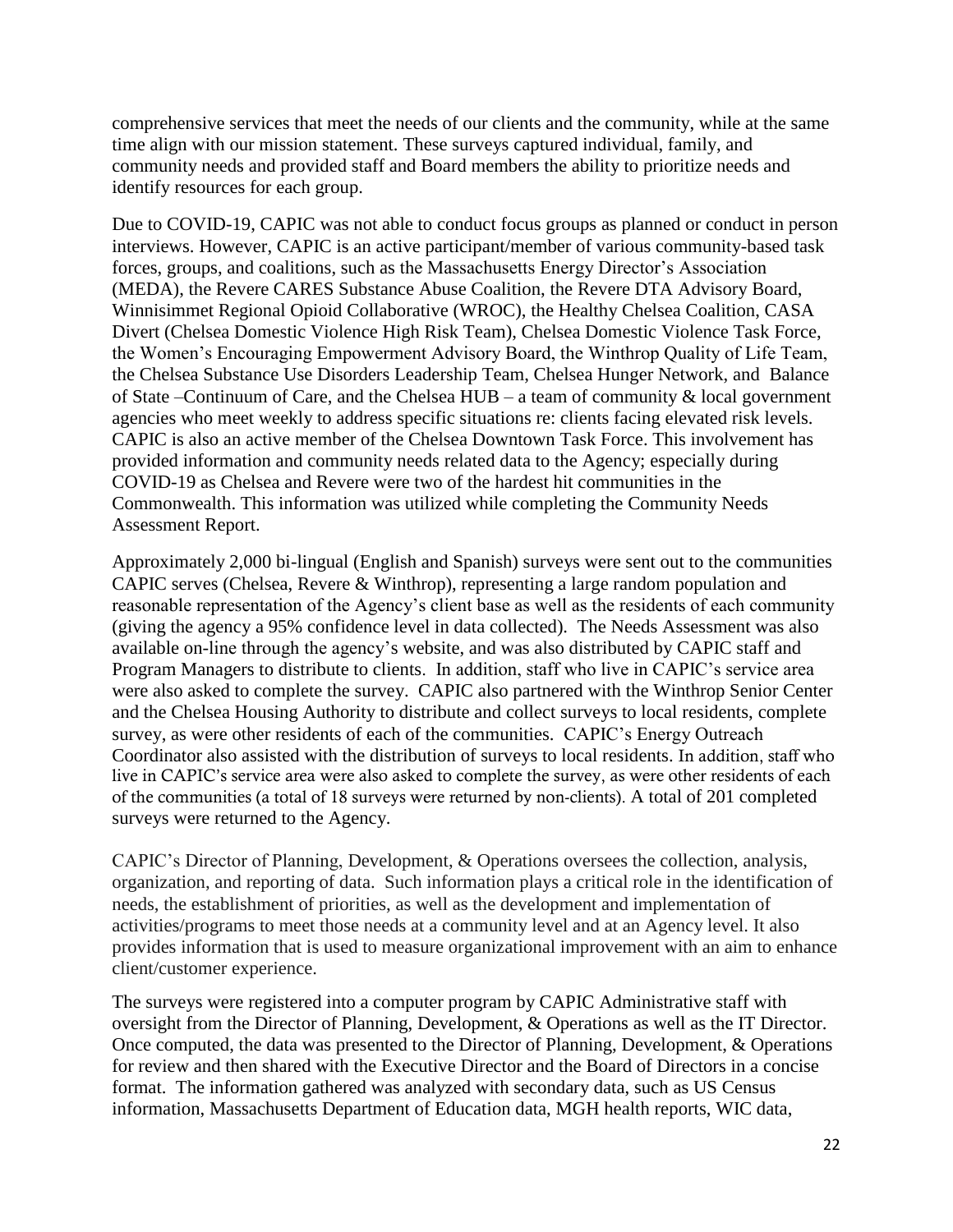MGH Community Health Needs Assessment, COVID-19- related data sources and reports, Massachusetts Executive Office of Labor and Workforce Development, Project Bread, and the Massachusetts Department of Public Health data. CAPIC also gathered information from various community sectors in all three communities, such as local government, faith-based, law enforcement, education, etc.

CAPIC is committed to providing comprehensive support services and resources to low-income individuals and families who need to improve their quality of life. CAPIC values our clients and their feedback. In order to evaluate their satisfaction with the services and resources that the Agency is providing, CAPIC implemented a Client Satisfaction Survey. This survey was revised in 2019 to be more user friendly. The Director of Planning, Development, & Operations worked with CAPIC's Management Team to review and revise the survey. Surveys are completed from an individual who receives a service or resource from CAPIC. The survey is available in English and Spanish, and is distributed to clients by caseworkers/staff at the time of intake. All survey information will be highlighted in the Key Findings: Community Assessment section.

## **INTERNAL NEEDS ASSESSMENT DISTRIBUTION & COLLECTION**

CAPIC's Internal Needs Assessment is distributed to all staff members. The intent of the Internal Needs Assessment/Employee Survey is to provide employees with an opportunity to share their opinions and views regarding their experience as a CAPIC employee as well as their direct work with clients. This input is extremely helpful because of the employee's experience in dealing with at-risk, low-income clients and the chronic problems facing them and their families. The employee's perspective captures what some clients themselves cannot recognize as a barrier. The Planning and Evaluation Committee/Management Team utilizes this information to both improve employee satisfaction and job performance as well as improve service delivery to ultimately improve the lives of those served by the agency, promoting the quality of life for individuals and families agency-wide.

- ➢ The Internal Assessment was completed by 40 (33.3%) employees a decrease from 57% in FY'17. This is due to COVID-19 and the vast majority of employees working remotely since April 2020. Also, it should be noted that 14 CAPIC staff members were infected with the coronavirus. This does not take in to account the staff who had family members impacted by COVID. In previous strategic planning processes, the Director of Planning, Development, & Operations had the ability to meet with programs and employees in person and in turn get a higher response rate.
- $\triangleright$  The Internal Needs Survey tool was updated since the previous CARSP/Community Needs Assessment process and was transcribed into Survey Monkey to make it easier for employees to complete online, especially with more staff working remotely due to COVID. The link for the survey was distributed via email by the Director of Planning, Development, & Operations to all CAPIC employees. The intent of the Internal Needs Assessment/Employee Survey is to provide employees with an opportunity to share their opinions and views regarding their experience as a CAPIC employee. The survey gives employees a platform in which to increase their engagement and provide another way for them to inform management as to how they perceive their work environment.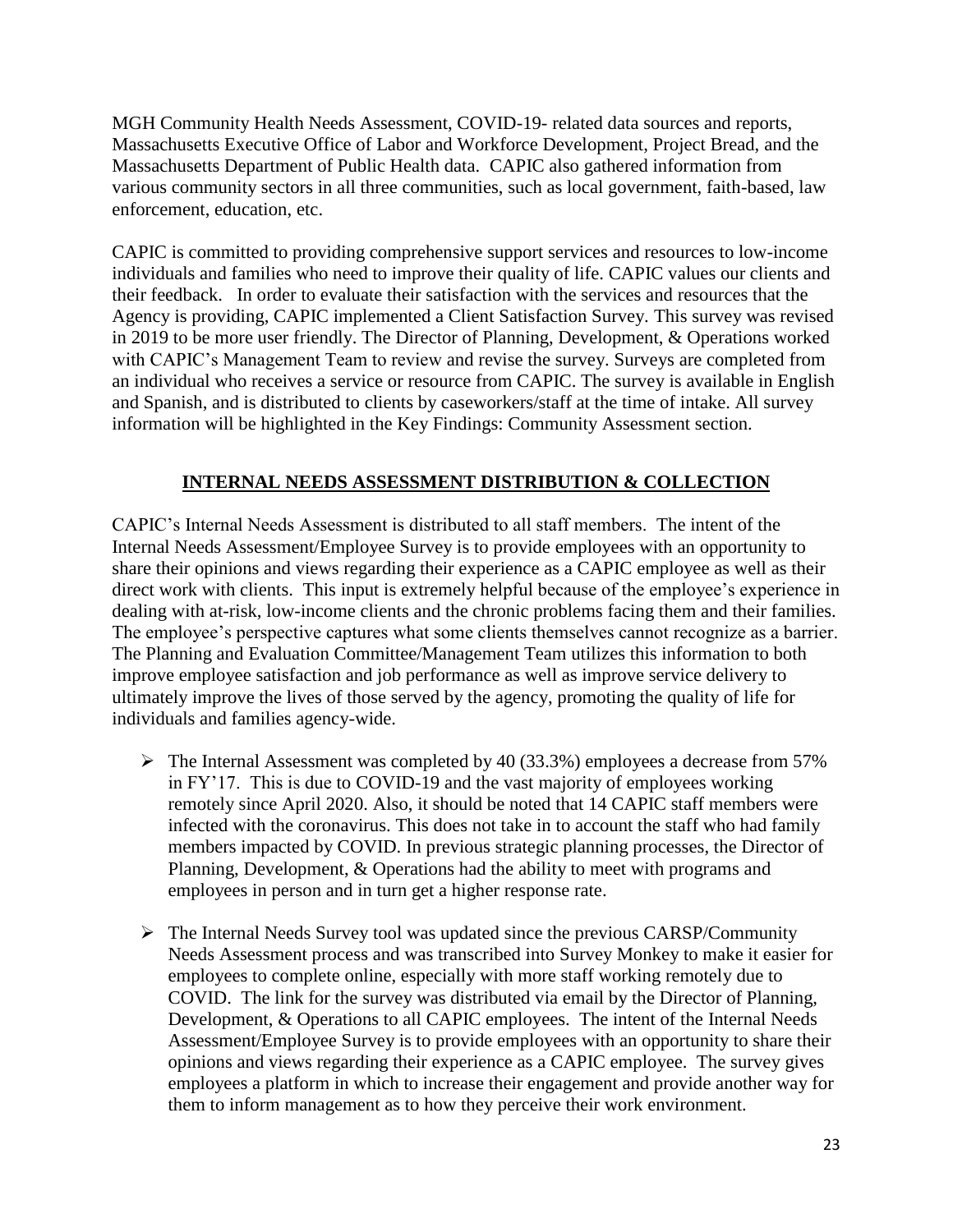$\triangleright$  The survey tool asked questions ranging from satisfaction with employment at CAPIC to identification of chronic client problems. Results were then collected and analyzed by the Director of Planning, Development, & Operations and shared with the Executive Director, Director of Human Resources, as well as the Management Team. Results are extremely beneficial in analyzing current agency strengths and weaknesses. On-going analysis of this assessment tool will aid in the development of policies, strategies and service delivery methods throughout the Agency.



## **SURVEY DEMOGRAPHICS – 201 RESPONDENTS**

Of the 201 Community Needs Assessment Survey respondents 53% were Hispanic. This is an increase from 36% in FY'17. The majority of respondents were between the ages of 25-44 (42%), with 35% between the ages of 45-65. In addition, 66.87% were female (consistent with 66.5% in FY'17) and 33.13% of respondents were male (consistent with 33.4% inFY'17). The race breakdown of respondents is as follows: 71.5% white, 7.76% Black, 7.76% Multi-Race, 3.45% Asian, 3.45% American Indian or Alaskan Native, and 6.03% other. 56.1% of respondents were Chelsea residents, 27.4% Revere residents, and 13.5% Winthrop residents.

The survey also captured income-related data; 69% of respondents' monthly income before taxes was under \$2,000 a month (under \$24,000 annually); 19.72% was \$2,000 - \$4,000 a month (\$24,000 - \$48,000 annually); 7.04% was \$4,001 - \$6,000 a month (\$48,012-\$72,000 annually). Based on this information it is clear to that the vast majority of respondents are low-income and living below the poverty level. Furthermore, 41.4% indicated that they are not able to pay their bills on time each month; with 11% being unsure if they are able to do so; 69% do not have \$500 set aside for an emergency.

| <b>GREATEST BARRIER</b>        | <b>CAPIC RESPONDENTS</b> |
|--------------------------------|--------------------------|
| Affordable Housing*            | 70.1%                    |
| Ability to Pay Heating/Utility | 49.1%                    |
| <b>Bills</b>                   |                          |
| Access to Food*                | 48.5%                    |
| obs                            | 45.6%                    |

## **Community Needs Assessment – Results & Findings**

**\*Denotes the same barrier (not same order) as indicated by respondents three years ago.**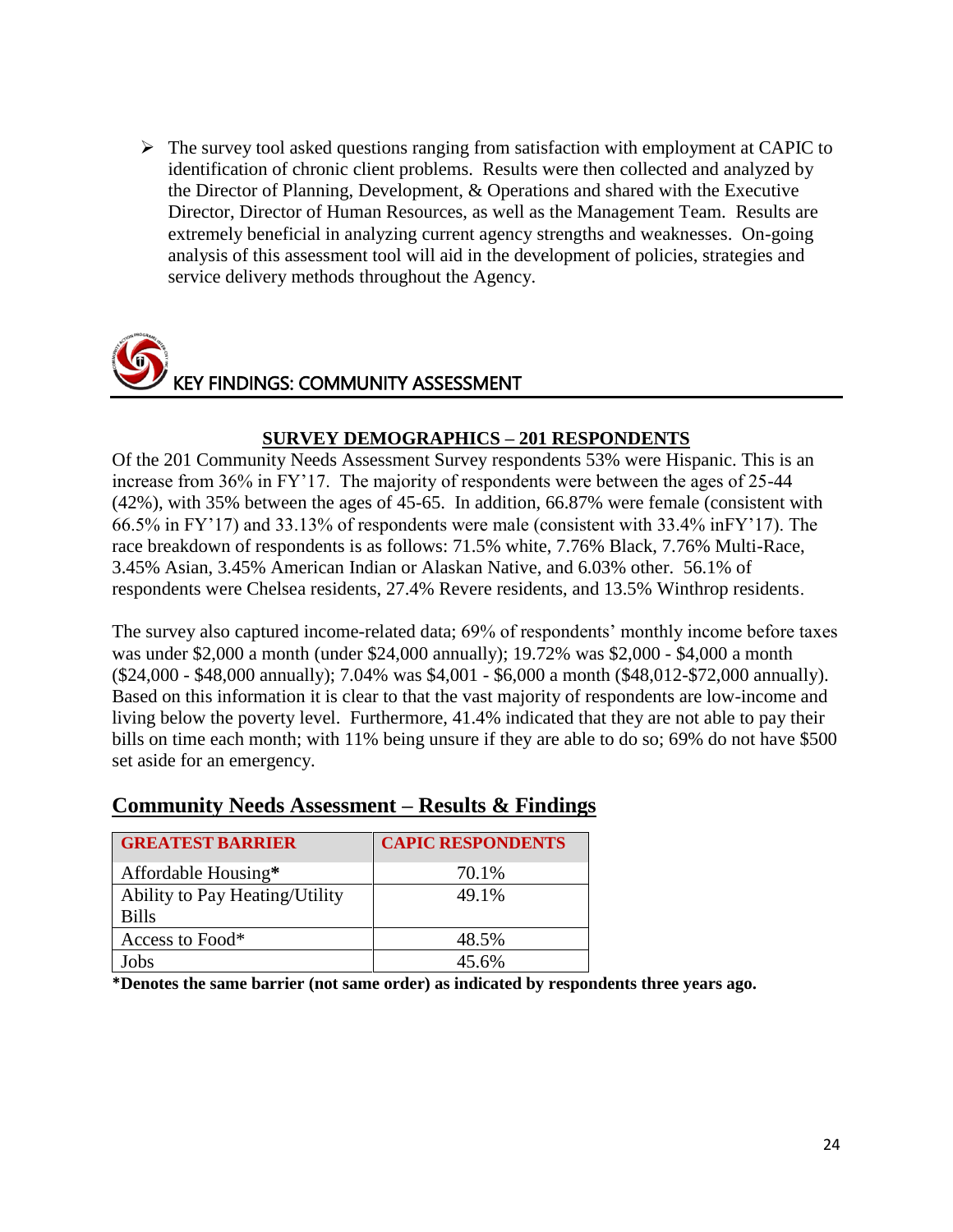# **1.Affordable Housing**

Individual or Family Level & Community Level (due to COVID) Need Statement: Affordable housing opportunities throughout the local area; the absence of safe, affordable housing stock, resulting in homeless crisis, overcrowding, and increase in hotel/motel population as well as an emotional crisis for low-income at-risk individuals and families.

Affordable housing was the top need identified in the Community Needs Assessment survey conducted by CAPIC in early 2020; 70.1% of respondents indicated this was the biggest need facing their community. Housing has been a critical problem for many years, and it continues to challenge CAPIC and its clients (*individual, family & community need*). The face of homelessness continues to change and the problem is more difficult to address with the lack of rental assistance funds, lack of affordable housing, overcrowded living situations, looming evictions, increase in food costs, and the continuous rise of fair market rents. 56% of survey respondents indicated that their living expenses (rent/mortgage, heat, and food) are too high with 41.4% not able to pay their bills on time each month. Housing instability is a direct result of high rents and has resulted in multiple households doubling and tripling up in order to be able to afford an apartment.

The chart below depicts the 2020 fair market rents for Chelsea, Revere, and Winthrop as reported by HUD. All rents reflect an increase since the previous Community Needs Assessment was conducted. The vast majority of CAPIC clients are not able to afford these rents.

| $2020$ I ail Inal Kul Kulits |                     |  |
|------------------------------|---------------------|--|
| <b>Unit Size</b>             | <b>Monthly Rent</b> |  |
| Efficiency                   | \$1,715             |  |
| One -Bedroom                 | \$1,900             |  |
| Two-Bedroom                  | \$2,311             |  |
| Three-Bedroom                | \$2,880             |  |

#### **2020 Fair Market Rents**

Per the US Census there is a shortage of available units in CAPIC's service area; 95.8% of housing units are occupied in Chelsea; 94.3% in Revere, and 93.6% in Winthrop. Preliminary results (released December 2020) from the "Chelsea Eats Survey Project conducted by the Harvard Kennedy School/Rappaport Institute indicates that 68.2% of respondents are concerned that they do not have enough income to pay rent or mortgage; 37% were not confident that they could pay their next month's rent or mortgage. Additionally, Continuum of Care/Balance of State (CAPIC is an active member) reports that there are 1,119 total homeless households in the Balance of State areas; 806 are in emergency shelter, 155 in transitional housing and 158 are unsheltered.

During 2019, the City of Revere partnered with the Metropolitan Area Planning Council to conduct a city visioning and master planning process called "Next Stop Revere". In this process more than 70 percent of residents listed affordable housing as a top priority. The "report" states that on average, housing costs reach to 28.65% of the median income, with low-income individuals on average spending 115.65% of their income on housing in Revere.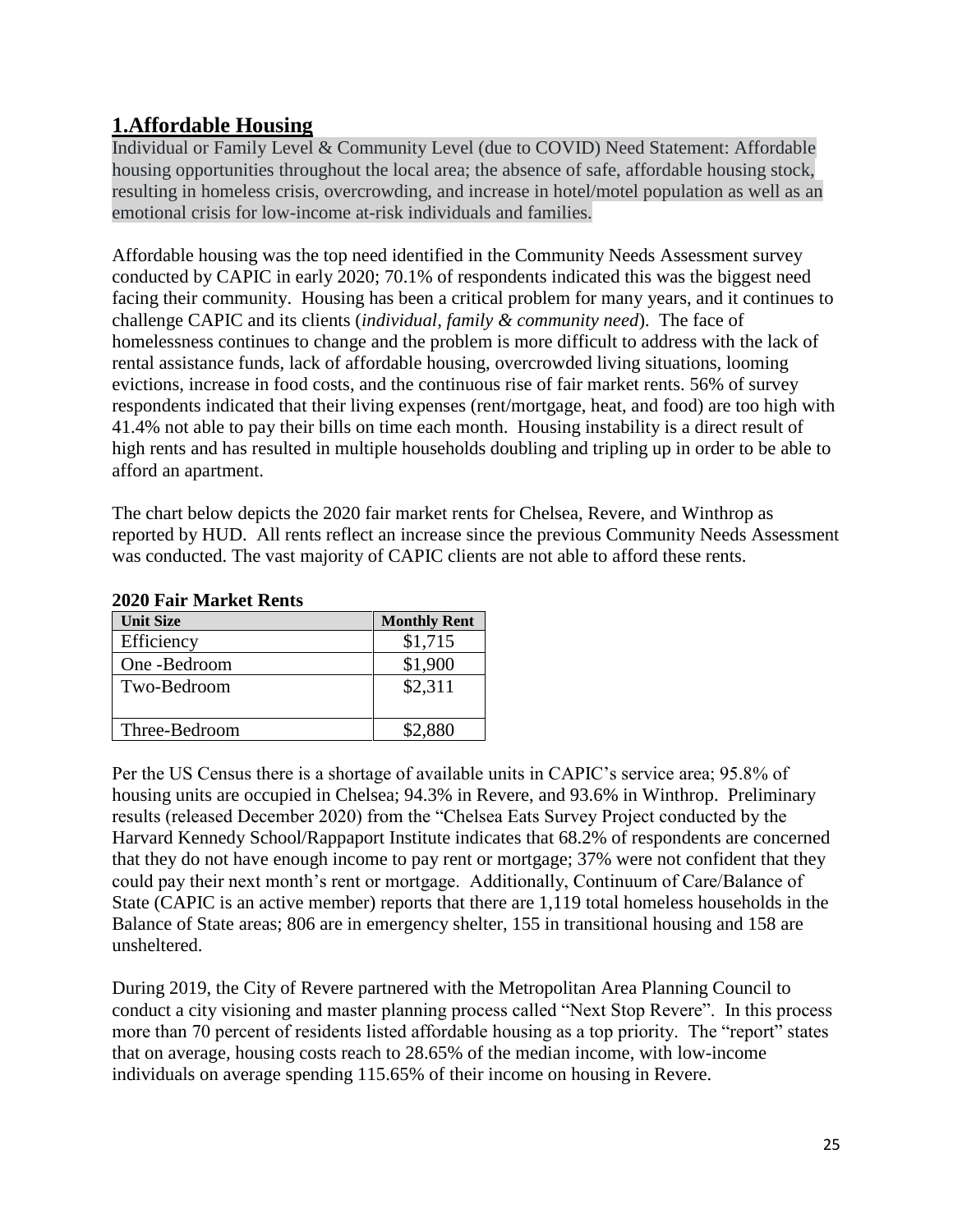In 2019 MGH conducted the Community Health Needs Assessment (CHNA). CAPIC was an active participant in this process with membership in working groups and the steering committee; reviewing data and survey tools. The report notes, that this was the first CHNA ever in which housing (safe, affordable, and stable) and economic issues rose to the top of the priority needs list. The report goes on to state: "Unaffordable housing increases risk of eviction and gentrification. According to the ACS 2012-2016 data, 37% of all households in Massachusetts renter and owner—were cost burdened (meaning they pay 30-50% of their monthly income on housing). In North Suffolk, residents in Chelsea (41%), Revere (51%) and Winthrop (47%) indicated they are cost burdened." The CHNA also discussed evictions and the disparities in fears of eviction. "Compared to 11% of non-Hispanic/Latino survey respondents, 23% of Hispanic-Latino survey respondents fear they will be evicted or foreclosed due to lack of rent or mortgage payment. Survey respondents in Revere (44%), Chelsea (30%), and Winthrop (23%) expressed fear of homelessness in the next year."

The MA Department of Elementary and Secondary Education estimates that in the 2017-2018 school year, there were 463 homeless youth in Chelsea (including those doubled up with others), 191 in Revere, and 14 homeless youth in Winthrop." It should also be noted that in 2018, CAPIC worked closely with the Revere Public Schools to identify homeless youth. CAPIC worked with a total of sixteen (16) youth (ages 16-24); all of whom were homeless (couch surfing) due to substance use/alcohol-related issues. CAPIC provided these youth with clothing, food, comprehensive intake, referral to legal services, as well as substance use support, counseling, etc. One of the biggest barriers is lack of funding to enhance services that are directed at this specific population of homeless youth who are 16-24. Also, lack of shelters and transitional housing for youth in Chelsea and Revere as well as appropriate housing options for youth are lacking in CAPIC's service area. Prior to COVID-19, CAPIC conducted a Homelessness Survey; 38.3% of respondents are not able to pay their rent or mortgage each month, 47% fear that they might get evicted due to no-payment of rent, and 8% report being homeless over the past two years.

The available housing stock in the tri-community area is modest, average of 3.3% as opposed to an average 10% national figure, making finding available safe housing difficult, let alone securing safe, *affordable* housing for people on fixed incomes paying far more than 50% of income on housing expense. Nationally, an average of 67% of US citizens own their home, a much higher rate than the 38.9% of Chelsea residents who are homeowners. (Per US Census data)

#### **COVID-19 Impact**

## **\****It should be noted that CAPIC conducted and completed its Community Needs Assessment survey prior to the COVID-19 pandemic.*

The COVID-19 pandemic has had a severe impact on CAPIC's service area; Chelsea and Revere are two of the hardest hit cities in the Commonwealth of Massachusetts and continue to see increases in positive cases. This has had devastating effects in both communities. Since mid-March, CAPIC has seen an alarming increase in calls for rent/mortgage assistance as well as food and basic necessities. CAPIC's request for rental assistance has quadrupled since the pandemic hit in March; with a waiting list of those who are need of help to avoid displacement.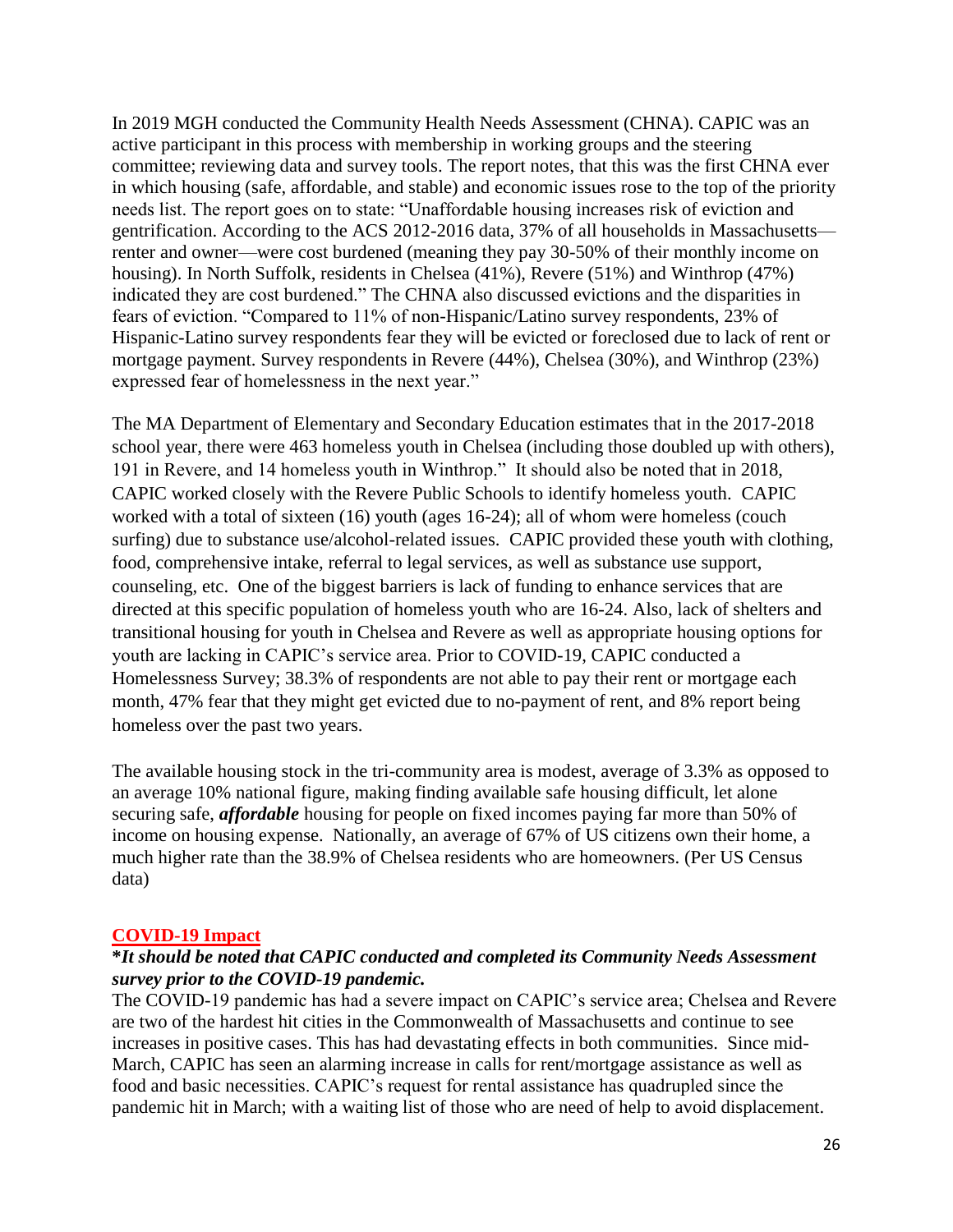Chelsea is in the throes of the most serious housing crisis the city has seen in decades. Revere is close behind. This housing crisis had been building as Boston-area rents skyrocketed in the past few years; however, the COVID-19 pandemic exacerbated the crisis and bought a sense of despair to a community already struggling and burdened by a myriad of issues.

- In July 2020, the Boston Foundation reported that the City of Chelsea had both the Commonwealth's highest rate of overcrowded housing and by far the highest rate of COVID-19 infections "much more than in cities such as Somerville and Cambridge which have similarly dense populations but far less crowding in housing."
- Due to the pandemic, individuals and families are unexpectedly out of work, without an income, and having to make difficult decisions between rent, food, basic necessities, utilities, etc. Many of these individuals and families are immigrant families and were living pay-check-to-pay-check before the pandemic and experiencing financial hardships. The current situation has only exacerbated these issues for at-risk individuals and families. Prior to the pandemic, the crisis of housing affordability heavily impacted Chelsea and Revere, the impact of COVID has worsened the housing crisis.
- High rates of asthma in these communities combined with the fact that many servicesector employees live in crowded or multigenerational homes, conditions in which the virus flourishes, has proved devastating. There are a high number of ["essential" workers](https://www.washingtonpost.com/business/2020/04/06/why-do-so-many-essential-workers-get-paid-so-little-heres-what-economists-have-say/?itid=lk_inline_manual_8) in these communities so many families have continued to be exposed to the virus even as members of the same household faced layoffs.
- A Boston Globe article from August 19, 2020, highlighted housing crisis concerns in Revere "At the same time, other parts of Revere, away from the beach, are wrestling with an economic crisis brought on by the virus. Unemployment tops 27 percent in Revere, where many residents work in hotels, restaurants, and other industries devastated by COVID-19. Worries about a wave of evictions — when the state's moratorium on them eventually ends — loom large. Many are concerned about the sort of rapid turnover that has pushed working-class immigrants out of neighboring East Boston."
- Due to the outbreak of the coronavirus, residents of Chelsea are facing critical economic hardship. In October 2020, the City of Chelsea, in collaboration with community partners, funded a bi-lingual housing legal clinic to assist residents with a variety of housing issues ranging from landlord mediation to legal representation and services for eviction proceedings. Revere and Chelsea have also established rental assistance programs for residents facing eviction. CAPIC is also a member of the Chelsea and Revere Pandemic Response Teams.

# **2. Ability to Pay Heating or Utility Bills**

Individual or Family Level Need Statement: The escalating cost of heat and utilities coupled with the absence of energy conservation measures in low-income homes place many low-income households in financial crisis and possible ill-health.

The second top need identified in the Community Needs Assessment survey was the inability to pay heating and utility bills – 49.1% of respondents indicated that this is their greatest concern *(individual & family need*).In addition, 41.4% of needs assessment respondents indicated that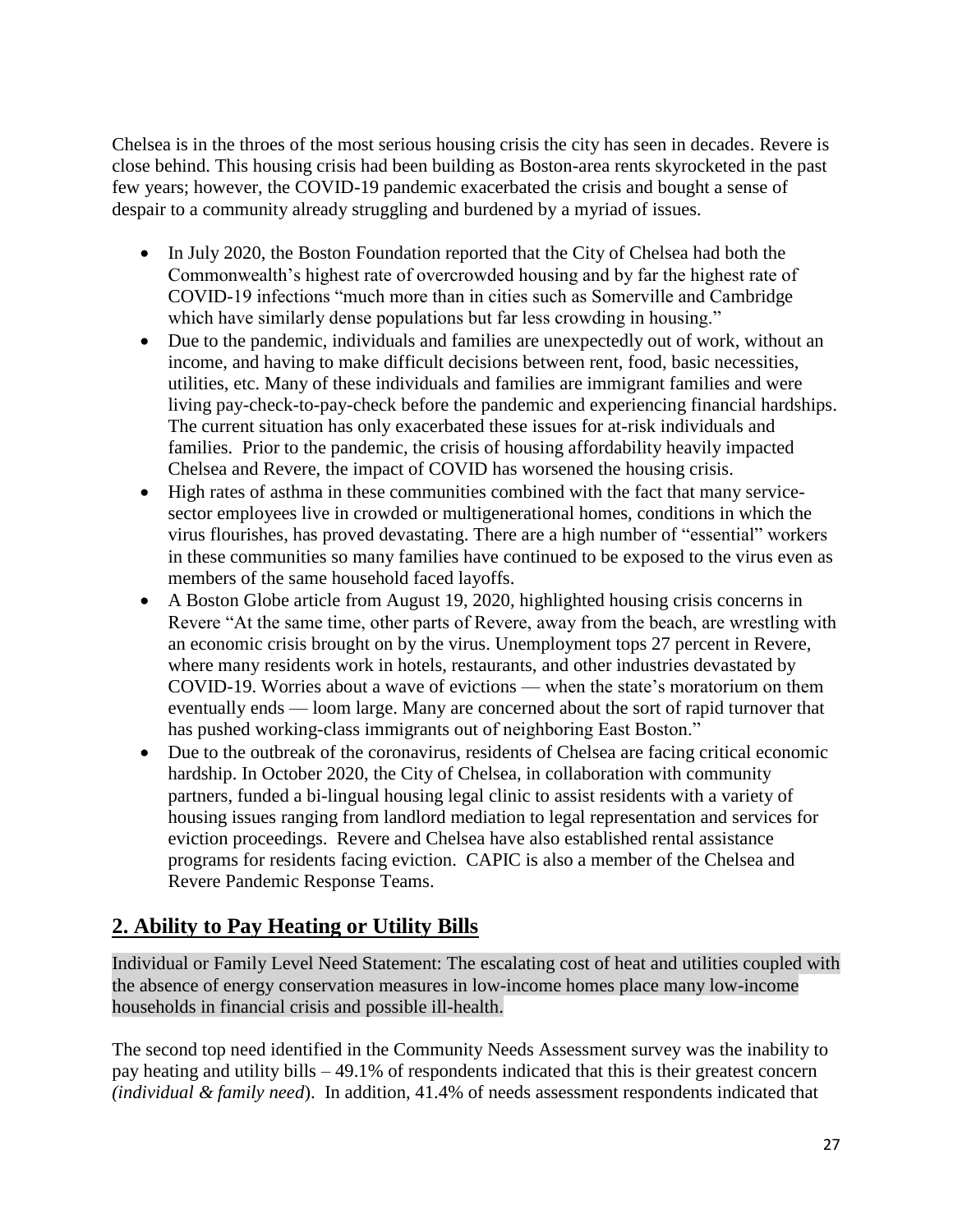they are not able to pay their bills on time each month. This can also be interpreted as a lack of income. In the needs assessment conducted in FY'17, 41% of respondents indicated that lack of income was their greatest problem.

In FY'20, CAPIC provided 2,105 households with emergency utility payments. Many vulnerable households facing high energy costs are forced to make household budget trade-offs that jeopardizes health, including choosing heat over food or health care. CAPIC anticipates fuel assistance numbers to increase over the next three years as more individuals and families are unemployed and many have seen a decrease in hours and benefits. It should also be noted that undocumented individuals are not eligible for fuel assistance benefits due to federal regulations. This has directly impacted CAPIC's energy assistance programs as many individuals and families in the service area are undocumented. There is a lack of energy-related resources for these individuals and families.

CAPIC is aware that the vast majority of their clients are living below the poverty level and struggle to cover monthly bills, rent/mortgage, and provide food and basic necessities for themselves and their families. 26.8% of Needs Assessment survey respondents indicated that they work full-time but their pay doesn't cover their expenses and 31% are living on a fixed income (pension, Social Security benefits, etc.).

## **COVID-19 Impact**

The pandemic has brought on an economic crisis in Chelsea, Revere, and Winthrop. Many residents work in hotels, restaurants, and other industries devastated by COVID-19. Many of the local areas hospitality jobs are gone, and most won't be coming back. The latest figures show Revere now has the second highest unemployment rate of any city in the state. Its jobless rate of 25.6 percent puts it behind only Lawrence.

- Many local (especially in Chelsea) residents are ineligible for government assistance like unemployment and federal stimulus checks and, consequently, families need urgent help as they face health and financial hardship. *MGH Report: Impact of COVID-19 on Underserved Communities: Chelsea and Revere.*
- Lack of public benefits**—**two-thirds of the Chelsea population is Latinx, and some residents have an undocumented immigration status; while undocumented workers may contribute to social security, they do not receive public benefits, such as stimulus checks – *MGH Report: Impact of COVID-19 on Underserved Communities: Chelsea and Revere.* It should also be noted that undocumented individuals are not eligible for fuel assistance benefits due to federal regulations.

# **3.Access to Food**

Individual or Family Level & Community Level (due to COVID) Need Statement: Increase access to food and basic needs for at-risk individuals and families.

The majority of CAPIC clients live between 75% and 100% of the poverty level. In the Community Needs Assessment, 48.5% of survey respondents indicated "access to food" as the top need impacting people in their community. 56% of survey respondents indicated that their living expenses (rent/mortgage, heat, and food) are too high. The Harvard Kennedy Rappaport Institute "Chelsea Eats Survey Project" preliminary report notes that 50% of respondents replied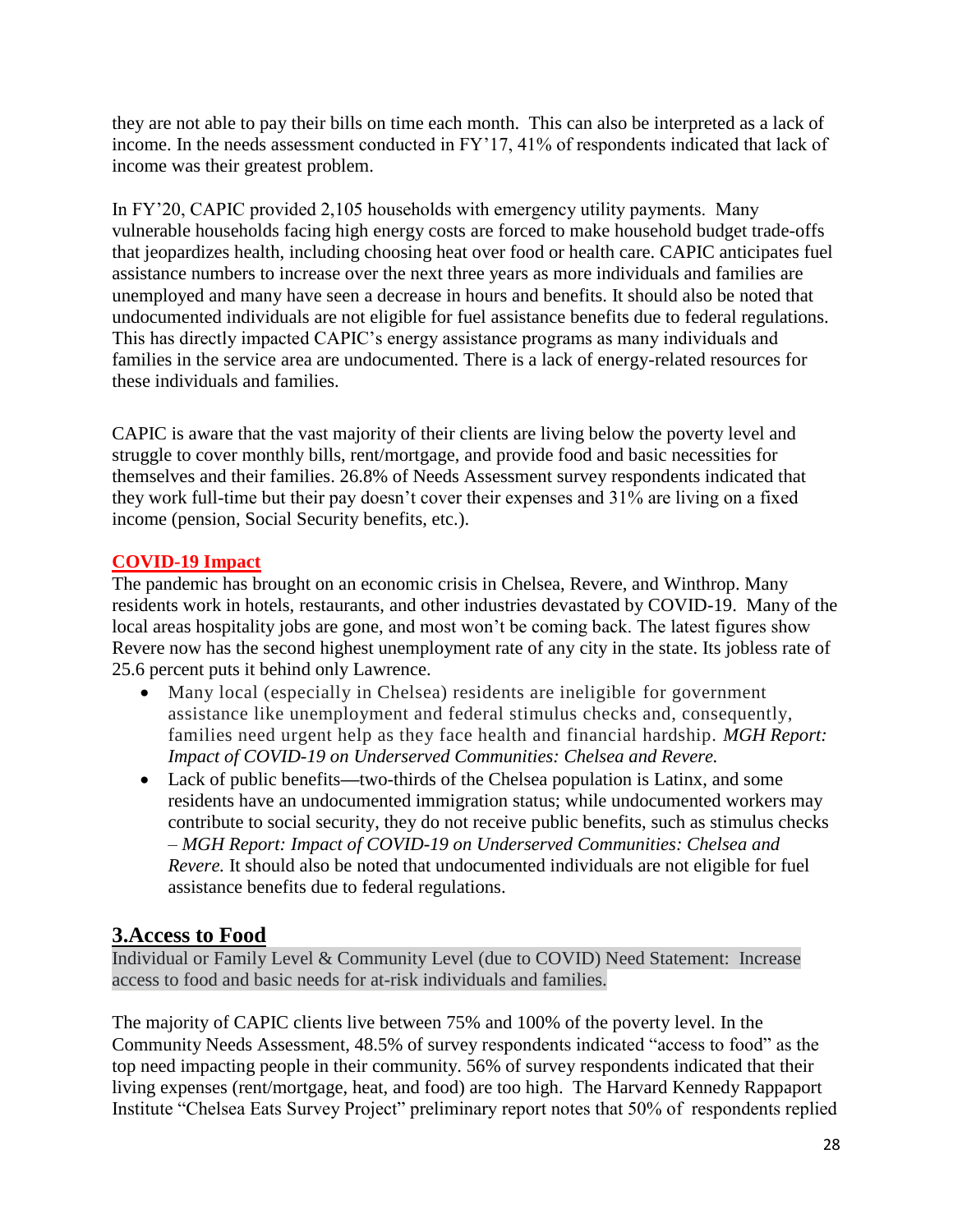that it's "true/sometimes true" *that their children were not eating enough because we couldn't afford enough food.* 70.2% of survey respondents stated that "during the last seven days that they or someone from their household got free groceries or a free meal." Furthermore, 69.45 stated that they don't have enough income for food. It is clear that food insecurity has escalated in recent years and continues to be a critical need in Chelsea, Revere, and Winthrop.

According to the 2019 WIC Needs Assessment, only 50.3% of eligible individuals in Winthrop received benefits; 58.9% in Revere; and 67.7% in Chelsea. Hunger and food insecurity negatively impact health and are associated with a higher risk of chronic health problems. MGH reports that this is a significant issue in Chelsea, where one in eight residents struggles with food insecurity. Food insecurity has greatly impacted all aspects of CAPIC programming and direct services. All programs have clients who are in need of assistance with food and basic necessities. CAPIC is dedicated to understanding the factors that contribute to hunger and how it impacts all aspects of one's life.

#### **COVID-19 Impact**

Since mid-March, CAPIC has seen an alarming increase in calls for food and basic necessities. CAPIC's request for assistance with food has quadrupled since the pandemic hit in March. Due to the pandemic, many individuals and families are unexpectedly out of work, without an income, and having to make difficult decisions between rent, food, basic necessities, utilities, etc. Many of these individuals and families are immigrant families and were living pay-check-to-paycheck before the pandemic and experiencing financial hardships. The current situation has only exacerbated these issues for at-risk individuals and families.

- Massachusetts has experienced the largest relative increase of food-insecure individuals in the nation due to COVID-19. And the highest increase of food-insecure children at 102%, according to analysis by Feeding America.
- Food insecurity was already an issue that existed pre-pandemic, it is now even more dire and urgent than ever before. *MGH Report: Impact of COVID-19 on Underserved Communities: Chelsea and Revere.*
- Calls to food assistance hotlines have also risen during the pandemic. Project Bread, a Massachusetts statewide anti-hunger organization that connects people to reliable sources of food, while advocating for policies that make food more accessible so that no one goes hungry, coordinates a hotline for people struggling with food insecurity. Data from the FoodSource Hotline show that calls from around the state increased more than five times comparing July and August 2019 to the same period in 2020. The implementation of the state's Pandemic EBT program prompted a large share of the new calls. There was also an increase in calls about SNAP (including SNAP pre-screens, application assistance and help with recertification). *Project Bread and Boston Indictors Report*
- One of the many challenges that the Town of Winthrop has faced in the wake of COVID-19 is an increase in food insecurity. More residents are relying on the local food pantry for weekly food and this has put a strain on local resources.
- CAPIC has partnered with the Chelsea Public Schools to provide free breakfast, lunch, and a snack for children enrolled in CAPIC's After School Program – once a part-time program for children/youth during out of school hours, this program is now full day;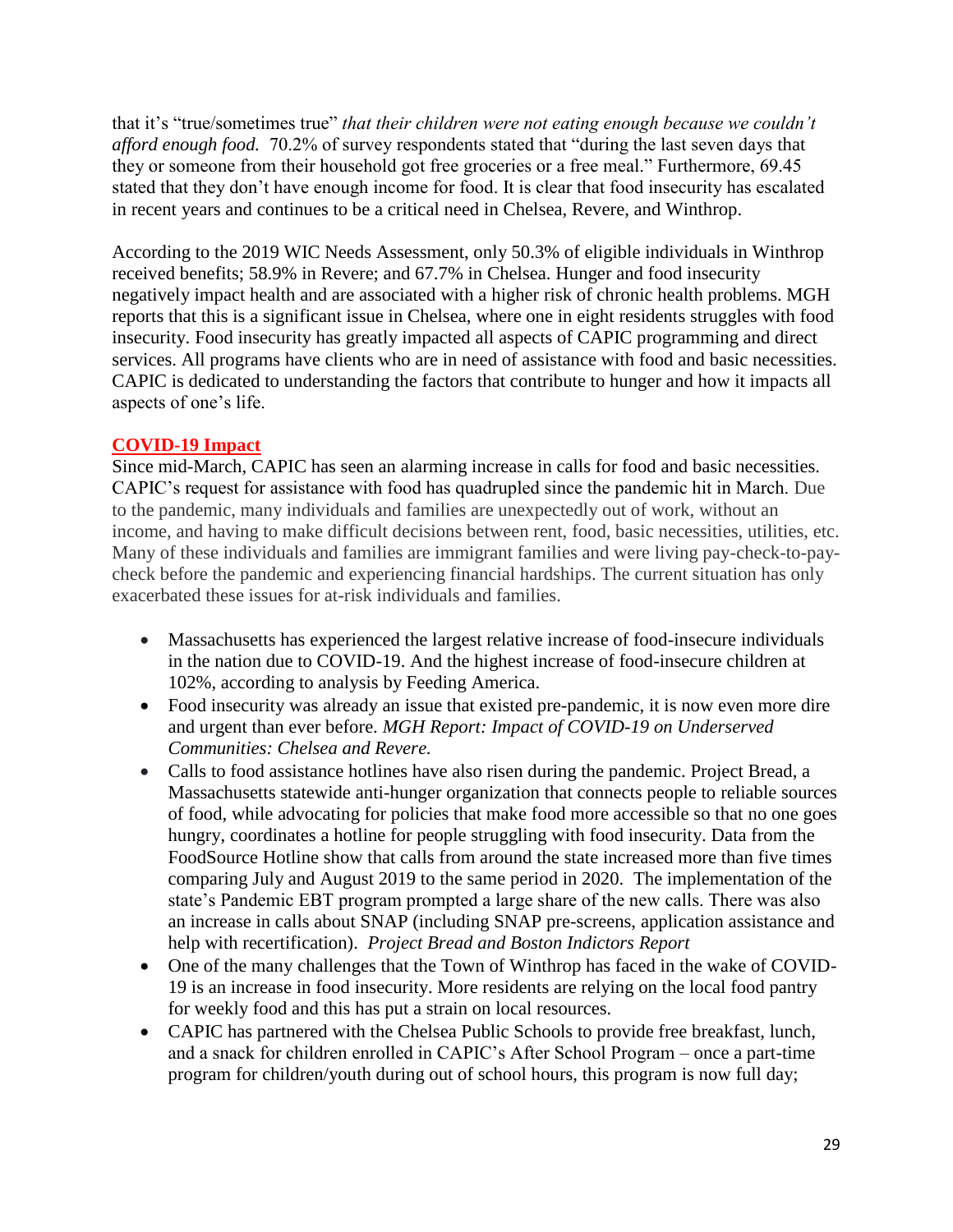providing remote learning to all children/youth who are enrolled so that parents/guardians can work.

## **4.Jobs**

Individual or Family Level Need Statement: To advance economic opportunities for low-income residents who lack sufficient income and the education/job skills to increase their income and quality of life.

Many low-income individuals are unemployed and in need of employment skills, training, career counseling, and career awareness services. In the FY'20 Community Needs Assessment 45.6% of respondents indicated that "jobs" was the top need impacting the local community. 11.5% of Needs Assessment survey respondents indicated that they can't find a job; 13.4% can only find part-time work. In addition, 32.1% of respondents reported that they need job training/education or training. Issues around obtaining and retaining income can include: barriers to employment, education, stable housing, health, social/emotional health, transportation, and safety issues etc. 23.1% of respondents stated that childcare is too expensive and/or interferes with their ability to work.

As previously mentioned, the FY'20 Community Needs Assessment, 69% of respondent's indicated that their monthly income before taxes is under \$2,000 a month, which is under \$24,000 annually. 19.7% of respondents indicated that their monthly income before taxes is \$2,000 - \$4,000 a month (\$24,000 - \$48,000 annually). The vast majority of CAPIC clients are earning minimum wage, resulting in an extremely vulnerable population who is in need of numerous financial support services and resources. CAPIC fully understands the increasing challenges for working families to meet their most basic needs and the importance of helping individuals gain the right education and skills that will allow them to earn income sufficient to make ends meet. A family's basic needs include: housing and utilities, food, transportation, health care, personal and household items such as clothing, and for families with young children, child care. Education and employment skills will allow them to earn income sufficient to make ends meet.

The MA Department of Education reports the following enrollment data for the 2019-2020 school year: Chelsea Public Schools – 70.6% of children enrolled are economically disadvantaged; Revere Public Schools – 56.1% of children enrolled are economically disadvantaged; and Winthrop Public Schools – 31.9% of children enrolled are economically disadvantaged. It is important to note that the state average is 36.6%.

## **Employment & Poverty - Related Data**

| <b>Unemployment Rate</b> | <b>Chelsea</b> | <b>Revere</b> | Winthrop | <b>State</b> |
|--------------------------|----------------|---------------|----------|--------------|
| Persons unemployed       | 7.8%           | 8.3%          | $6.5\%$  | 6.2%         |
| *November 2020           |                |               |          |              |

*\* Massachusetts Dept. of Unemployment Assistance*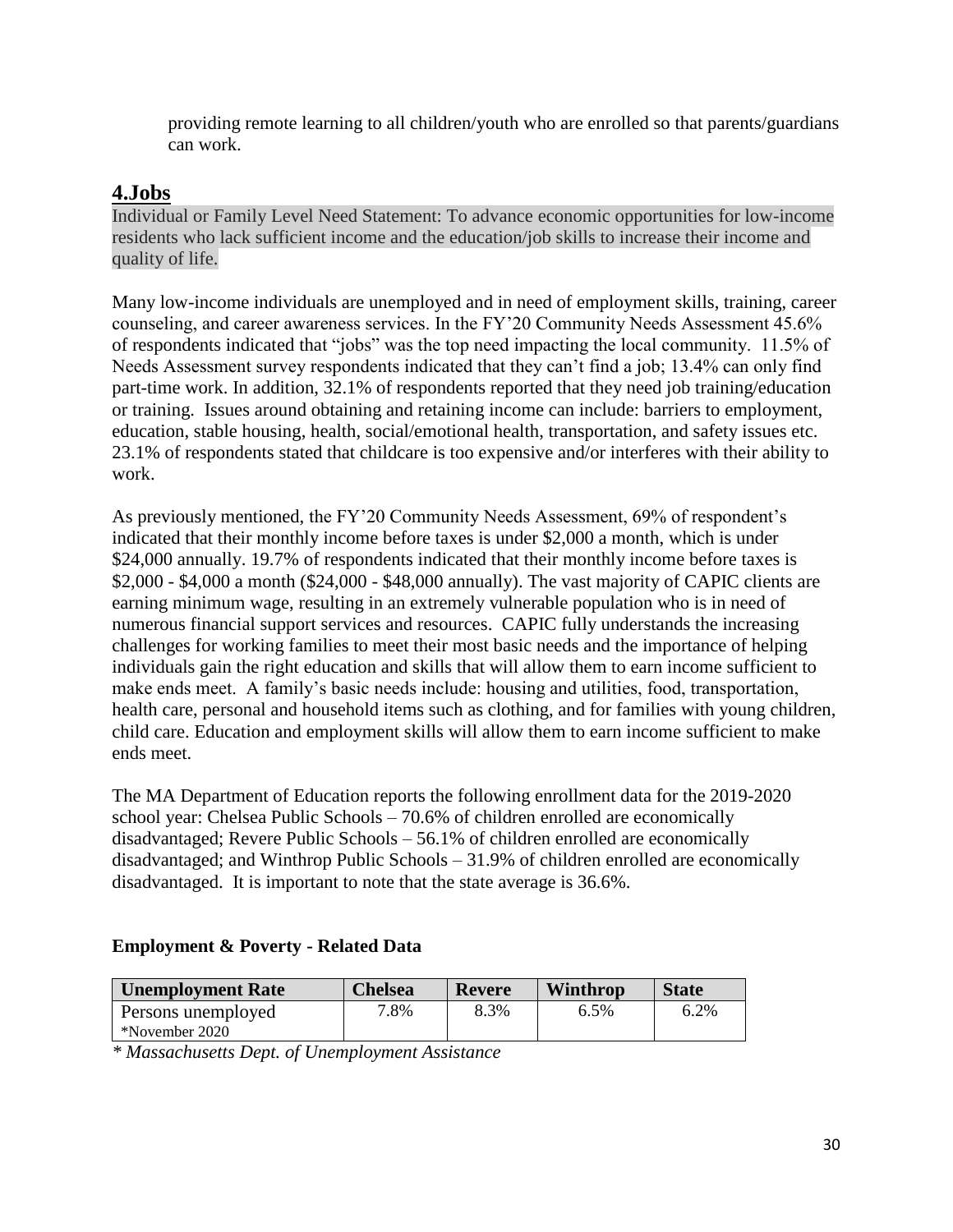| <b>Poverty</b> | <b>Chelsea</b> | Revere | Winthrop |
|----------------|----------------|--------|----------|
| <b>Level</b>   |                |        |          |
| Persons in     | 19%            | 13.1%  | 9.9%     |
| Poverty        |                |        |          |
| People in      | 43%            | 34.8%  | 21.2%    |
| poverty or     |                |        |          |
| near           |                |        |          |
| poverty        |                |        |          |

*\* Based on US Census- denotes 2014-2018 5-Year Estimate data.*

The 2019 MGH Community Health Needs Assessment/North Suffolk Community Survey, 23% of all respondents selected poverty as a top health concern. Participants suggested more and better employment and educational opportunities are needed to support higher incomes and cultivate a more financially stable community.

## **COVID-19 Impact**

The pandemic has brought on an economic crisis in Chelsea, Revere, and Winthrop. Many residents work service jobs in the food and hospitality industries; during the pandemic many of these jobs disappeared, leaving people unemployed without a social safety net. The economic, social, and health impacts of the COVID-19 pandemic were immediate and dire for the many individuals and families who live one paycheck away from serious financial hardship. COVID-19 has magnified the challenges within these communities that have long struggled with unstable and unaffordable housing, food insecurity, low wages, lack of English proficiency, and high rates of uninsured.

A Washington Post article on immigrant communities battling the coronavirus shared a quote by Roy Avellaneda, President of the Chelsea City Council and a local business owner: "The people who live here are people who can't afford to take a month off work. People who need that check because they don't have savings; people who either go to work or they don't eat," noting that the thousands of undocumented people in the city do not receive unemployment compensation. "All of the assistance that was being offered on the federal level for stimulus checks was not going to happen here, was not going to our crowd." This sums up the reality for residents of Chelsea, Revere, and Winthrop during this unprecedented time.

- "While rates of unemployment were already high, they skyrocketed as a result of the pandemic." The unemployment rate in Chelsea is now 24%, which is one of the highest unemployment rates in the country, if not the highest," says [Ronald Fishman,](http://healthychelsea.org/staff/ron-fishman/) community coordinator at the Healthy Chelsea Coalition.' *MGH Report: Impact of COVID-19 on Underserved Communities: Chelsea and Revere.*
- Many residents are at risk due to their work; working in essential sectors (food establishments) and engaged with high levels of public interaction, such as healthcare and personal services.
- Many residents work in hotels, restaurants, and other industries devastated by COVID-19. Many of the local areas hospitality jobs are gone, and most won't be coming back.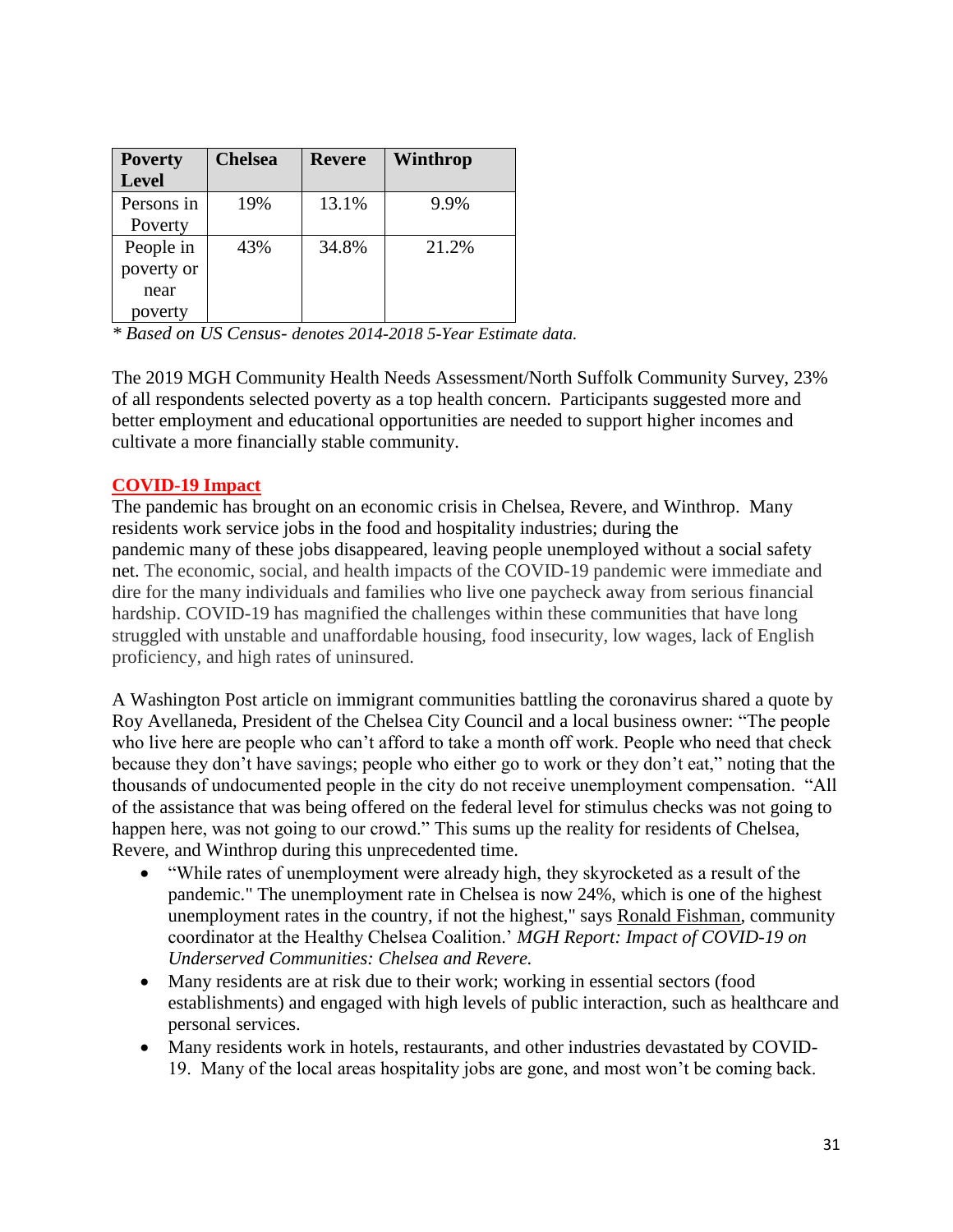The latest figures show Revere now has the second highest unemployment rate of any city in the state. Its jobless rate of 25.6 percent puts it behind only Lawrence.

• "By mid-March, layoffs caused by the pandemic had exacerbated deep-seated economic insecurity among Chelsea's residents, 20 percent of whom live in poverty, according to the U.S. Census. Those who suddenly could not work — because they were sick or had been laid off — faced hunger and destitution. Those who could fill essential roles worried about catching the virus and infecting their family members." Washington Post Article

## **OTHER NOTABLE NEEDS ASSESSMENT FINDINGS**

- 38.6% of respondents indicated mental health services as a top priority *(individual & family need)*
- 31.5% of respondents indicated drug and alcohol services as a top priority (*community need*)
- 29.25 of respondents indicated immigration issues as a priority. *(individual & community need)*
- 18% of respondents don't have reliable transportation (*individual need*) this is a slight decrease from the FY'17 Needs Assessment in which 28.3% indicated that transportation was a problem. This decrease could be a result of the MBTA Silver Line being extended into Chelsea in 2018. Also, the emergence of Uber and other ride share options have provided residents with better access to transportation.
- 68.7% of respondents don't have at least \$500 set aside for emergencies (*individual and family need*)
- At-risk, street-involved individuals took part in the Needs Assessment through CAPIC's Substance Use Disorders/Mobile Outreach Program; giving a voice to a population that rarely has its needs documented.
- 98.5% of clients were satisfied with the assistance they received from CAPIC (CAPIC Client Satisfaction Survey)

# **STAKEHOLDER SURVEY FEEDBACK**

CAPIC asked community stakeholders to take part in the FY'20 Community Needs Assessment process to better determine what problems and priorities face the individuals and families that we/they serve. The survey also asked stakeholders to list what they see as the strengths and weaknesses of the community in which they represent. Individuals from health care organizations, faith-based organizations, local government, school committees, public schools, local human service agencies and organizations are among those who completed surveys. Below is a synopsis of the Stakeholder Survey responses.

Stakeholder list by sector: *Health Care*: MGH Chelsea and Healthy Chelsea; *Community & Faith-Based*: Those Who Can for Those in Need (Winthrop), Chelsea Eviction Task Force, & Light of Christ Chelsea; *Private & Public Sector*: Revere Police Department & Chelsea Inspectional Services Department; *Education*: Chelsea School Committee & Chelsea Public Schools

Below is a synopsis of the Stakeholder Survey responses.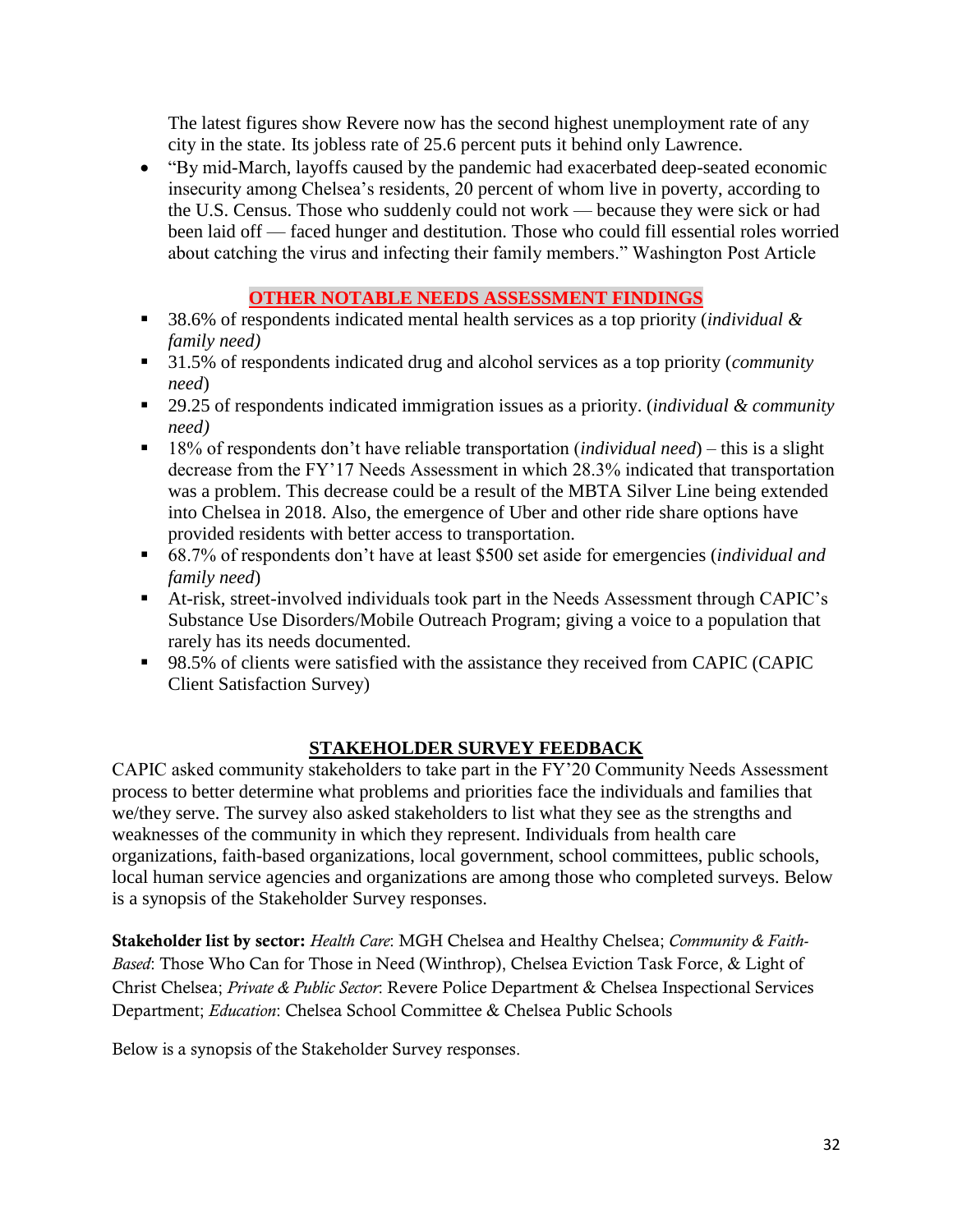## **Top three most significant issues facing your community:**

Unemployment/underemployment, food insecurity, housing, health disparities, English language skills, education deficiency, & undocumented status of many residents,

- $\triangleright$  COVID-19 related issues evictions, lack of jobs, and food insecurity
- ➢ CAPIC's Executive Director & Dir. Planning, Development, & Operations are active members of the Chelsea Eviction Task Force that meets weekly. The goal of the task force is to coordinate communications and direct services related to emergency housing, legal services, and eviction prevention as a result of COVID-19. This group has identified emergency rental assistance and emergency shelter availability as two critical gaps in Chelsea (and Revere) and is working on drafting a housing resource guide.

## **COMMUNITY STRENGTHS**

- Active inter-agency communication and collaboration to tackle the diversity of the community
- Community coming together to help those most vulnerable
- Collaboration between community-based agencies
- Diversity
- Close proximity to Boston
- Good public transportation system
- Plentiful workforce

#### **COMMUNITY WEAKNESSES**

- Poverty
- Lack of assistance for rental needs and utility emergencies
- Aging housing stock
- High number of undocumented residents without government resources/under constant threat of ICE
- Lack of shelters for homeless
- High pollution
- Dense population (COVID-19)
- Unbalanced gentrification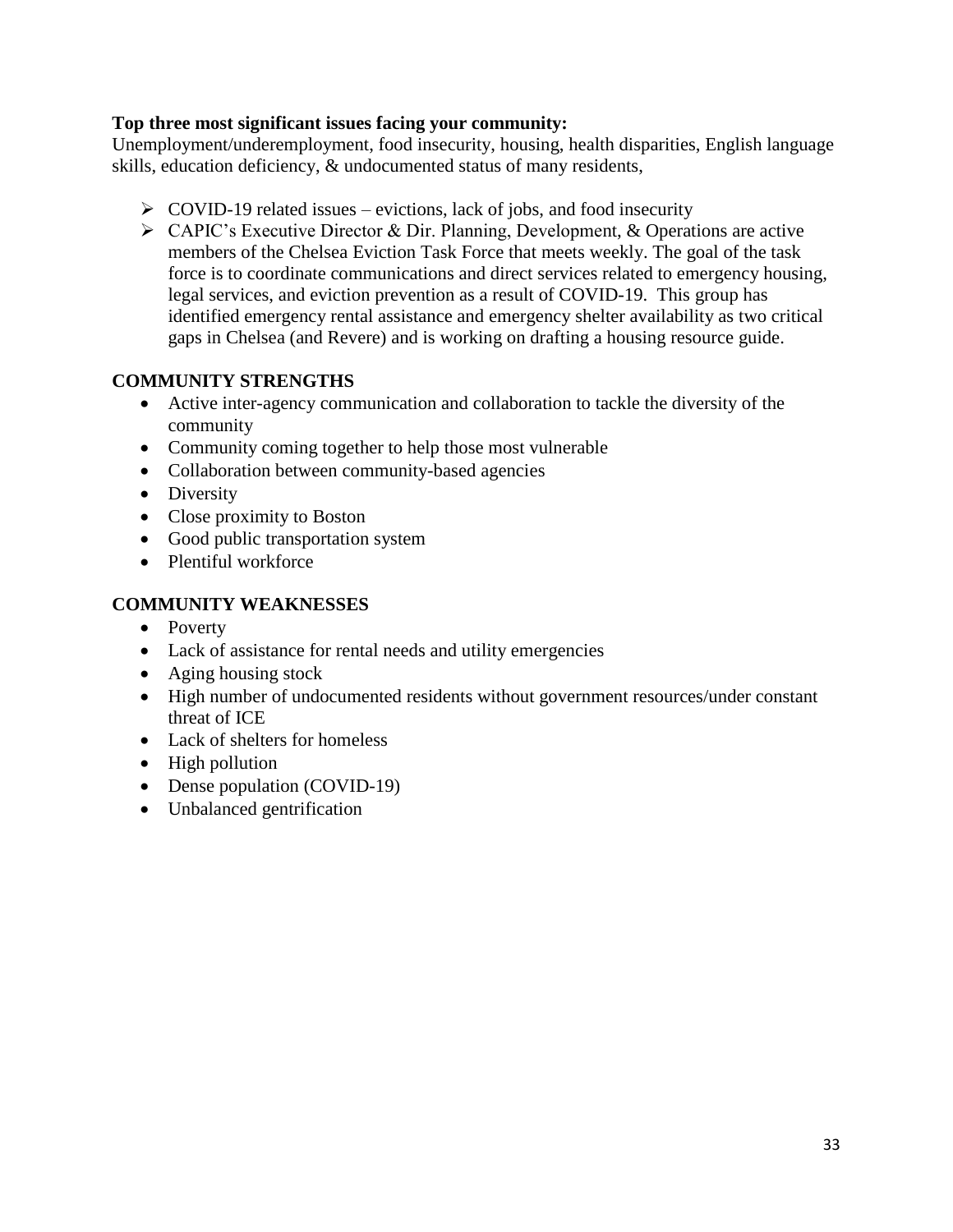

CAPIC conducted an extensive Community Needs Assessment in preparation for the FY'21-'23 CARSP. This included an Internal Needs Assessment that was distributed to all CAPIC employees. The Assessment was completed by 40 (33.3%) employees a decrease from 57% in FY'17. This is due in part to COVID-19 and the vast majority of employees working remotely since April 2020. Also, it should be noted that 14 CAPIC staff members were infected with the coronavirus. This does not take into account the staff who had family members impacted by COVID. In previous strategic planning processes, the Director of Planning, Development, & Operations had the ability to meet with programs and employees in person and in turn get a higher response rate.

The Internal Needs Survey tool was updated since the previous CARSP/Community Needs Assessment process and was transcribed into Survey Monkey to make it easier for employees to complete online, especially with more staff working remotely due to COVID. The link for the survey was distributed via email by the Director of Planning, Development, & Operations to all CAPIC employees. The intent of the Internal Needs Assessment/Employee Survey is to provide employees with an opportunity to share their opinions and views regarding their experience as a CAPIC employee. The survey gives employees a platform in which to increase their engagement and provide another way for them to inform management as to how they perceive their work environment.

CAPIC understands the importance of letting employees know that their voice is being heard and that it can make a difference within the Agency. The Planning and Evaluation Committee/Management Team utilizes this information to both improve employee satisfaction and job performance as well as improve service delivery to ultimately improve the lives of those served by the agency, promoting self-sufficiency agency-wide.

The survey tool asked forty-two (42) questions ranging from satisfaction with employment at CAPIC to identification of chronic community-based problems. Surveys could be completed anonymously if desired, however, employees were given the option to note which program they work in at the Agency. Results were then collected and analyzed by the Director of Planning, Development, & Operations and shared with the Board of Directors as well as the Executive Director, Director of Human Resources, and the Management Team. Results are extremely beneficial in analyzing current agency strengths and weaknesses. On-going analysis of this assessment tool will aid in the development of policies, strategies and service delivery methods throughout the Agency. CAPIC's Management Team will continue to discuss these results and use them to further evaluate and improve the work environment for all employees.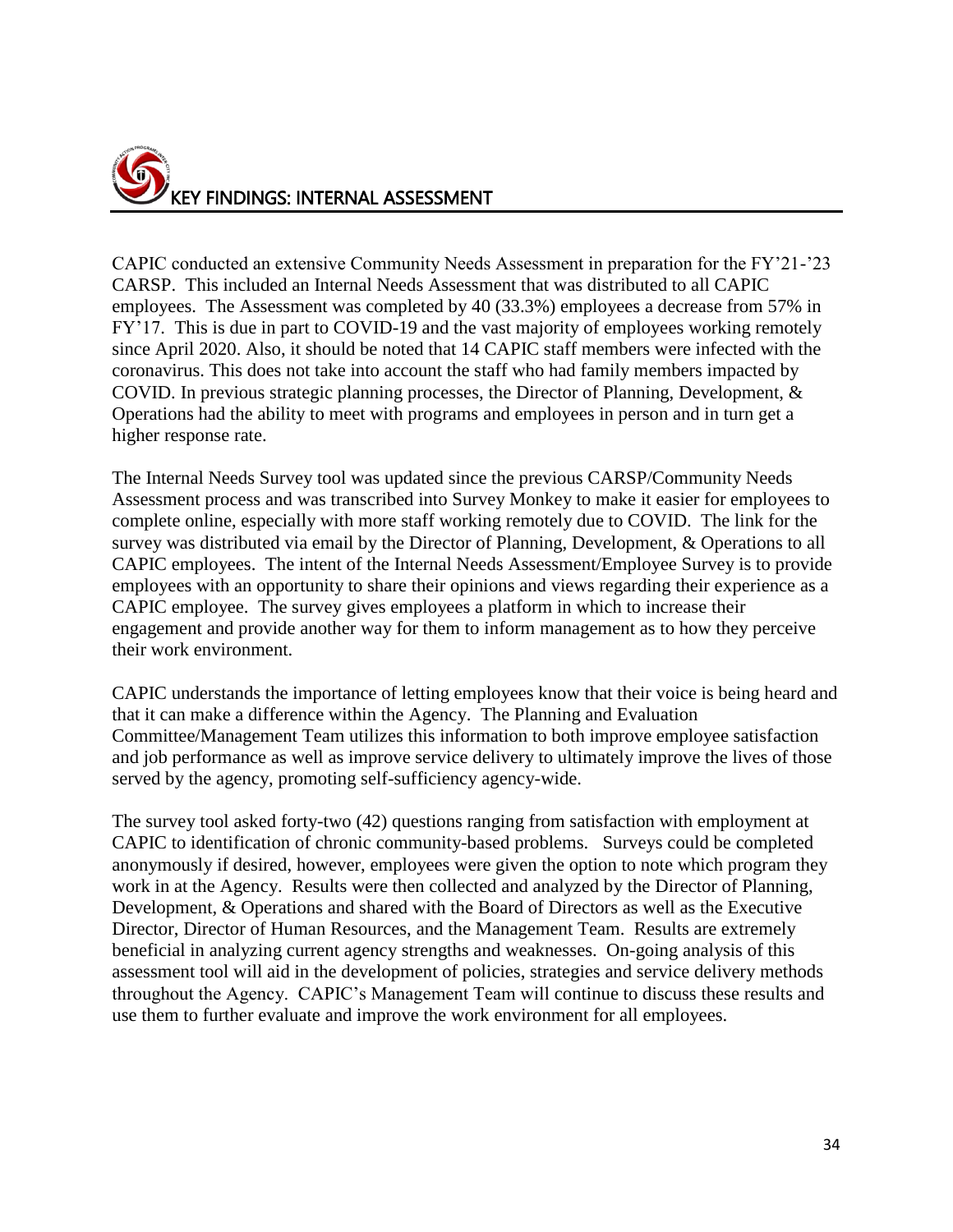# **FY'21-'23 INTERNAL NEEDS ASSESSMENT RESULTS Employees identified the following as the prominent barriers facing CAPIC clients.**

| <b>Top Need</b>   | 2 <sup>ND</sup> Top Need | 3RD Top Need |
|-------------------|--------------------------|--------------|
| Housing           | Food                     | Heat/Energy  |
|                   |                          | Assistance   |
| (same as 3 years) | (was perceived as $3rd$  |              |
| ago)              | biggest need 3 years     |              |
|                   | ago)                     |              |

Employees also indicated that the following services are not being provided in the communities that we serve:

- ➢ **Housing (access to affordable housing & rental assistance)** *\*this was noted by employees 3 years ago as well*
- ➢ **Adequate medical/health services for immigrants**
- ➢ **Employment – lack of access to job opportunities**
- ➢ **Financial guidance** ➢

A scan of the internal and external environment is an important part of the strategic planning process. Environmental factors internal to the Agency can be classified as strengths and weaknesses. The Internal Needs Assessment continues to be a valuable tool in CAPIC's selfanalysis as an agency. Results/feedback includes both agency strengths and weaknesses.

## **STRENGTHS**

- 100% of CAPIC respondents said they know and understand CAPIC's Mission (increase from 90% 3 years ago)
- 96% believe CAPIC is fulfilling its mission (increase from 89% 3 years ago)
- 95.2% believe they have seen an improvement in CAPIC's delivery of service since their date of hire (increase from 78% 3 years ago)
- 95% report having a positive relationship with management (Executive Director, Human Resources, Fiscal, and Planning, Development, & Operations)
- 48% of employees have relationships with other community-based organizations that covers many different areas of expertise and support
- Dedication of staff and colleagues cited most often in narrative as agency's greatest strength.

## **WEAKNESSES**

- 40% of employees indicated that compensation/wage practices are not fair within their program. This was primarily within early education programs and in relation to low wages for teachers.
- Internal communications across all programs more consistent messaging
- Lack of funding for client emergencies, such as housing, shelters, etc.

CAPIC will work to overcome cited weaknesses, using this as an opportunity to promote better service delivery and employee relations. Increased communication has been a focus over recent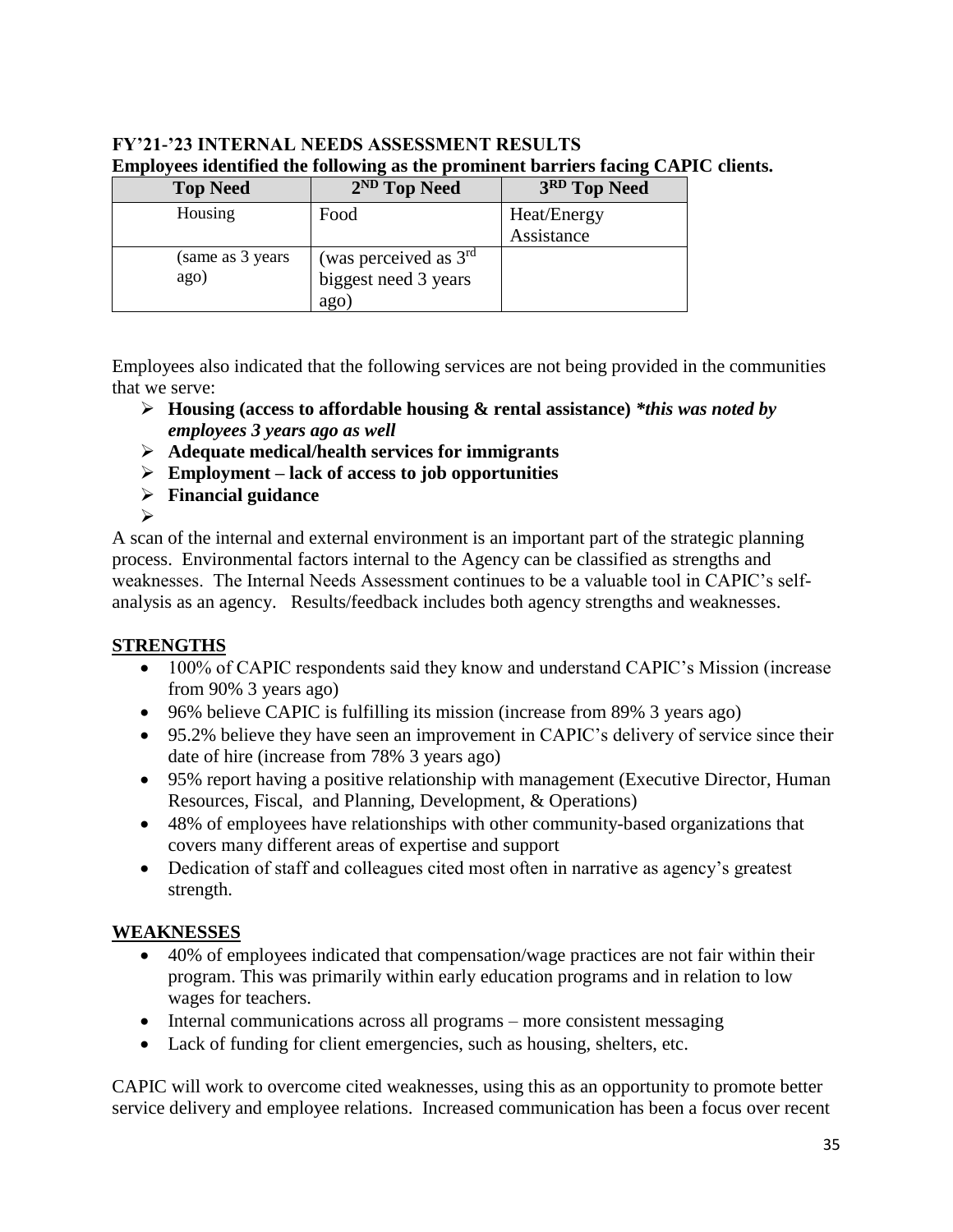years and will continue to be over the next three years. CAPIC is dedicated to identifying and securing alternative funding sources to meet the needs of the local residents, as well as increase programming to address gaps in services and resources for local individuals and families.

## **COVID-19 Impact**

It should be noted that CAPIC also conducted a COVID-19 Employee Survey to better understand employees' thoughts and concerns surrounding the COVID-19 pandemic and CAPIC's efforts to provide a safe environment for all employees. CAPIC's Head Start Program conducted its own survey before re-opening the program and bringing staff back to classrooms, etc.

- ➢ In response to the COVID-19 pandemic, CAPIC had to make numerous adjustments to operations in order to continue to provide at-risk individuals and families with critical resources and services during this challenging time. For the first time in the Agency's fifty-three years of operation, all locations and offices were closed to the general public. The majority of CAPIC programs and offices are located in Chelsea and Revere. Chelsea is the hardest hit community in the Commonwealth. Revere is the seventh hardest hit with positive COVID tests. In order to adhere to guidance from local elected officials, the Governor of Massachusetts, the Center for Disease Control (CDC), and the Department of Early Education and Care (EEC), all staff worked remotely; working diligently to transition from in person meetings and engagement with clients to virtual engagement and provision of resources.
- ➢ All CAPIC meetings were shifted from in person to ZOOM meetings (including Board of Director's meetings); remote technology capabilities were enhanced for staff so that remote work could take place in an efficient manner and communication with clients could continue while offices were closed/closed to the public. Also, in response to the pandemic, CAPIC's Management Team meetings went from monthly in person meetings to weekly Zoom meetings. This has provided a forum for administrative staff (Executive Director, Human Resource Director, Director Planning, Development, & Operations, IT Director, & the Finance Director) and Program Directors to discuss the impact of COVID on overall agency operations as well as employees and their families, direct services for clients, and the communities the agency serves.

## **Board Self-Evaluation Survey**

CAPIC is governed by a twenty-one member community-based Board of Directors that represents the public, private, and low-income sectors of Chelsea, Revere, and Winthrop. CAPIC utilized a Board Self-Evaluation Survey tool, to determine the Board's knowledge of its role, knowledge of the agency (programs, services, mission), and its judiciary responsibilities. This information is an important piece of the overall analysis of the agency and its strengths and weaknesses. The Director of Planning, Development, & Operations developed the Board survey tool.

The Board Self-Evaluation Survey Tool was comprised of a total of 22 questions. Board members were asked to anonymously (if desired) fill out the survey and return it to the Executive Director. The survey reflected members involvement with the agency, their relationship with the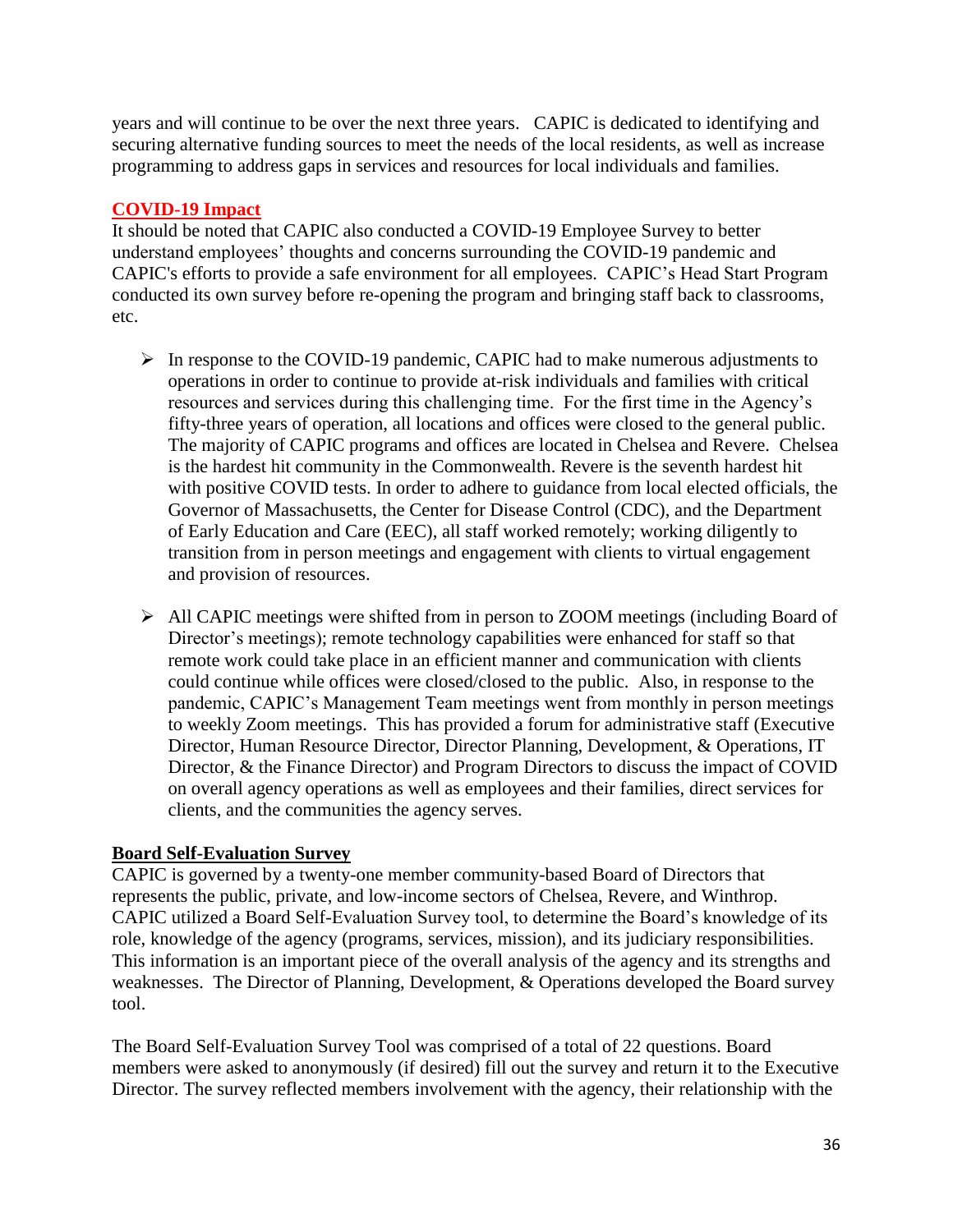Executive Director and other board members, participation in meetings and the decision making process for the agency, and members satisfaction of being on the board. It should be noted that CAPIC Board members have been engaged in all aspects of the Agency's response to COVID-19. The following are findings of the survey.

## **STRENGTHS**

- $\geq 100\%$  of board members find their experience serving on the board to be a satisfying and rewarding experience
- ➢ 100% of board members understand and support CAPIC's mission
- $\geq 100\%$  respect the confidentiality of the Board's Executive Sessions
- ➢ 100% of board members are knowledgeable of CAPIC's programs and services
- $\geq 100\%$  report that they have a good working relationship with the Executive Director and other board members
- ➢ 100% report that they understand CAPIC's financial statements



Over the next three years, specific goals will guide CAPIC's programming, services, and operations to meet the needs of the low-income individuals, families, and communities that the Agency serves. The common goal among all CAPIC programs is to assist low-income individuals and families improve their quality of life and promote self-sufficiency so that they can reach their full potential.

The Strategic Goal component of the three-year plan is based on CSBG National Indicators, Goals, and Agency Outcomes. The goals stem directly from the top four needs identified from the Community Needs Assessment and the Internal Needs Assessment; developed using ROMA guidelines and principles. These key areas are where CAPIC will concentrate efforts and resources over the next three years.

The Executive Director, Director of Planning, Development, & Operations, Planning & Evaluation Committee, Management Team, Program Managers, staff, and the Board of Directors focused on the development of three-year goals and strategy development, specifically identifying priority areas. This process was led by the Director of Planning, Development, & Operations who kept the focus on the Agency's mission statement while utilizing data, both primary and secondary to inform decision making and the determination of priority areas.

The overall goal is to meet the Agency's mission in all that we do, while at the same time work to advance the mission to meet the changing environments in the communities that we serve. This has been critical during the pandemic, as the Agency had to shift to remote work and continue to provide services and resources in a safe manner, while at the same time being closed to the general public for the first time in over fifty years of operation. Under this new strategic plan CAPIC will organize and measure activities and results under the National Indicators of Community Action Performance.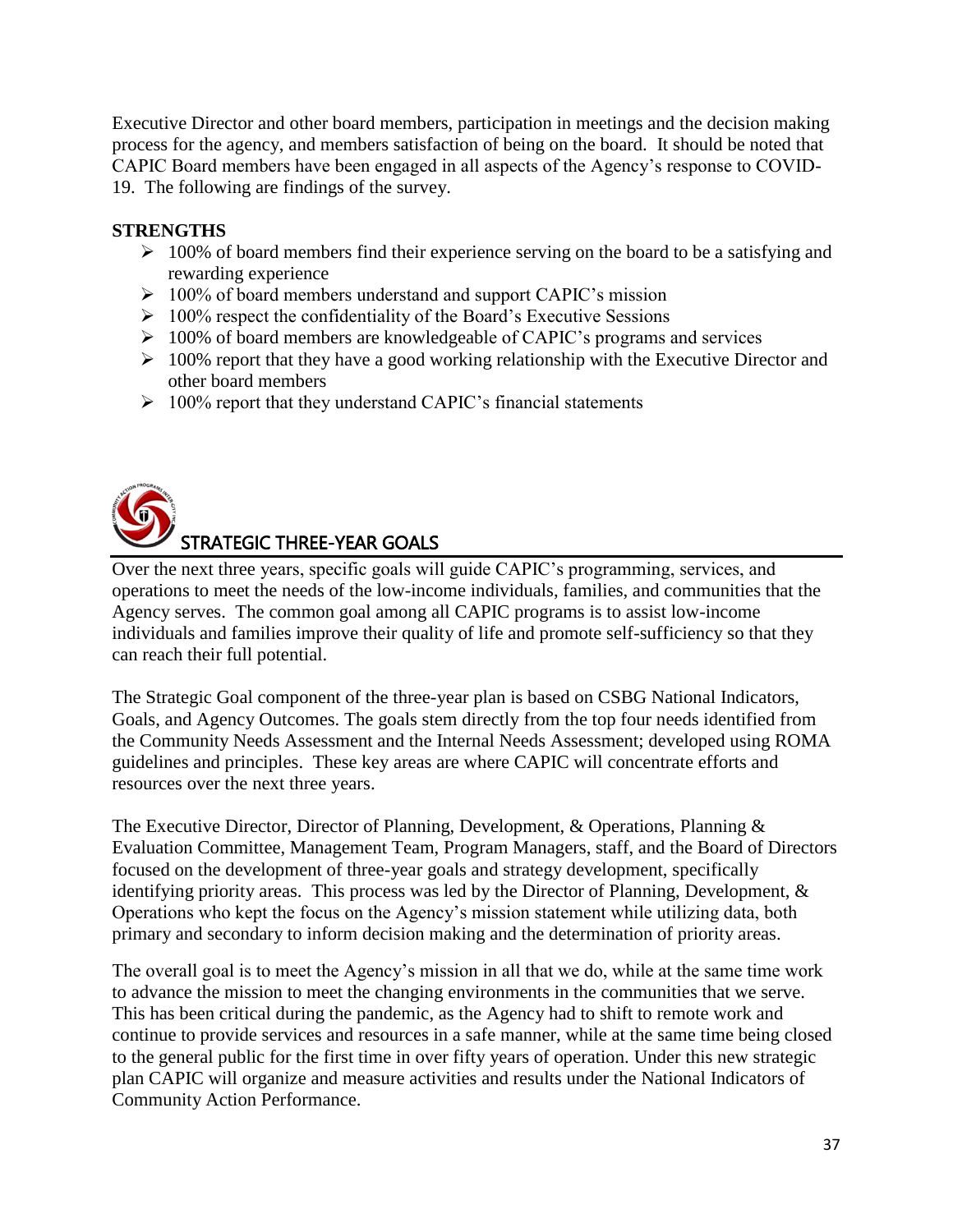#### **Identified Priority Areas**

#### **AFFORDABLE HOUSING**

\**Individual or Family Need, & Community Need (due to COVID)*

- ➢ **Need Statement**: The vast majority of local residents are extremely low or very low income and struggle to find affordable, stable, and safe housing; many are at-risk of displacement, especially those disproportionately affected by COVID-19. Affordable housing opportunities throughout the local area; the absence of safe, affordable housing stock, resulting in homeless crisis, overcrowding, and increase in hotel/motel population as well as an emotional crisis for low-income at-risk individuals and families.
- ➢ **Goal/Strategy Statement**: CAPIC will work to adapt to the changing policies that govern funding for housing and homelessness services and create a prevention model that identifies at-risk tenants and homeowners. CAPIC will also meet the growing housing/eviction crisis through the expansion of the current Emergency Housing Services Program and partnerships with local municipalities, and service providers.

- CAPIC will work with local partners to prevent the eviction and displacement of residents.
- CAPIC will provide at-risk individuals and families who are facing displacement or are displaced with rental/mortgage assistance to pay for costs associated with first, last, and/or security deposit, and sustain/obtain permanent housing and avert shelter placement. CAPIC will utilize available funds such as FY'21 CAA Line Item funds, United Way Chelsea One Funds, The Boston Foundation, Eastern Bank Charitable Foundation funds, FHO Collaborative Grant with TND, donations, and available grant funds. CAPIC will also leverage other resources and refer clients to Lend-A-Hand, Just-A-Start, Mass Coalition for the Homeless, Mystic Valley Elder Services, Mi Amore, TND, La Colaborativa, and MBHP's RAFT Program for rental assistance when funds are available.
- The Mass Coalition for the Homeless will be continue to provide the HomeLink Mobile Homelessness Prevention Clinic at CAPIC's Main Office one day per week. This will provide CAPIC clients with direct access to prevention services and resources in their own community. \*Pending to start again in the fall – in person was suspended due to COVID-19 protocols.
- CAPIC will continue active participating in the Chelsea HUB team of community  $\&$ local government agencies who meet weekly to address specific situations re: clients facing elevated risk levels. Team develops immediate, coordinated, & integrated responses thru mobilization of resources and mitigate risk within 24-48 hours. Over the past year, CAPIC has worked with numerous clients on housing-related issues and will continue to do so over the next two years.
- Since 2019, CAPIC has worked with the City of Chelsea/Inspectional Services Department (ISD) to develop a referral system that provides multi-lingual capacity and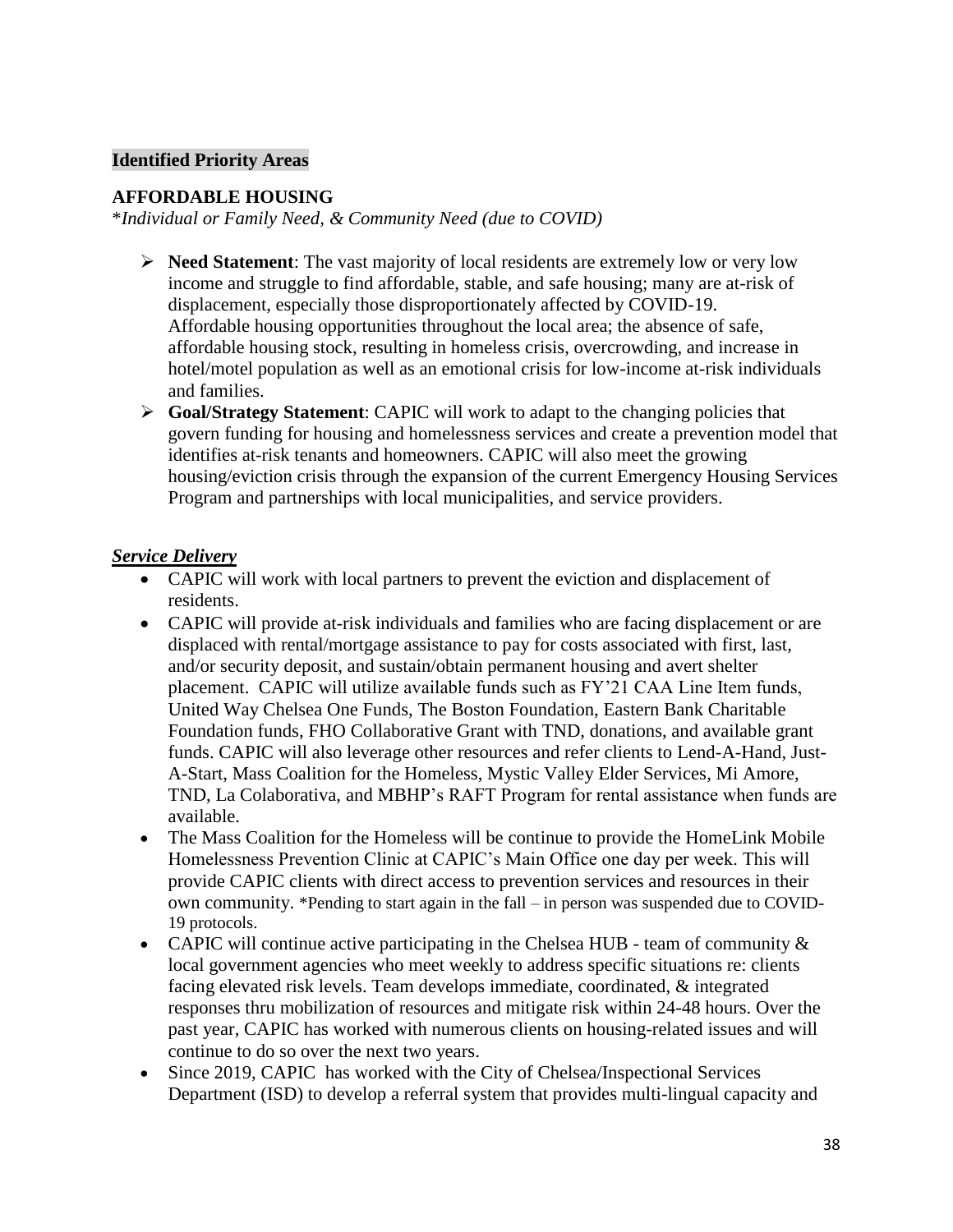delivers direct assistance to solve problems related to homelessness, substance use disorders, employment, emergency needs, hunger, hoarding, relocation assistance, emergency heating system repair, heating assistance, energy conservation, childcare, substance use disorders, preservation of tenancies and other needs that households experience; providing City inspectors with the ability to refer an at-risk resident to social services. CAPIC will continue to partner with the City of Chelsea ISD over the next two years to work to maintain housing for residents involved with the ISD Department.

- CAPIC will work to increase access for homeless individuals through the Coordinated Entry (CE) process; created by the Massachusetts Balance of State Continuum of Care (BoS CoC) to facilitate the process of assessing the housing needs of individuals experiencing homelessness, and meeting those housing needs. The goal of the CE process is to provide each consumer with adequate services and supports to meet their housing needs, with a focus on returning them to housing as quickly as possible. This process standardizes the assessment of housing needs and prioritize the referrals of those most vulnerable to the most appropriate housing interventions. CAPIC's Substance Use Disorder (SUDS) Program Director oversees this process and works with individuals to complete the online "survey". It should be noted that over the past two years, fifty homeless individuals have gained housing through the CE process.
- CAPIC's Emergency Assistance Program will continue to work closely with landlords, local housing authorities, Suffolk Legal Services, Greater Boston Legal Services (GBLS), and the newly established Chelsea Legal Clinic to access additional resources and mediate on behalf of at-risk clients. CAPIC will also continue to partner with local housing authorities, and other transitional housing programs to develop initiatives around increasing and/or creating affordable housing units. CAPIC's Executive Director has been working closely with local and state officials to determine the feasibility and identify funding for homelessness prevention services for CAPIC's service area, as well as reinstating programming statewide. Preventing displacement of families is critical in averting shelter placement and homelessness. CAPIC is dedicated to continue its work with state and local officials to ensure that residents of Chelsea, Revere, and Winthrop have access to safe, affordable, and permanent housing.
- In January 2021, CAPIC facilitated a virtual Point-in-Time Count of Unsheltered Persons in Chelsea and Revere in January; working with the police departments and local agencies including DHCD. CAPIC's Mobile Outreach Team worked to identify homeless individuals they have worked with. CAPIC's Mobile Outreach Team will continue to facilitate the Point-in-Time Count over the next two years.
- CAPIC's SUDS Program/Mobile Outreach Program will continue management of the Chelsea Selah Resource Center to provide valuable resources to persons experiencing substance use disorders, homelessness, hunger and poverty, and ensure the consistency of services to this vulnerable population while in a safe and clean environment. The primary goal is for CAPIC to enhance the services being offered to individuals who suffer from addiction, mental health and homelessness and provide direct services and support in a more effective manner. Comprehensive wraparound services will be provided to those in need in a more direct and effective way; access to detox beds will happen in a timely manner (during breakfast) as to better assure the availability of beds for those in need, the Selah Day Resource Center staff will refer persons to CAPIC who are in need of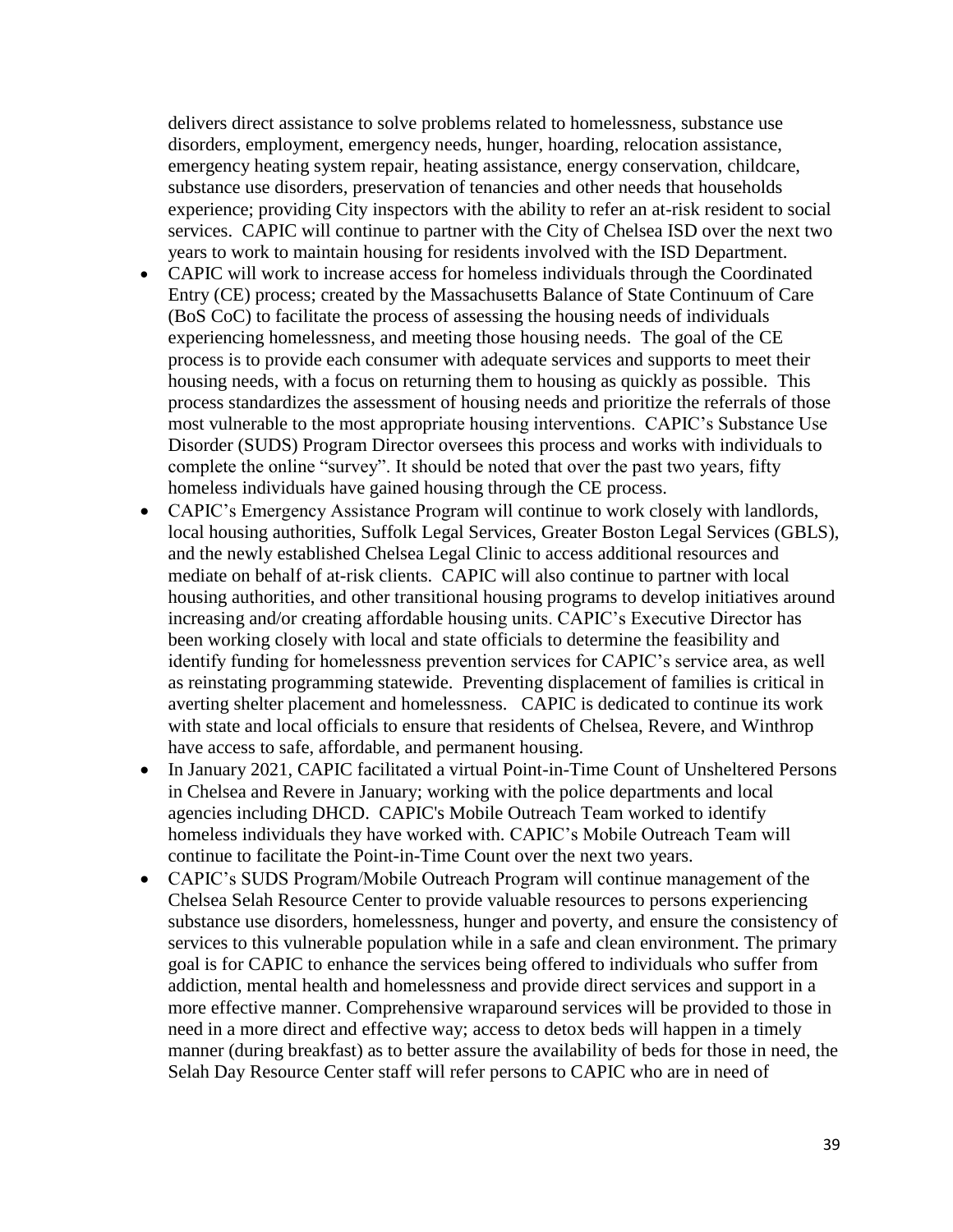treatment for alcohol and substance use disorders, temporary housing/shelter and partners will work together to serve the community in a more effective and positive way.

## **ABILITY to PAY HEATING/UTILITY BILLS**

*\* Individual or Family Level Need* 

- ➢ **Need Statement**: The escalating cost of heat and utilities coupled with the absence of energy conservation measures in low-income homes place many low-income households in financial crisis and possible ill-health.
- ➢ **Goal/Strategy Statement:** Long term self-sufficiency relies on income, and management of budget to best utilize financial resources. CAPIC will work to increase access to energy-related assistance for households while at the same time increase the income for these households. Specifically, CAPIC will increase the income/financial assets of lowincome households through energy conservation measures; HEARTWAP & Utility Programs. CAPIC will assist low-income households with heating their home during the winter months, in turn, promoting good health for the household; LIHEAP Program.

- CAPIC will administer its Fuel Assistance Program (LIHEAP) to approximately 2,800 local households annually, paying heating expenses for low-income families and individuals. CAPIC will directly link these low-income households to Weatherization and energy services to increase effectiveness of future LIHEAP dollars as well as client income spent on heating and cooling expenses.
- CAPIC will maintain sub-contract with ACTION, Inc.; CAPIC receives National Grid funding through ACTION for Weatherization, Heating System and Appliance Management Program services for National Grid clients within CAPIC's service territory.
- **CAPIC will maintain sub-contract with ABCD; CAPIC receives Eversource funding** through ABCD to support Weatherization, Heating System and Appliance Management Programming for Eversource clients within CAPIC's service territory. CAPIC will also provide HEARTWAP services for the ABCD Malden Fuel Assistance territories (Everett, Malden, Medford, Melrose, Wakefield, Stoneham, Woburn, Winchester).
- CAPIC will maintain its new partnership with the City of Chelsea, All in Energy, and MassSave to provide residents of Chelsea with greater access to low cost, energy efficient programs. This partnership will allow CAPIC to address some of the inequities that exist for clients who live in Chelsea.
- CAPIC's energy programs will work toward a more sustainable future while promoting the health, safety and self-sufficiency of our communities through energy conservation work; all Energy program components will play a role in this initiative.
- **II** In 2019 CAPIC's Energy Program hired an Outreach Worker, who has worked to identify potential new clients and inform residents of the specific energy programs offered by CAPIC. This has been very helpful in increasing services provided to the local communities. Although in person outreach efforts were diminished over the past year due to the pandemic, CAPIC's Energy Director will be working with the Outreach Worker to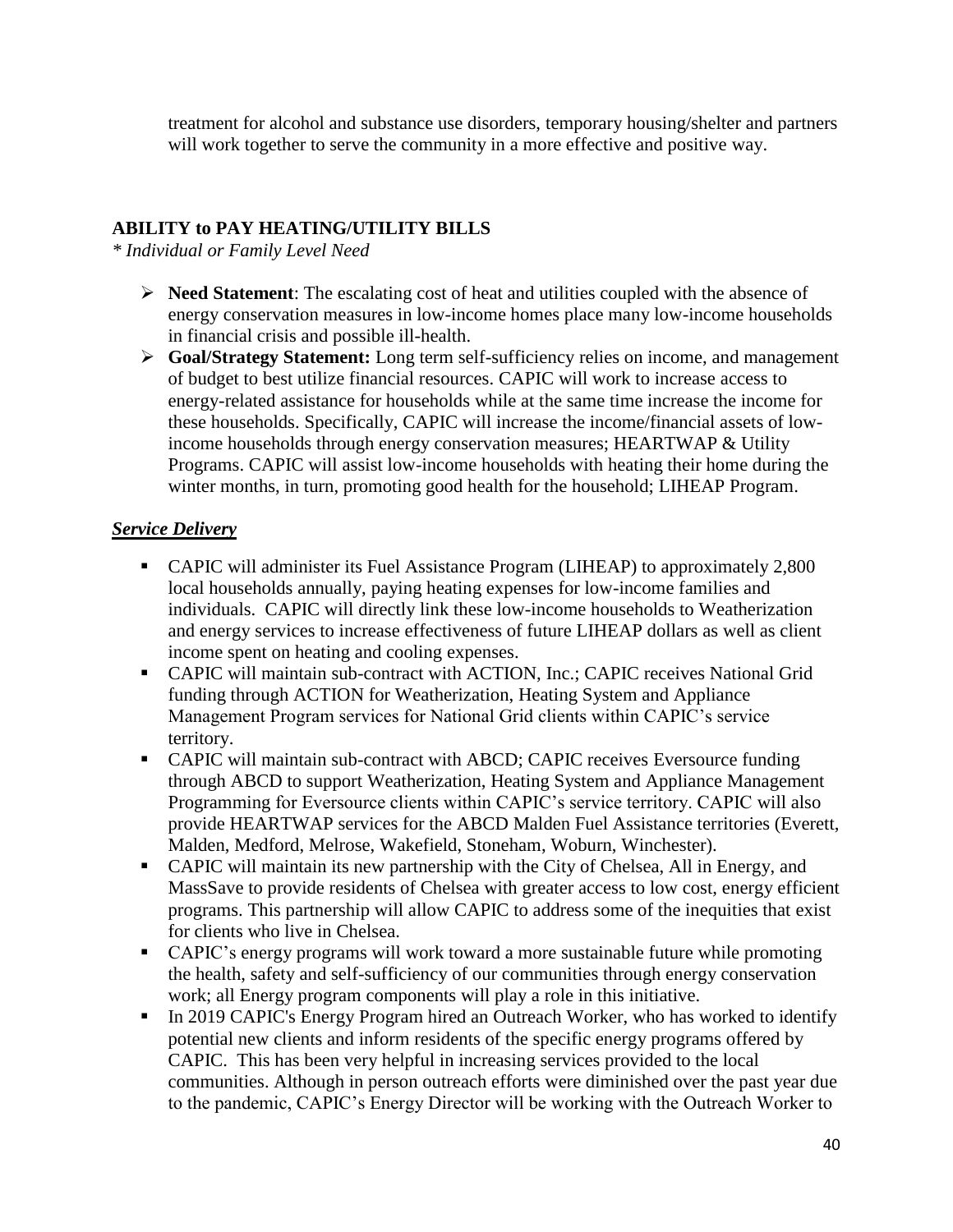enhance efforts over the next year plus, such efforts will include presentations to local schools. During the spring of 2021, the Energy Department partnered with the Chelsea Public Schools and presented an informational workshop to middle school families. CAPIC will be working to expand presentations this fall to other schools and to include Revere and Winthrop. The Outreach Coordinator will also provide presentations to CAPIC's Head Start Management Team and Family Advocates so that they can identify families and refer to energy programs.

■ CAPIC's Emergency Services Program Director works closely with the Energy Program Director (and will continue to do over the next two years) to identify resources for individuals and/or families who are in need of assistance with home heating costs, utility termination notices and arrearages. All of these issues are barriers to someone securing and/or leasing a new apartment and affect their ability to cover monthly housing expenses.

#### **ACCESS to FOOD**

\**Individual or Family Need, & Community Need (due to COVID)*

- ➢ **Need Statement**: CAPIC has seen an alarming increase in calls for food as the number of food-insecure households continues to increase due to the pandemic. Many individuals and families are unexpectedly out of work, without an income, and having to make difficult decisions between rent, food, basic necessities, utilities, etc. Many of these individuals and families are immigrant families who were living pay-check-to-pay-check before the pandemic and experiencing financial hardships.
- ➢ **Goal/Strategy Statement**: To increase funding resources to meet the needs of food insecure individuals and families through the distribution of gift cards to address hunger. CAPIC will also work to increase community awareness and resources regarding food insecurity. CAPIC is dedicated to encouraging better nutrition through advocacy and education; conducting outreach and more effective coordination of resources so that lowincome, at-risk individuals and families can have access to food and basic necessities.

- CAPIC's Emergency Services Program will distribute food gift cards (to local supermarket) to at-risk individuals and families in emergency situations in need of access to food. This will be accomplished through the use of DHCD City of Chelsea Food Security Grant funds, MGB United Against Racism Grant funds, Eastern Bank Charitable Foundation funds, The Boston Foundation funds, and FY'21 CAA Line Item funds. The current need, exacerbated by the pandemic, far exceeds available resources, in turn, CAPIC will actively work to identify and secure additional funding to support such efforts.
- The CAPIC Head Start Program partners with the American Red Cross to provide healthy food to all families of children who are enrolled in the program. Each month the Red Cross delivers a healthy variety of fresh foods to Chelsea & Revere Head Start centers at no cost. CAPIC is committed to maintaining this partnership over the next three years and beyond so that low-income at-risk families can have access to free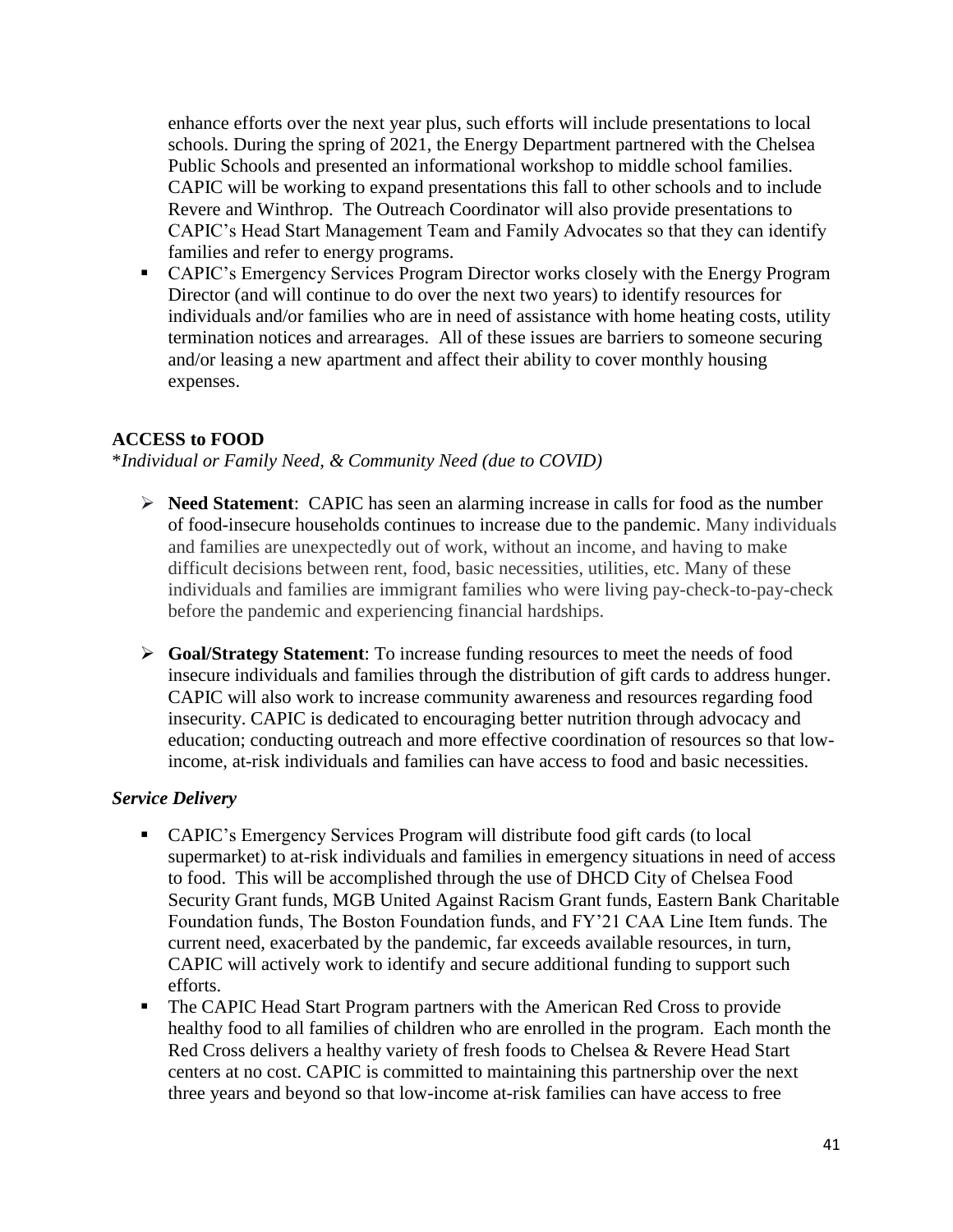healthy food options. The Head Start Program will offer "Lunch Time Tastings" at each center once per month. The Program's Nutritionist prepares specific low-cost food items that are healthy. Children and parents are able to sample the food, such as smoothies, hummus, veggie stir fry, etc.; introducing children and families to healthy foods.

- CAPIC will continue active participation in Healthy Chelsea Coalition that explores healthy eating practices, behaviors around food preferences, and purchasing patterns, etc.
- CAPIC will maintain active membership on the Chelsea Hunger Network to address food insecurity and access to healthy food for low-income populations. It should be noted that CAPIC also serves as the fiscal conduit for the Chelsea Hunger Network.

#### **JOBS (includes job training/education & employment supports)**

*\* Individual or Family Level Need & Agency Level Need*

- ➢ **Need Statement**: Many low-income individuals are unemployed and in need of employment skills, training, career counseling, and career awareness services. There are not enough advanced economic opportunities for low-income residents who lack sufficient income and the education/job skills to increase their income and quality of life. There is also a need for increased capacity within CAPIC's Workforce Development Program in order to provide employment-related supports and resources.
- ➢ **Goal/Strategy Statement**: Promote job skills for low-income individuals to obtain and maintain long-term employment, while at the same time expand current communitybased learning opportunities. CAPIC will maintain and expand upon its foundation of programming that serves to advance economic opportunity for residents. This will include the fostering of new relationships with local businesses and employers, as well as renewing an employment partnership with the City of Revere, Town of Winthrop and City of Chelsea in consideration of potential economic development and employment opportunities.

- CAPIC will provide job readiness trainings for clients and the local community. This will be accomplished through the utilization of FY'21 CAA Line Item funds. These trainings will be coordinated with other local service providers and provided in English and Spanish.
- **The Chelsea/Revere Family & Community Network Program will provide adult** education activities, literacy activities, and leadership and advocacy activities and training. These activities/trainings are designed to help parents achieve academic goals and develop specific job skills. These activities will be provided in both English and Spanish.
- CAPIC's IRS VITA Program will provide basic financial literacy knowledge, money management skills, and extensive budgetary and financial training for clients will be offered to clients who participate in these programs. The delivery of financial literacy education through this program will remove a major barrier to financial stability and daily fiscal struggles for clients.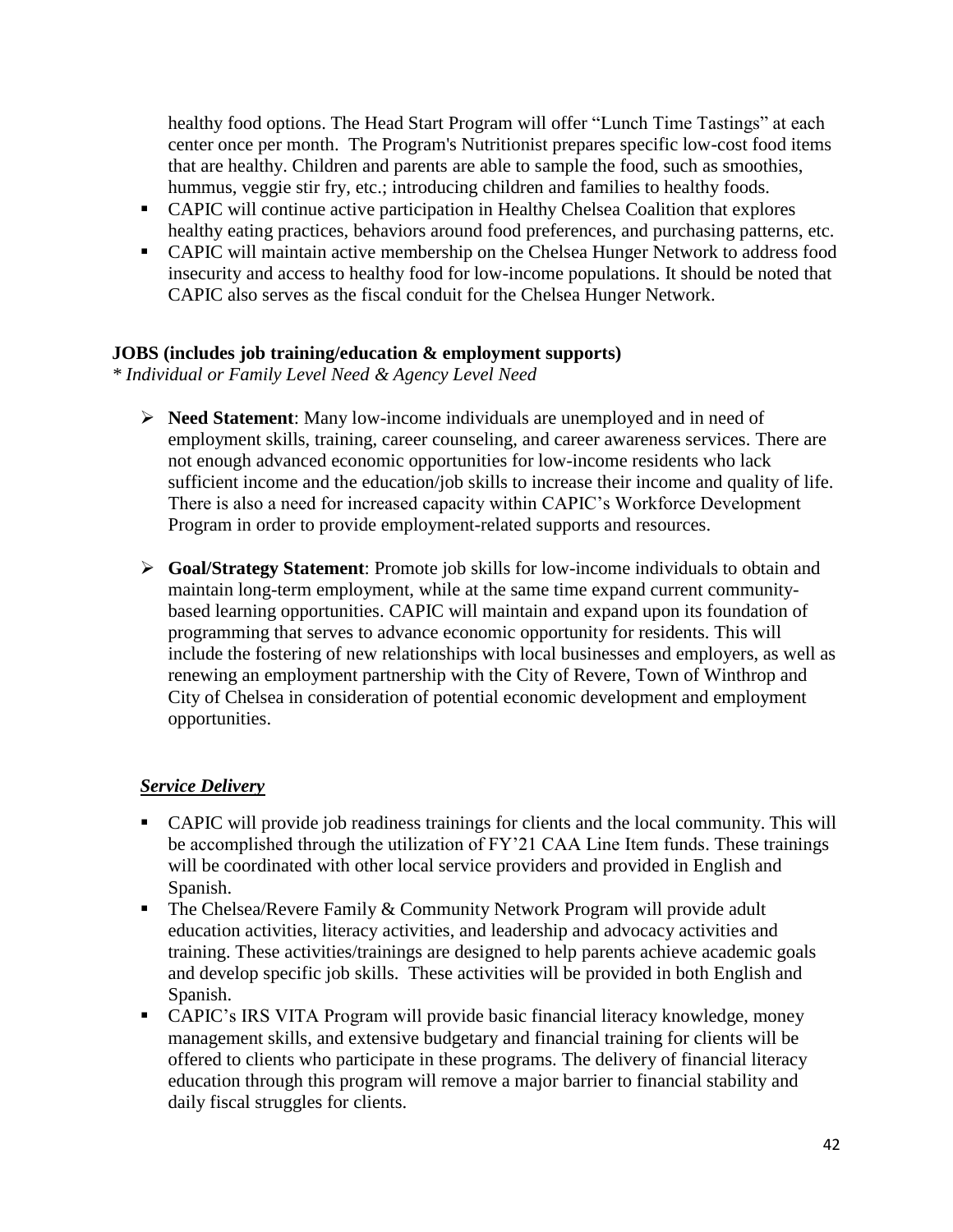- Over the next two years CAPIC will work to identify viable partnerships with technology firms/private business to offer employment-related training/certificate programs to residents. CAPIC will also work to create one-time job opportunities for residents in need of immediate cash assistance through CAPIC's programs and the maintenance of Agency properties.
- CAPIC will partner with BEST HT to offer training and opportunity to residents who are in the hospitality industry.
- CAPIC will continue to provide quality child care for employed parents or parents who are enrolled in training through the following programs: After School Program, Child Development, Center, Summer Camp, and Head Start. These programs allow parents/guardians to maintain full year employment, and or seek employment and training to gain employment, confident that their child is receiving structured care and direction from a team of dedicated staff.
- **EXECUTE:** American Training/LARE will continue to host DESE Adult Basic Education classes two times per week at CAPIC's Irene O'Connell Center in Revere. The Center is staffed by an experienced assessment counselor, who has an established working relationship with the LARE Training Center and local employers. CAPIC will continue to partner with LARE Training to provide necessary employment related services and resources to local residents.
- CAPIC will distribute two scholarship awards annually. Scholarship awards are presented to one Chelsea resident and one Revere resident. Nominees must have some recent connection with CAPIC, reside in Chelsea or Revere, and be pursuing education/training beyond high school.
- $\blacksquare$  SUDS Stipends job placement –
- The Head Start Program will provide On the Job Training for Head Start parents, assigning them to volunteer throughout classrooms and other activities; promoting job ready skills and positive work ethic.
- CAPIC will interview and assess job training needs of DTA referred individuals interested in Community Service work (program was able to run during the past year due to COVID-19 protocols). Once assessed, individuals will receive on-going training (as needed) and be assigned to appropriate work sites. This will be coordinated by the Director of Human Resources.

# **NATIONAL PERFORMANCE INDICATORS**

## **GOAL 1: Low-income people become more self-sufficient**

*Child Development Center, DTA Community Service, Head Start on the Job Training, Workforce Development-related programs*

**GOAL 2: The condition in which low-income people live are improved**

*After School Program, Chelsea/Revere Family Network, Head Start Program, & Summer Camp Program*

## **GOAL 3: Low-income people own a stake in their community**

*Responsible Payee Program*

**GOAL 4: Partnerships among supporters and providers of service to low-income people are achieved**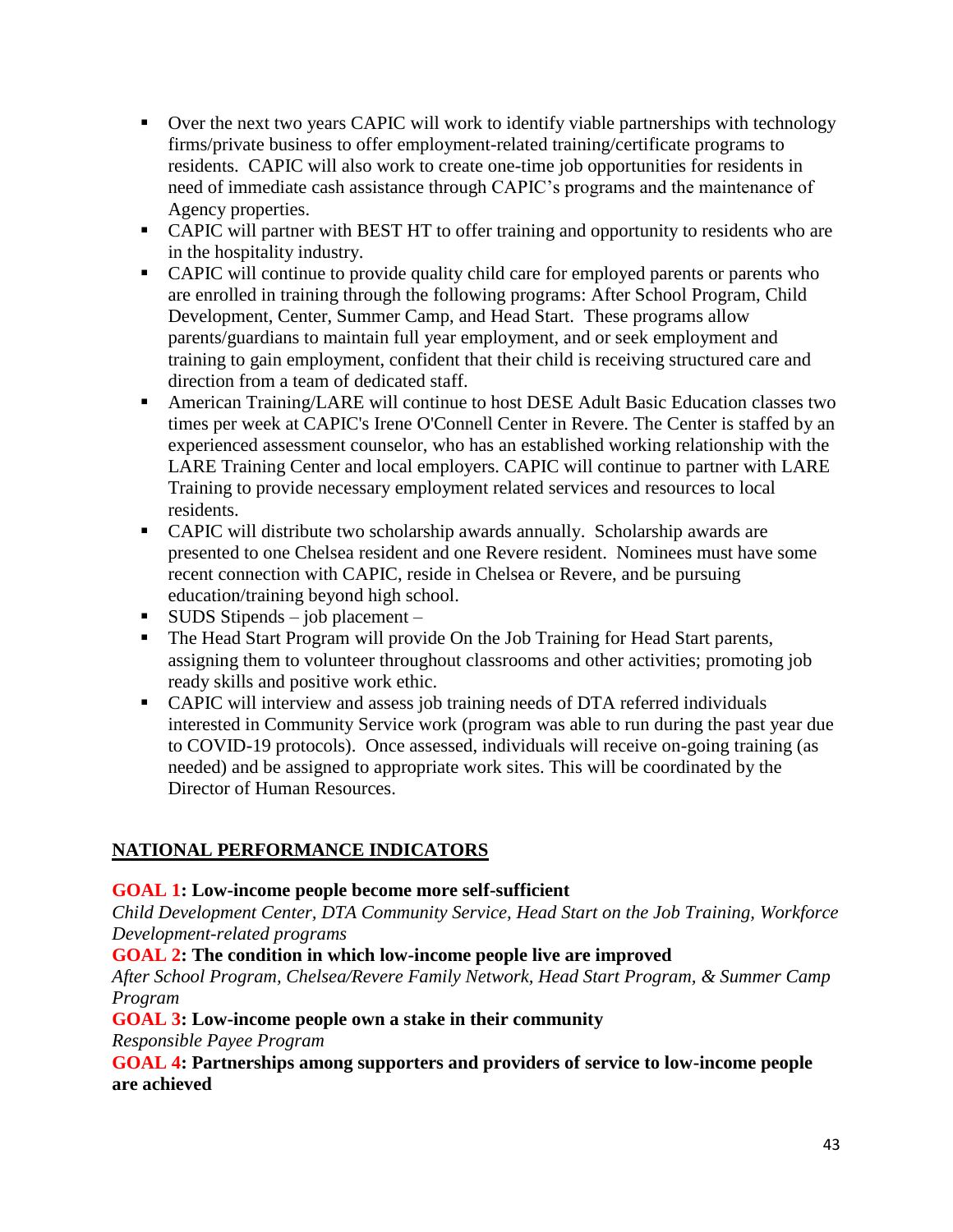*Crisis Intervention Program, Emergency Services/Disaster Relief, HEARTWAP, LIHEAP, all housing-related work (rental/mortgage assistance), Mobile Outreach Program, SUDS Program, Utility Programs, & Weatherization* **GOAL 5: Agencies increase their capacity to achieve results** *Head Start Health Services*

The following programs fall under "Services Supporting Multiple Domains": Clothing Distribution, Coats for Kids, Self-Sufficiency, and Transportation (for early education programs).' CAPIC's Community Action Plan outlines activities for each program year under each of the aforementioned National Performance Indicators and specific domains as appropriate.

## STRATEGIC THREE-YEAR GOALS – FUNDING STRATEGIES

CAPIC receives funding from state, federal, and local entities, as well as from private foundations, state and federal grants, and donations via the Agency's web-site. This year specifically, CAPIC established a COVID-19 relief fund to help support the increase in need for direct services for those impacted by the pandemic. CAPIC leverages funds to diversify funding and increase revenues. This has historically been accomplished by utilizing Community Services Block Grant (CSBG) dollars to leverage both private and public resources. CSBG provides both direct and indirect funding to multiple service delivery systems within CAPIC. CSBG funding is approximately 2% of CAPIC's overall budget. However, CAPIC utilizes this funding to support administrative work across all programs. This enables the agency to support administrative costs associated with managing numerous programs, while supporting efforts to explore new funding opportunities to grow and improve the delivery of services.

Specifically, CSBG funds are used to support administrative management and the fiscal oversight of the Agency. More importantly, CSBG funds allow CAPIC to pursue funding to support and maintain critical services and resources for at-risk low-income clients. CAPIC utilizes CSBG funding to supplement its after school and child development center programs; Head Start program; energy conservation programs; emergency assistance; fuel assistance; crisis intervention/domestic violence advocacy; public safety initiatives; summer camp programming, SUDS and mobile outreach programs, workforce development, Benefit Enrollment Coordination System (BECS), VITA free tax preparation, after school programming, the Responsible Payee Program, and the Chelsea/Revere Family Network.

It is important to note that during the past year, CAPIC has received Coronavirus Aid, Relief, and Economic Security Act (CARES Act) funding; CSBG CARES Act funds (\$470,076.00 over two years) – CAPIC is utilizing this funding to provide emergency rental assistance and access to food to those impacted by the pandemic, cover personnel costs for an Emergency Assistance Program Caseworker, implement facility enhancements to address COVID-19-related health and safety measures, and IT support for remote work. Shifting all work to a remote capacity in a short period of time was a huge challenge for the Agency, however, we were able to continue to provide all services to clients during this time and utilized CSBG CARES Act funds to support these changes with no interruption of services/resources for those in need. CAPIC also received LIHEAP CARES Act funds (\$570,031) which support LIHEAP related activities.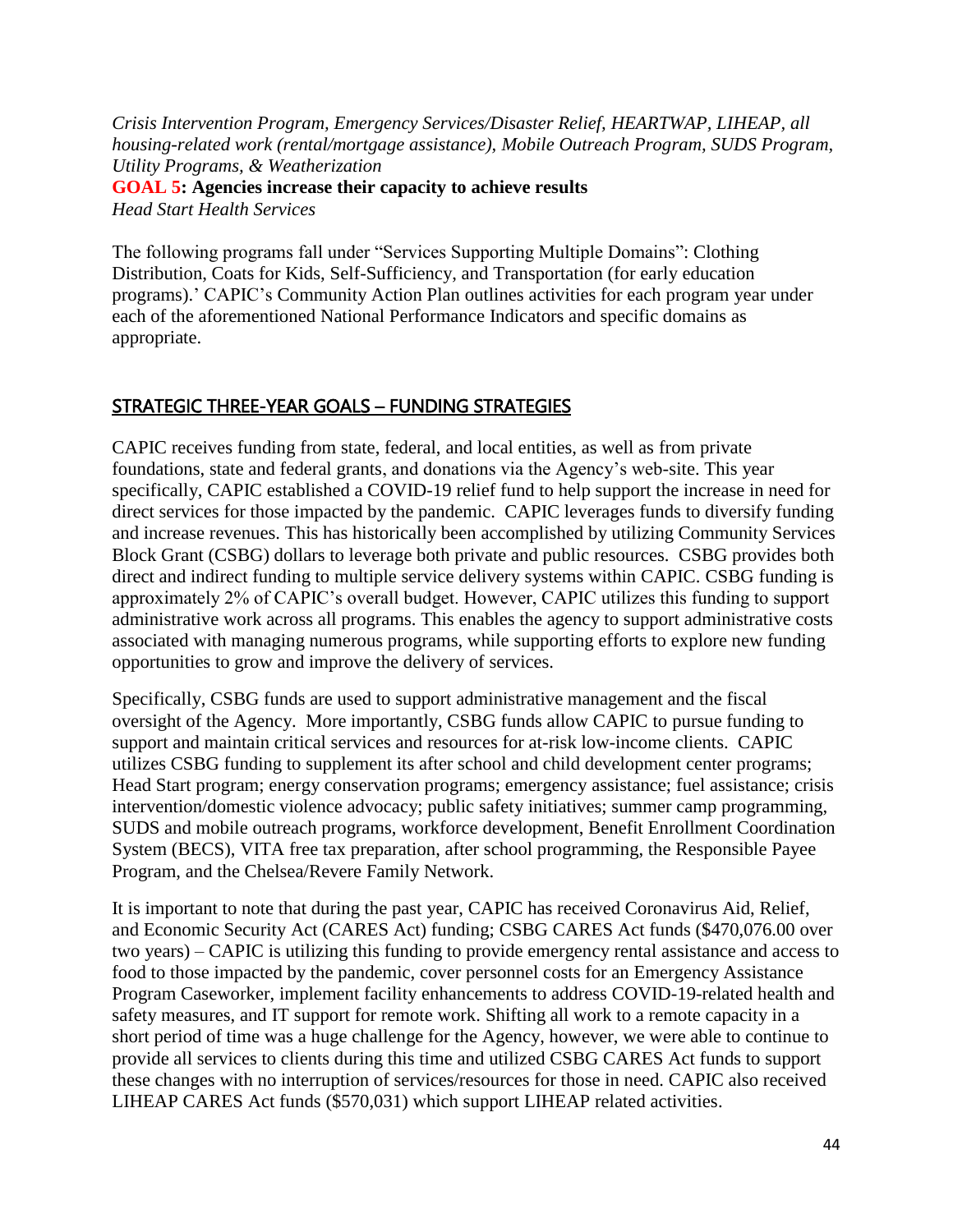Under the direction of CAPIC's new Director of Finance, CAPIC's FY'22 Agency-Wide Budget was presented to the Board of Directors and approved on June 23, 2021. The budget is approximately \$12 million dollars, and CAPIC anticipates the FY'23 Agency-Wide Budget to be in a similar range. CAPIC has a diverse revenue stream from public, private, and philanthropic sources. CAPIC's Director of Planning, Development, & Operations will continue to work with the Executive Director and Fiscal Director to explore the Agency's ability to grow non-federal funding through grants and corporate partners, as well as through private foundations. Additionally, the Executive Director will convene key partners to identify opportunities for joint grant applications. Over the past year, particularly in response to the pandemic, CAPIC has joined new collaborations and this has resulted in joint grant opportunities and new alternative funding for CAPIC. The Agency will continue to pursue such funding streams.

## STRATEGIC THREE YEAR GOALS - LINKAGES

As an agency, CAPIC is always looking for ways to diversify services and find creative ways to improve the lives of low-income individuals, families, and the communities we serve. CAPIC has spent much time over the years fostering and strengthening relationships in the communities that we serve to ensure that we are meeting the mission of the agency. CAPIC continues to establish new partnerships with governmental and social service providers, in particular antipoverty programs, to assure the effective delivery of services. These partnerships also serve as a way in which to expand upon resources that are available and accessible to those in need, while avoiding duplication of CSBG services.

During the past year, CAPIC has established new partnerships and collaborations, in particular with La Colaborativa, TND (Revere and Chelsea), Green Roots Chelsea, the United Way, Chelsea Eviction Task Force, the Chelsea Anti-Displacement Round Table, the Chelsea and Revere Pandemic Response Teams, and The Boston Foundation. CAPIC is working with these agencies/foundations to address the impacts of the pandemic. The COVID-19 pandemic has had a severe impact on CAPIC's service area; Chelsea and Revere are two of the hardest hit cities in the Commonwealth of Massachusetts and continue to see increases in positive cases. This has had devastating effects in both communities. Since mid-March, CAPIC has seen an alarming increase in calls for rent/mortgage assistance as well as food and basic necessities. These new partnerships and collaborations provide access to leverage other funds and work together to address and meet the needs of at-risk individuals and families.

CAPIC is also an active member of various local and regional groups, as well as statewide associations, such as: the Massachusetts Association for Community Action (MASSCAP), MASSCAP Communications Community of Practice, MASSCAP Planner's Group, MASSCAP Human Resources Group, Benefit Enrollment Coordination System (BECS) Working Group, the Massachusetts Energy Director's Association (MEDA), MASSCAP VITA Round Table, the Revere CARES Substance Abuse Coalition, the Revere DTA Advisory Board, Winnisimmet Regional Opioid Collaborative (WROC), Healthy Chelsea Coalition, CASA Divert (Chelsea Domestic Violence High Risk Team), Chelsea Domestic Violence Task Force, the Women's Encouraging Empowerment Advisory Board, the Chelsea Substance Use Disorders Leadership Team, Chelsea Hunger Network, Balance of State –Continuum of Care, the Chelsea Downtown Task Force, Chelsea Navigator Team (SUDS work), and the Latino SUDS Support Group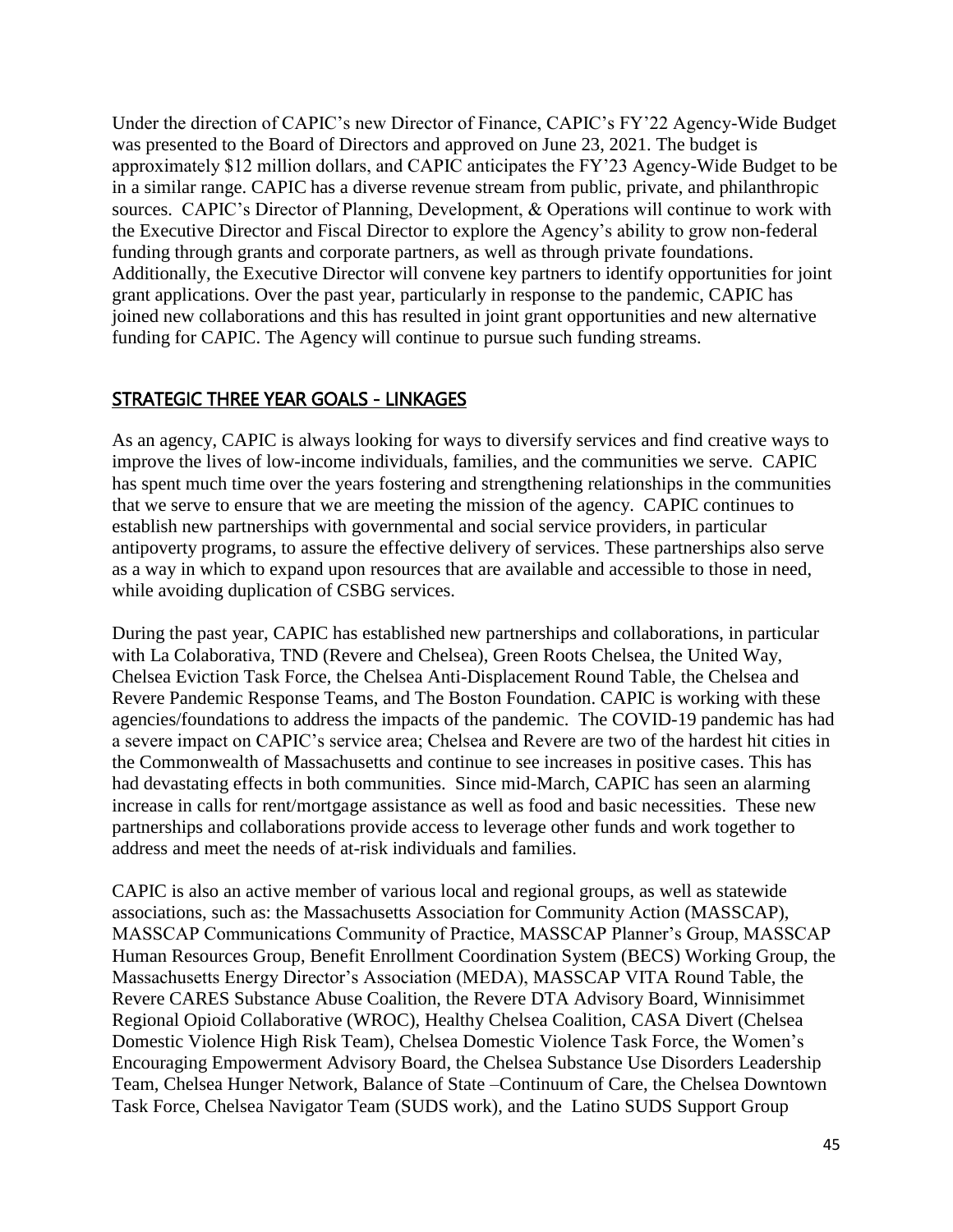(founding member). Since 2016, CAPIC has been active member of the Chelsea HUB – a team of community & local government agencies who meet weekly to address specific situations re: clients facing elevated risk levels. The HUB Team develops immediate, coordinated, & integrated responses thru mobilization of resources and mitigate risk within 24-48 hours.

CAPIC is a part of numerous formal and informal community partnerships. As an agency, CAPIC continues to look for ways to diversify services and find creative ways to help eliminate poverty. The following agencies, providers, and businesses have worked with CAPIC to provide additional services/resources and address the on-going needs of low-income individuals and families.

- American Red Cross
- Anton's Cleaners Coats for Kids
- Boston Foundation
- Boston University
- Cambridge Health Alliance
- Chelsea Chamber of Commerce
- Chelsea Police Department
- Chelsea Public Library
- Chelsea Public Schools
- Chelsea Senior Center
- Chelsea Soldier's Home
- City of Chelsea Planning & Development Office
- City of Revere Planning & Development Office
- Cradles to Crayons
- Eastern Bank (Chelsea)
- HarborCOV (crisis intervention/domestic violence support)
- Kids Clothes Club
- Marine Toys for Tots
- Masis Staffing Solutions
- Massport
- MGH Chelsea
- MGH Chelsea Help Steps Initiative
- MGH Haven (crisis intervention/domestic violence support)
- MGH Healthy Beginnings
- MGH Health Care Center for Community Research
- MGH Revere
- Millions of Muscles
- Mystic Valley Elder Services
- New Life Christian Center
- North Suffolk Mental Health Association
- People's AME Church
- Raising a Reader (early education programs)
- Regis College Occupational Therapy Program (early education programs)
- Revere Chamber of Commerce
- Revere Police Department and Revere Police Activities League (PAL)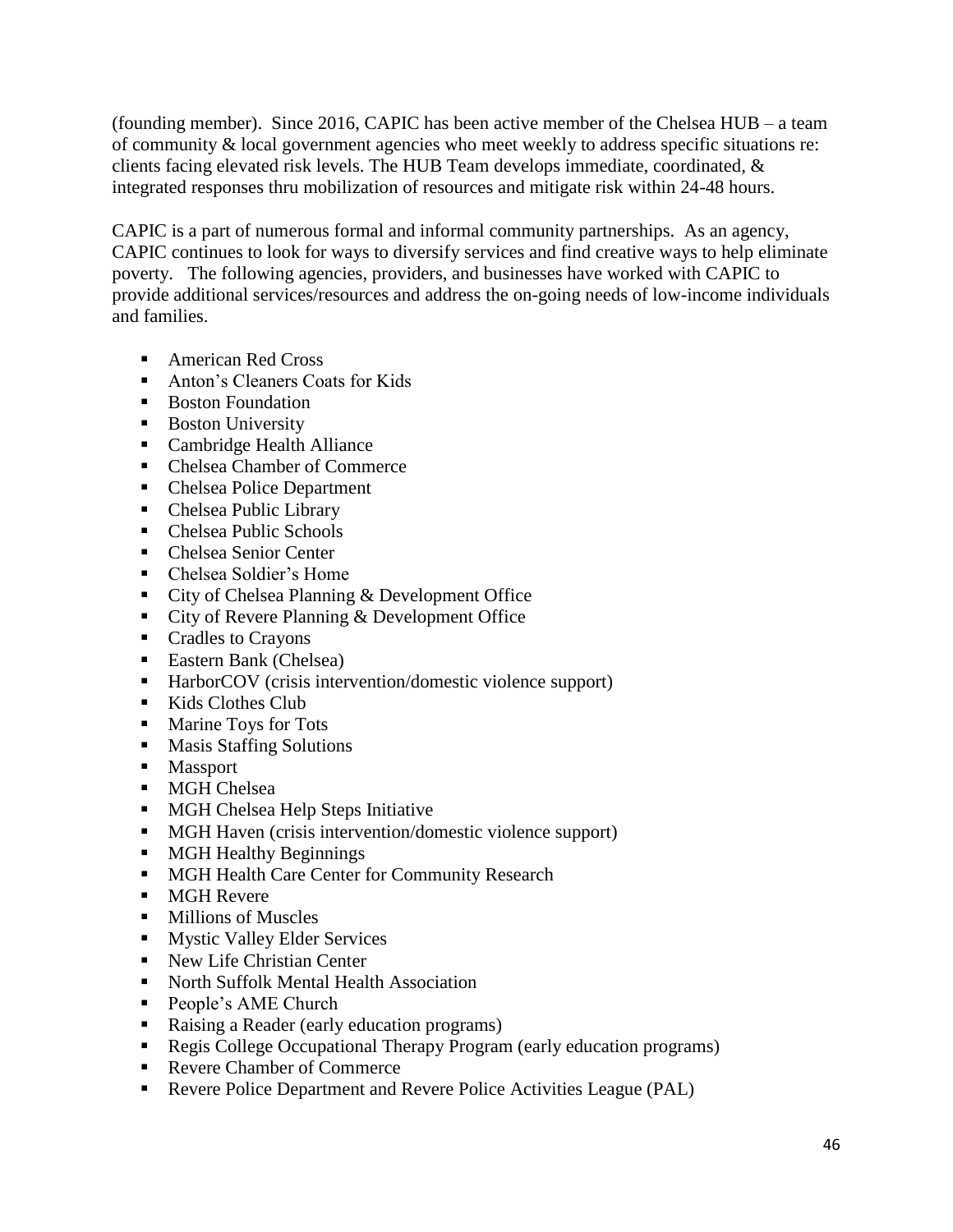- Revere Public Library
- Revere Public Schools
- Robert A. DeLeo Senior Center Winthrop
- Roca, Inc.
- Revere Rossetti-Cowan Senior Center
- The Salvation Army
- Saint Luke's/San Lucas Episcopal Church
- Social Security Administration
- Suffolk County District Attorney's Office
- The Greater Boston Food Bank
- Those Who Can For Those in Need
- WIC Program
- Winthrop Police Department
- Winthrop Public Schools



CAPIC is committed to providing comprehensive support services and resources to low-income individuals and families who need to improve their quality of life. In turn, CAPIC will work diligently to achieve our stated "Strategic Three-Year Goals". In order to meet these goals CAPIC will partner and collaborate with other organizations and local government in order to leverage resources and support for low-income individuals and families in need. CAPIC will work to expand and improve the delivery of services so as to assure the availability and accessibility of critical resources to low-income individuals and families while at the same time avoid the duplication of such services within CAPIC's service area.

CAPIC will also continue to work closely with our statewide community action agencies. CAPIC's Executive Director is an active participant in the MASSCAP Executive Director's group, CAPIC's Director of Planning, Development, & Operations is an active member of the MASSCAP Planner's Community of Practice and the MASSCAP Communications & Development Community of Practice, CAPIC's Director of Human Resources is an active member of the MASSCAP Human Resources Community of Practice, and CAPIC's Fiscal Director is an active member of the MASSCAP Finance Community of Practice. These groups provide CAPIC with on-going communication with other local community action agencies, valuable information from local, state, and federal levels, and regional approaches to advocacy and resources.

## **Year One – FY21 CAP Year Two- FY'22 CAP Year Three – FY'23 CAP**

Each Community Action Plan (CAP) will lay out the steps that CAPIC will take to achieve our strategic three year goals and objectives. There is a direct link between the Community Needs Assessment, Strategic Plan, and the Community Action Plan. All of these documents are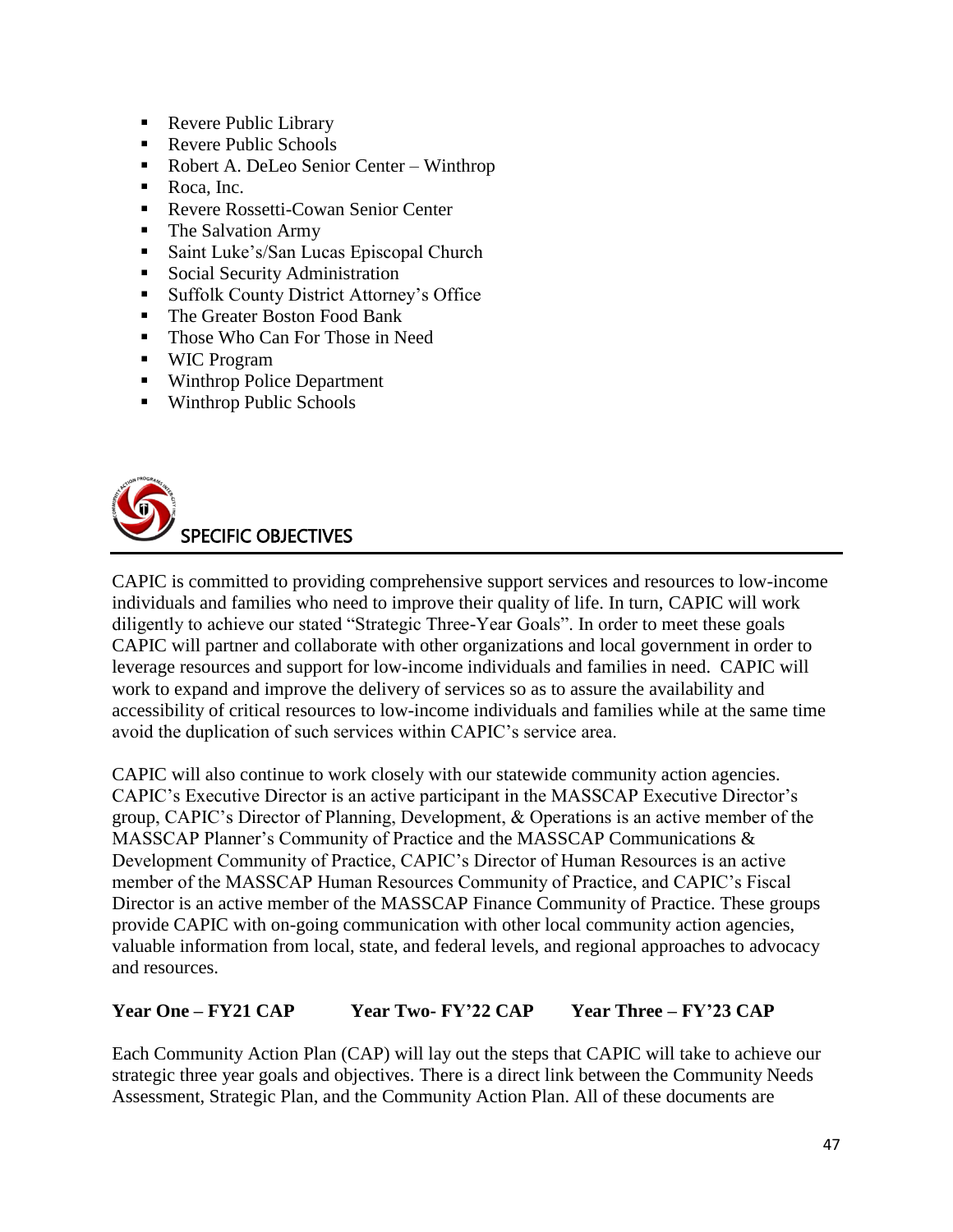elements of the strategic process and are used to measure and manage short and long-term organizational growth.

CAPIC will work to meet goals, identify and secure funding, implement new programs and resources, track program successes and weaknesses, and evaluate programs and services over the next two years. This plan demonstrates four areas of need: housing, ability to pay heating/utility bills, access to food, and jobs (includes job training/education & employment supports). During the next two years, CAPIC will work to address all of these needs at the individual/family level, two of these needs at the community level, and one of these needs at the agency level.

## **Goals for Top Needs Identified**

## **NEED 1 – Affordable housing opportunities throughout the local area (Individual and Family Level Goal Community Level Goal)**

CAPIC will work to adapt to the changing policies that govern funding for housing and homelessness services and create a prevention model that identifies at-risk tenants and homeowners. CAPIC will also meet the growing housing/eviction crisis through the expansion of the current Emergency Housing Services Program and partnerships with local municipalities, and service providers.

## **OBJECTIVES**

- prevent the eviction and displacement of low-income individuals and families; provide rental and mortgage assistance (as funds allow) to 300 at-risk clients annually
- support housing stability by pairing rental assistance services with housing search services, food and income supports, employment supports, and comprehensive case management.

## **NEED 2 - Long term self-sufficiency relies on income, and management of budget to best utilize financial resources. (Individual or Family Level Goal)**

## **OBJECTIVES:**

- CAPIC will increase the financial assets and financial skills of low-income households through energy conservation measures; HEARTWAP & Utility Programs
- CAPIC will assist 2,500 (annually) low-income households with heating their home during the winter months, in turn, promoting good health for the household; LIHEAP Program

## **NEED 3 – Increase awareness and resources regarding hunger and food insecurity. (Individual or Family Level Goal and Community Level Goal)**

CAPIC is dedicated to encouraging better nutrition through advocacy and education; conducting outreach and more effective coordination of resources so that low-income, at-risk individuals and families can have access to food and basic necessities.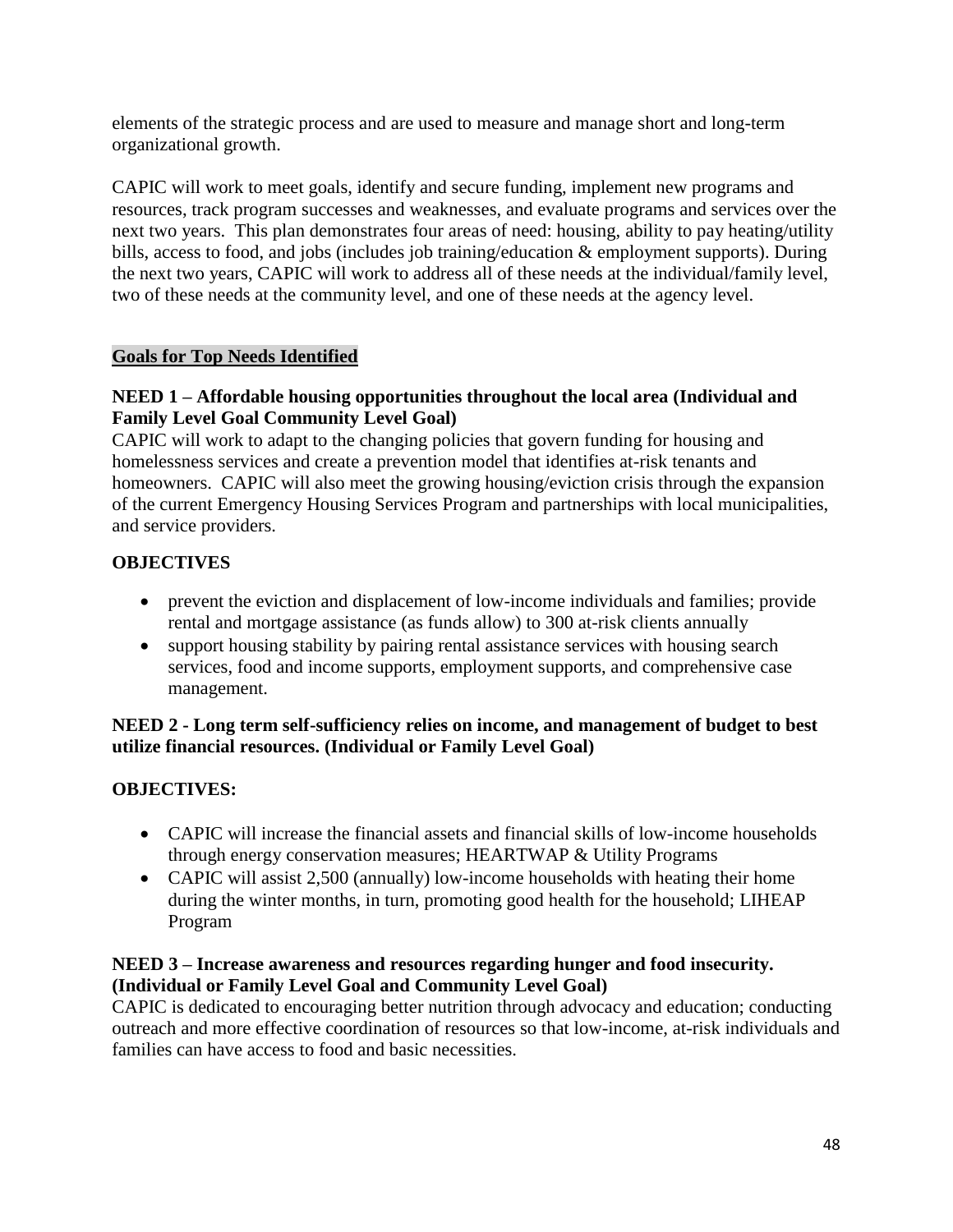#### **OBJECTIVES:**

- increase food security through partnerships with local municipalities and service providers to leverage funding to increase the Agency's capacity to decrease food insecurity
- provide 300-400 (annually as funds allow) at-risk individuals/families in crisis mode with a gift card to purchase food and basic necessities

#### **NEED 4- Advance economic opportunities for low-income residents. (Individual and Family Level Goal and Agency Level Goal)**

CAPIC will Maintain and expand upon its foundation of programming that serves to advance economic opportunity for residents. This will include the fostering of new relationships with local businesses and employers, as well as renewing an employment partnership with the City of Revere, Town of Winthrop and City of Chelsea in consideration of potential economic development and employment opportunities for local residents.

## **OBJECTIVE:**

• increase employment/job readiness-related skills for residents to increase their ability to obtain living-wage jobs through offering trainings/workshops for local residents



CAPIC's Executive Director, Director of Planning, Development, and Operations, in conjunction with CAPIC's Board of Directors will work to implement the FY'21-'23 Community Assessment Report and Strategic Plan (CARPS) and will monitor the progress on a monthly basis. The Director of Planning, Development, and Operations will prepare written programmatic and agency-wide operations reports and present them (verbally and written) at monthly board meetings. CSBG Semi-Annual Community Action Plan reports, CSBG Annual Reports, and other CSBG-related information as it pertains to the CARSP will also be shared with the Board of Directors on a regular basis. This will include the CSBG Organizational Standards reporting. The Director of Planning, Development, & Operations will provide periodic progress reports at Management Team Meetings as well. This will help to promote accountability across all levels of the organization

The Director of Planning, Development, & Operations will continue to maintain responsibility for the preparation, submission, and presentation of these reports and plans and will continue to work closely with all Program Directors to track and evaluate program progress. All strategic goals will be evaluated and analyzed (semi-annual basis – 9/21 and 3/22) by Program Directors and the Executive Director; this will be led by the Director of Planning, Development, & Operations. Program progress reports are also provided during Management Team Meetings (monthly), in which all Program Directors participate, including the Fiscal and Human Resources Directors. These meetings are facilitated by the Executive Director. CAPIC's